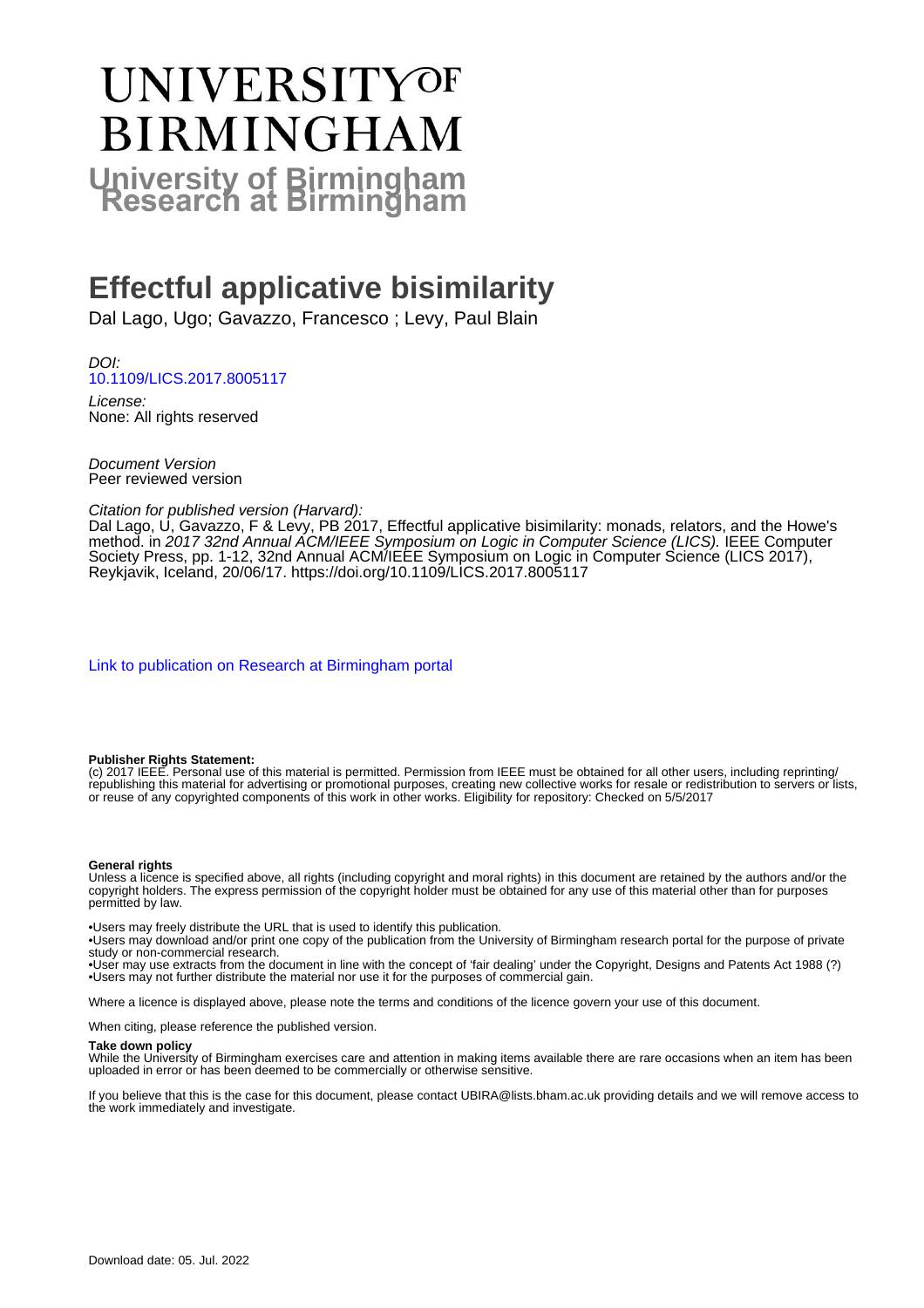# Effectful Applicative Bisimilarity: Monads, Relators, and Howe's Method (Long Version)

Ugo Dal Lago Francesco Gavazzo Paul Blain Levy

#### Abstract

We study Abramsky's applicative bisimilarity abstractly, in the context of call-by-value  $\lambda$ calculi with algebraic effects. We first of all endow a computational  $\lambda$ -calculus with a monadic operational semantics. We then show how the theory of relators provides precisely what is needed to generalise applicative bisimilarity to such a calculus, and to single out those monads and relators for which applicative bisimilarity is a congruence, thus a sound methodology for program equivalence. This is done by studying Howe's method in the abstract.

# 1 Introduction

Program equivalence is one of the central notions in the theory of programming languages, and giving satisfactory definitions and methodologies for it is a challenging problem, for example when dealing with higher-order languages. The problem has been approached, since the birth of the discipline, in many different ways. One can define program equivalence through denotational semantics, thus relying on a model and stipulating two programs to be equivalent if and only if they are interpreted by the same denotation. If the calculus at hand is equipped with a notion of observation, typically given through some forms of operational semantics, one could proceed following the route traced by Morris, and define programs to be contextual equivalent when they behave the same in every context.

Both these approaches have their drawbacks, the first one relying on the existence of a (not too coarse) denotational model, the latter quantifying over all contexts, and thus making concrete proofs of equivalence hard. Handier methodologies for proving programs equivalent have been introduced along the years based on logical relations and applicative bisimilarity. Logical relations were originally devised for typed, normalising languages, but later generalised to more expressive formalisms, e.g., through step-indexing [\[3\]](#page-28-0) and biorthogonality [\[6\]](#page-29-0). Starting from Abramsky's pioneering work on applicative bisimilarity [\[1\]](#page-28-1), coinduction has also been proved to be a useful methodology for program equivalence, and has been applied to a variety of calculi and language features.

The scenario just described also holds when the underlying calculus is not pure, but effectful. There have been many attempts to study effectful  $\lambda$ -calculi [\[36,](#page-30-0) [32\]](#page-30-1) by way of denotational semantics [\[21,](#page-29-1) [14,](#page-29-2) [12\]](#page-29-3), logical relations [\[7\]](#page-29-4), and applicative bisimilarity [\[27,](#page-30-2) [10,](#page-29-5) [9\]](#page-29-6). But while the denotational and logical relation semantics of effectful calculi have been studied in the abstract [\[18,](#page-29-7) [20\]](#page-29-8), the same cannot be said about applicative bisimilarity and related coinductive techniques. There is a growing body of literature on applicative bisimilarity for calculi with, e.g., nondeterministic [\[27\]](#page-30-2), and probabilistic effects [\[10\]](#page-29-5), but each notion of an effect has been studied independently, often getting different results. Distinct proofs of congruence for applicative bisimilarity, even if done through a common methodology, namely the so-called Howe's method [\[19\]](#page-29-9), do not at all have the same difficulty in each of the cases cited above. As an example, the proof of the so-called Key Lemma relies on duality results from linear programming [\[40\]](#page-30-3) when done for probabilistic effects, contrarily to the apparently similar case of nondeterministic effects, whose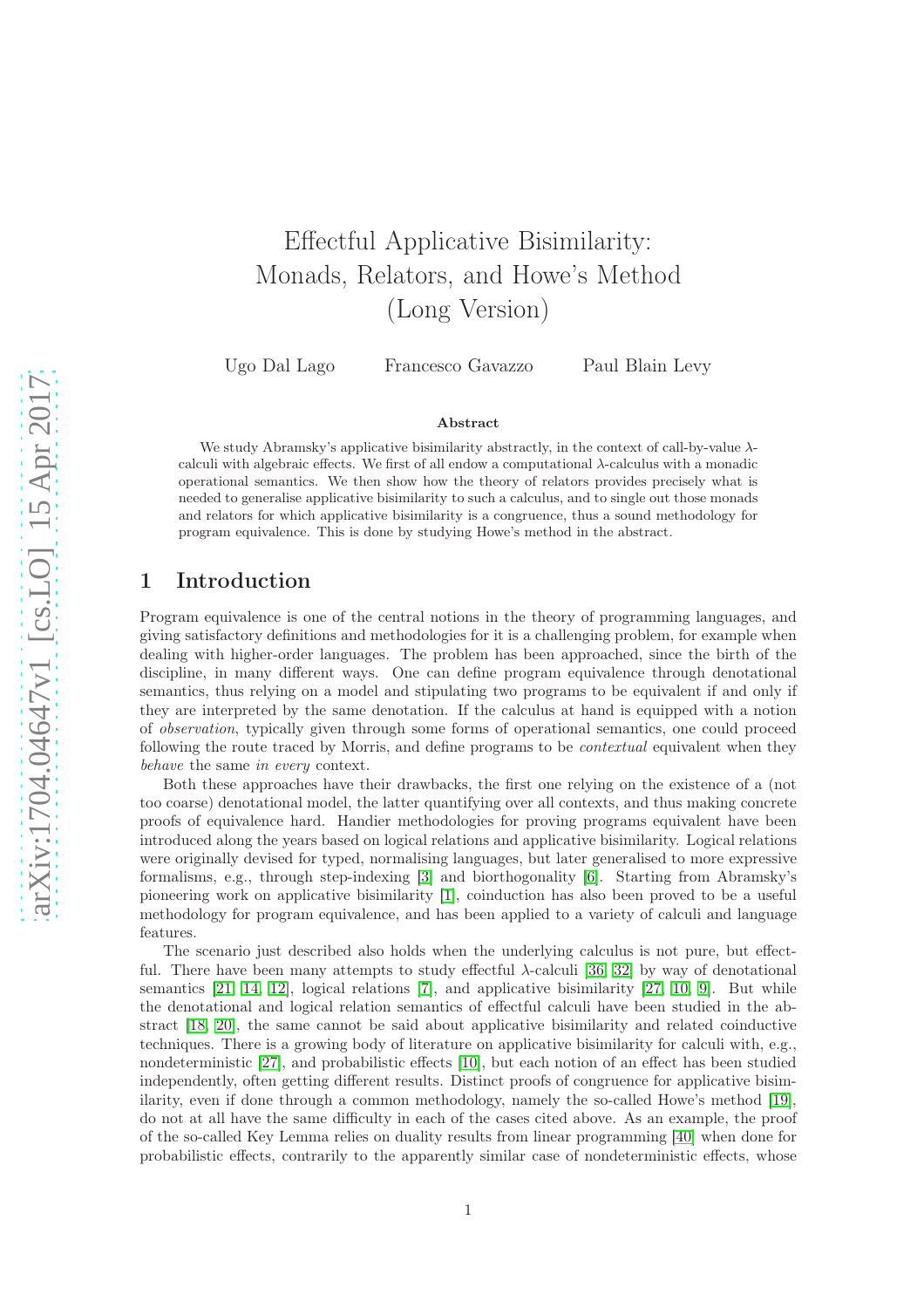$$
W \to V \oplus COMP(V, W)
$$
  
\n
$$
Z \to T \underline{1}
$$
  
\n
$$
T \underline{n} \to (R \underline{n}) \oplus (T \underline{n+1})
$$
  
\n
$$
R \underline{0} \to \lambda x.x
$$
  
\n
$$
R \underline{n+1} \to COMP(R \underline{n}, V)
$$

<span id="page-2-0"></span>Figure 1: Two Probabilistic Programs.

logical complexity is comparable to that for the plain, deterministic  $\lambda$ -calculus [\[34,](#page-30-4) [27\]](#page-30-2). Finally, as the third author observed in his work with Koutavas and Sumii [\[24\]](#page-29-10), applicative bisimilarity is fragile to the presence of certain effects, like local states or dynamically created exceptions: in these cases, a sort of information hiding is possible which makes applicative bisimilarity simply too weak, and thus unsound for contextual equivalence.

The observations above naturally lead to some questions. Is there any way to factor out the common part of the congruence proof for applicative bisimilarity in the cases above? Where do the limits on the correctness of applicative bisimilarity lie, in presence of effects? The authors strongly believe that the field of coinductive techniques for higher-order program equivalence should be better understood in the abstract, this way providing some answers to the questions above, given that generic accounts for effectful  $\lambda$ -calculi abound in the literature [\[32,](#page-30-1) [36\]](#page-30-0).

This paper represents a first step towards answering the questions above. We first of all introduce a computational λ-calculus in which general algebraic effects can be represented, and give a monadic operational semantics for it, showing how the latter coincides with the expected one in many distinct concrete examples. We then show how applicative bisimilarity can be defined for any instance of such a monadic  $\lambda$ -calculus, based on the notion of a relator, which allows to account for the possible ways a relation on a set  $X$  can be turned into one for  $TX$ , where T is a monad. We then single out a set of axioms for monads and relators which allow us to follow Howe's proof of congruence for applicative bisimilarity in the abstract. Noticeably, these axioms are satisfied in all the example algebraic effects we consider. The proof of it allows us to understand the deep reasons why, say, different instances of Howe's method in the literature seem to have different complexities.

# <span id="page-2-1"></span>2 On Coinduction and Effectful  $\lambda$ -Calculi

In this section, we illustrate how coinduction can be useful when proving the equivalence of programs written in higher-order effectful calculi.

Let us start with a simple example of two supposedly equivalent probabilistic functional pro-grams, W and Z, given in Figure [1.](#page-2-0) (The expression  $COMP(M, N)$  stands for the term  $\lambda y.M(Ny)$ , and  $\oplus$  is a binary operation for fair probabilistic choice.) Both W and Z behave like the n-th composition of a function V with itself with probability  $\frac{1}{2^n}$ , for every n. But how could we even define the equivalence of such effectful programs? A natural answer consists in following Morris [\[33\]](#page-30-5), and stipulate that two programs are contextually equivalent if they behave the same when put in any context, where the observable behaviour of a term can be taken, e.g., as its probability of convergence. Proving two terms to be contextually equivalent can be quite hard, given the universal quantification over all contexts on which contextual equivalence is based.

Applicative bisimilarity is an alternative definition of program equivalence, in which  $\lambda$ -terms are seen as computational objects interacting with their environment by exposing their behaviour, and by taking arguments as input. Applicative bisimilarity has been generalised to effectful  $\lambda$ calculi of various kinds, and in particular to untyped probabilistic  $\lambda$ -calculi [\[10\]](#page-29-5), and it is known to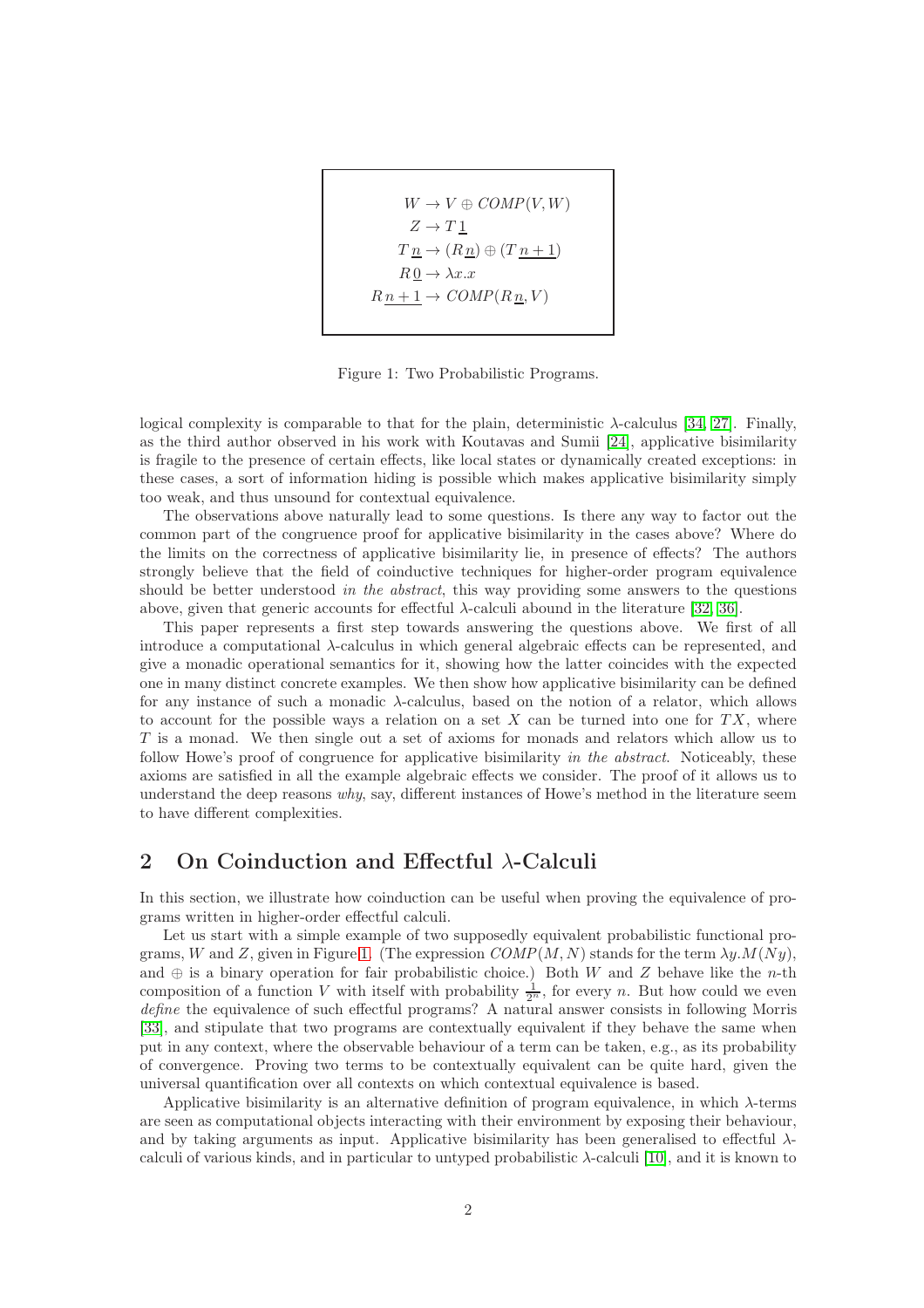$$
\begin{aligned} W^{\text{raise}}&\rightarrow (V\oplus \text{raise}_e)\oplus COMP(V,W^{\text{raise}})\\ Z^{\text{raise}}&\rightarrow T\underline{1}\\ T\underline{n}\rightarrow ((R\underline{n})\oplus \text{raise}_e)\oplus (T\underline{n+1})\\ R\underline{0}\rightarrow \lambda x.x\\ R\underline{n+1}\rightarrow COMP(R\underline{n},V) \end{aligned}
$$

<span id="page-3-0"></span>Figure 2: Two Probabilistic Programs Throwing Exceptions.

be not only a congruence (thus sound for contextual equivalence) but also fully abstract, at least for call-by-value evaluation [\[9\]](#page-29-6). Indeed, applicative bisimilarity can be applied to the example terms in Figure [1,](#page-2-0) which can this way be proved contextual equivalent.

The proof of soundness of applicative bisimilarity in presence of probabilistic effects is significantly more complicated than the original one, although both can be done by following the so-called Howe's method [\[19\]](#page-29-9). More specifically, the proof that the Howe extension of similarity is a simulation relies on duality from linear programming (through the Max Flow Min Cut Theorem) when done in presence of probabilistic effects, something that is not required in the plain, deterministic setting, nor in presence of nondeterministic choice.

Modern functional programming languages, however, can be "effectful" in quite complex ways. As an example, programs might be allowed not only to evolve probabilistically, but also to have an internal state, to throw exceptions, or to perform some input-output operations. Consider, as another simple example, the programs in Figure [2,](#page-3-0) a variation on the programs from Figure [1](#page-2-0) where we allow programs to additionally raise an exception  $e$  by way of the raise<sub>e</sub> command. Intuitively,  $W^{\text{raise}}$  and  $Z^{\text{raise}}$  behave like  $\tilde{W}$  and  $Z$ , respectively, but they both raise an exception with a certain probability.

While applicative similarity in presence of catchable exceptions is well-known to be unsound [\[24\]](#page-29-10), the mere presence of the raise<sub>e</sub> command does not seem to cause any significant problem. The literature, however, does not offer any result about whether combining two or more notions of computational effect for which bisimilarity is known to work well, should be problematic or not. An abstract theory accounting for how congruence proofs can be carried out in effectful calculi is simply lacking.

Even if staying within the scope of Howe's method, it seems that each effect between those analysed in the literature is handled by way of some ad-hoc notion of bisimulation. As an example, nondeterministic extensions of the  $\lambda$ -calculus can be dealt with by looking at terms as a labelled transition system, while probabilistic extensions of the λ-calculus require a different definition akin to Larsen and Skou's probabilistic bisimulation [\[10\]](#page-29-5). What kind of transition do we need when, e.g., dealing with the example from Figure [2?](#page-3-0) In other words, an abstract theory of effectful applicative bisimilarity would be beneficial from a purely definitional viewpoint, too.

What could come to the rescue here is the analysis of effects and bisimulation which has been carried out in the field of coalgebra [\[39\]](#page-30-6). In particular, we here exploit the theory of relators, also known as lax extensions [\[5,](#page-28-2) [41\]](#page-30-7).

# 3 Domains and Monads: Some Preliminaries

In this section, we recall some basic definitions and results on complete partial orders, categories, and monads. All will be central in the rest of this paper. Due to space constraints, there is no hope to be comprehensive. We refer to the many introductory textbooks on partial order theory [\[13\]](#page-29-11) or category theory [\[31\]](#page-30-8) for more details.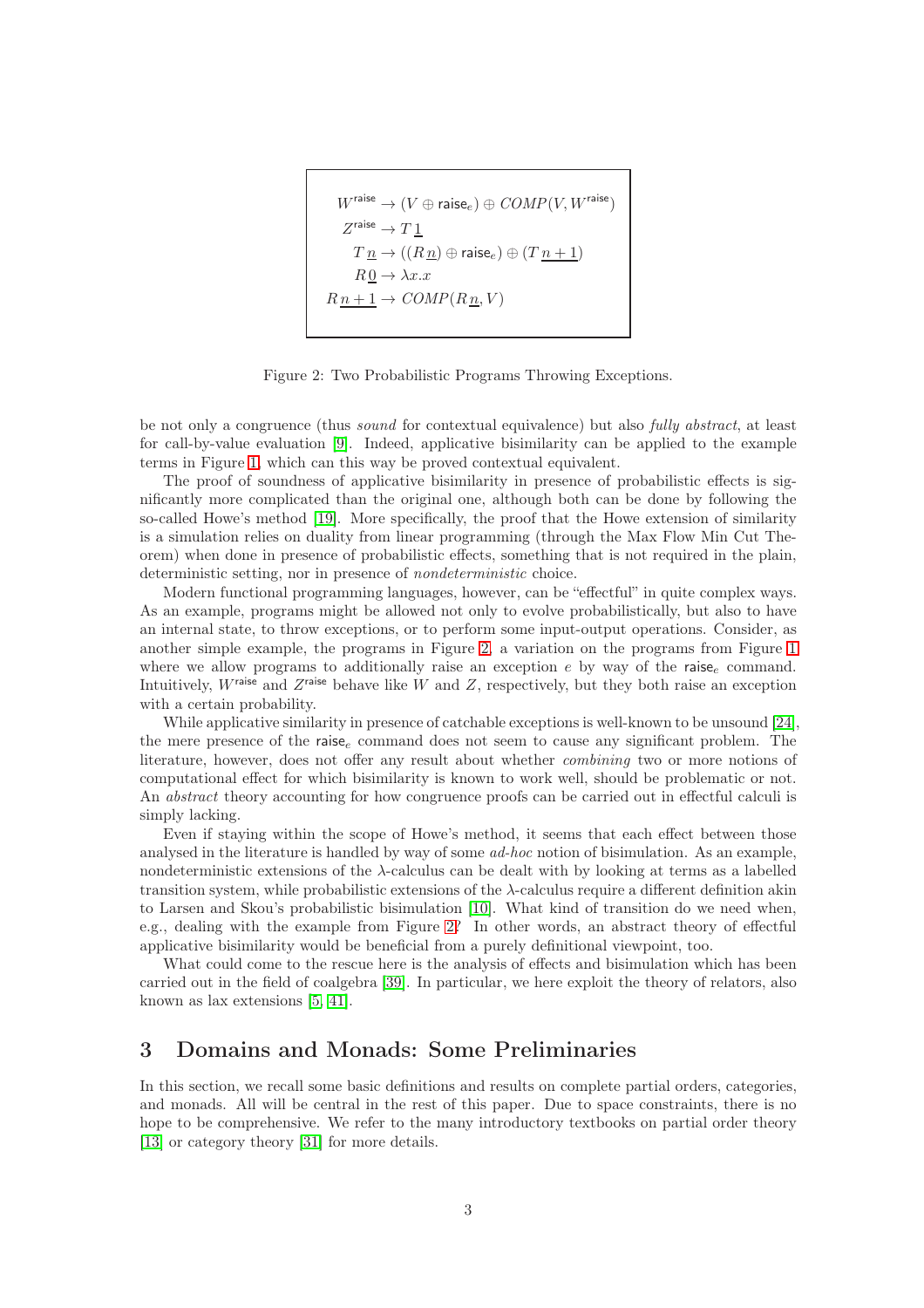#### 3.1 Domains and Continuous Σ-algebras

Here we recall some basic notions and results on domains that we will extensively use in this work. The main purpose of this section is to introduce the notation and terminology we will use in the rest of this paper. We address the reader to e.g. [\[2\]](#page-28-3) for a deeper treatment of the subject.

Recall that a poset is a set equipped with a reflexive, transitive and antisymmetric relation.

**Definition 1.** Given a poset  $\mathbb{D} = (D, \underline{\sqsubseteq}_D)$ , an  $\omega$ -chain in D is an infinite sequence  $(x_n)_{n < \omega}$  of elements of D such that  $x_n \sqsubseteq_D x_{n+1}$ , for any  $n \geq 0$ .

**Definition 2.** A poset  $\mathbb{D} = (D, \mathbb{E}_D)$  is an  $\omega$ -complete partial order,  $\omega$ **CPO** for short, if any  $\omega$ -chain  $(x_n)_{n\leq\omega}$  in D has least upper bound (lub) in D. A poset  $\mathbb{D}=(D,\sqsubseteq)$  is an  $\omega$ -complete pointed partial order,  $\omega$ CPPO for short, if it is an  $\omega$ CPO with a least element  $\perp_D$ .

For an  $\omega$ CPPO  $\mathbb{D} = (D, \mathbb{E}_D, \perp_D)$  we will often omit subscripts, thus writing  $\mathbb{E}$  and  $\perp$  for  $\sqsubseteq_D$  and  $\perp_D$ , respectively. Given an  $\omega$ -chain  $(x_n)_{n<\omega}$  we will denote its least upper bound by  $\bigsqcup_{D} \{x_n \mid n < \omega\}.$  Oftentimes, following the above convention, we will shorten the latter notation to  $\bigsqcup_{n<\omega} x_n$ .

Notice that an  $\omega$ -chain being a sequence, its elements need not be distinct. In particular, we say that the chain is *stationary* if there exists  $N < \omega$  such that  $x_{N+n} = x_N$ , for any  $n < \omega$ .

We will often use the following basics result, stating that if we discard any finite number of elements at the beginning of a chain, we do not affect its set of upper bounds (and its lub).

<span id="page-4-1"></span>**Lemma 1.** For any  $\omega$ -chain  $(x_n)_{n\leq \omega}$  and  $N \leq \omega$  the following equality holds:

$$
\bigsqcup_{n<\omega} x_n = \bigsqcup_{n<\omega} x_{N+n}.
$$

**Definition 3.** Let  $\mathbb{D} = (D, \underline{\sqsubseteq}_D, \bot_D), \mathbb{E} = (E, \underline{\sqsubseteq}_E, \bot_E)$  be  $\omega$ **CPPO**s. We say that a function  $f: D \to E$  is monotone if for all elements x, y in D,  $x \sqsubseteq_D y$  implies  $f(x) \sqsubseteq_E f(y)$ . We say it is continuous if it is monotone and preserves lubs. That is, for any  $\omega$ -chain  $(x_n)_{n<\omega}$  in D we have:

$$
f(\bigsqcup_{D} \{x_n \mid n < \omega\}) = \bigsqcup_{E} \{f(x_n) \mid n < \omega\}.
$$

Finally, we say it is strict if  $f(\perp_D) = \perp_E$ .

**Remark 1.** (see [\[2\]](#page-28-3)) It can be easily shown that if a function is continuous then it is also monotone. However, it should be noticed that to prove that a function  $f: D \to E$  is continuous, it is necessary to prove that  $(f(x_n))_{n\leq\omega}$  forms an  $\omega$ -chain in E, for any  $\omega$ -chain  $(x_n)_{n\leq\omega}$  in D. That is equivalent to prove monotonicity of f.

We denote the set of continuous functions from D to E by  $D \stackrel{c}{\to} E$  and write  $f : D \stackrel{c}{\to} E$  for  $f \in D \stackrel{c}{\to} E.$ 

We will implicitly use the fact that continuous endofunctions on  $\omega$ **CPPOs** are guaranteed to have least fixed points: given a continuous endofunction  $f: D \to D$  on an  $\omega$ **CPPO** D, there exists an element  $\mu f \in D$  such that  $f(\mu f) = \mu f$ , and for any  $x \in D$ , if  $f(x) = x$  then  $\mu f \subseteq x$ . Throughout this work, we will use the notation  $\mu f$  and  $\nu f$  to denote least and greatest fixed point of a function  $f$ , respectively.

 $\omega$ CPPOs and continuous functions form a category,  $\omega$ CPPO, which has a cartesian closed structure. In particular, the cartesian product (of the underlying sets) of  $\omega$ CPPOs is an  $\omega$ CPPO when endowed with the pointwise order (with lubs and bottom element computed pointwise). Similarly, the set of continuous functions spaces between  $\omega$ CPPOs is an  $\omega$ CPPO when endowed with the pointwise order (again, with lubs and bottom element computed pointwise)<sup>[1](#page-4-0)</sup>. Notice that the function space  $D \stackrel{c}{\to} E$  between  $\omega$ **CPPO**s D and E is an  $\omega$ **CPPO** even if D does not have a least element (i.e. if D is an  $\omega$ CPO). As a consequence, since we can regard any set X

<span id="page-4-0"></span><sup>&</sup>lt;sup>1</sup> Let  $\mathbb{D}, \mathbb{E}$  be  $\omega$ **CPPO**s define: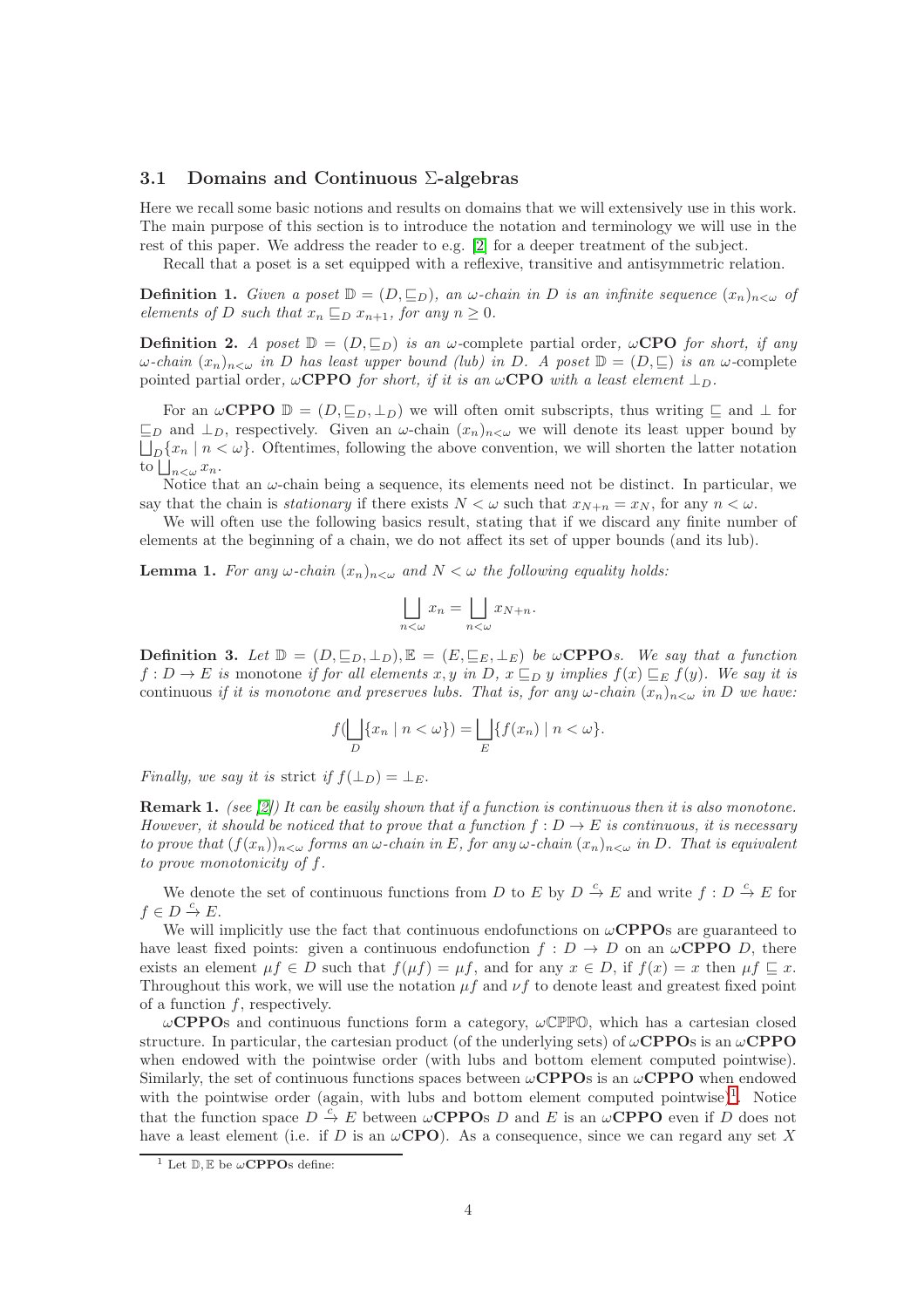as an  $\omega$ **CPO** ordered by the identity relation  $=_X$  on  $X^2$  $X^2$ , the set  $X \stackrel{c}{\rightarrow} D = X \rightarrow D$  is always an  $\omega$ CPPO, for any  $\omega$ CPPO D. The following well- known result will be useful in several examples.

**Lemma 2.** Let  $\mathbb{C}, \mathbb{D}, \mathbb{E}$  be  $\omega$ **CPPO**s. A function  $f : C \times D \rightarrow E$  is:

- 1. Monotone, if it is monotone in each arguments separately.
- 2. Continuous, if it is continuous in each arguments separately.

Following [\[36,](#page-30-0) [37\]](#page-30-9), we consider operations (like  $\oplus$  or raise<sub>e</sub> in the examples from Section [2\)](#page-2-1) form a given signature as sources of effects. Semantically, dealing with operation symbols requires the introduction of appropriate algebraic structures interpreting such operation symbols as suitable functions. Combining the algebraic and the order theoretic structures just described, leads to consider algebras carrying a domain structure ( $\omega$ CPPO, in this paper), such that all function symbols are interpreted as continuous functions. The formal notion capturing all these desiderata is the one of a continuous  $\Sigma$ -algebra [\[15\]](#page-29-12).

Recall that a signature  $\Sigma = (\mathcal{F}, \alpha)$  consists of a set F of operation symbols and a map  $\alpha$ :  $\mathcal{F} \to \mathbb{N}$ , assigning to each operation symbol a (finite) arity. A  $\Sigma$ -algebra  $(A, (\cdot)^A)$  is given by a carrier set A and an interpretation  $(\cdot)^A$  of the operation symbols, in the sense that for  $\sigma \in \mathcal{F}$ ,  $\sigma^A$ is a map from  $A^{\alpha(\sigma)}$  to A. We will write  $\sigma \in \Sigma$  for  $\Sigma = (\mathcal{F}, \alpha)$  and  $\sigma \in \mathcal{F}$ .

**Definition 4.** Given a signature  $\Sigma$ , a continuous  $\Sigma$ -algebra is an  $\omega$ **CPPO**  $\mathbb{D} = (D, \underline{\mathbb{C}}, \bot)$  such that for any function symbol  $\sigma$  in  $\Sigma$  there is an associated continuous function  $\sigma^D: D^{\alpha(\sigma)} \to D$ .

**Remark 2.** Observe that for a function symbol  $\sigma \in \Sigma$ , we do not require  $\sigma^D$  to be strict.

Before looking at monads, we now give various examples of concrete algebras which can be given the structure of a continuous Σ-algebra for certain signatures. This testifies the applicability of our theory to a relatively wide range of effects.

<span id="page-5-1"></span>**Example 1.** Let X be a set: the following are examples of  $\omega$ **CPPO**.

- The flat lifting  $X_{\perp}$  of X, defined as  $X + {\perp}_{\perp}$ , ordered as follows:  $x \sqsubseteq y$  iff  $x = \perp$  or  $x = y$ .
- The set  $(X + E)$ <sub>⊥</sub> (think to E as a set of exceptions), ordered as in the previous example. We can consider the signature  $\Sigma = \{ \text{raise}_e \mid e \in E \}$ , where each operation symbol raise<sub>e</sub> is interpreted as the constant  $\text{in}_l(\text{in}_r(e))$ .
- The powerset  $\mathcal{P}X$ , ordered by inclusion. The least upper bound of a chain of sets is their union, whereas the bottom is the empty set. We can consider the signature  $\Sigma = \{\oplus\}$  containing a binary operation symbol for nondeterministic choice. The latter can be interpreted as (binary) union, which is indeed continuous.
- The set of subdistributions  $DX = \{\mu : X \to [0,1] \mid \text{supp}(\mu) \text{ countable}, \sum_{x \in X} \mu(x) \leq 1\}$  over X, ordered pointwise:  $\mu \sqsubseteq \nu$  iff  $\forall x \in X$ .  $\mu(x) \leq \nu(x)$ . Note that requiring the support of  $\mu$  to be countable is equivalent to requiring the existence of  $\sum_{x \in X} \mu(x)$ . The  $\omega$ **CPPO** structure is pointwise induced by the one of  $[0, 1]$  with the natural ordering. The least element is the always zero distribution  $x \mapsto 0$  (note that the latter is a subdistribution, and not a distribution). We can consider the signature  $\Sigma = {\varphi_p \mid p \in [0,1]}$  with a family of probabilistic choice
	- The  $\omega$ **CPPO** structure on  $D \times E$  is given by:

$$
(x,y) \sqsubseteq_{D \times E} (x',y') \Leftrightarrow x \sqsubseteq_D x' \land y \sqsubseteq_E y';
$$
  
\n
$$
\bot_{D \times E} = (\bot_D, \bot_E);
$$
  
\n
$$
\bigsqcup_{D \times E} \{(x_n, y_n) \mid n < \omega\} = (\bigsqcup_D \{x_n \mid n < \omega\}, \bigsqcup_E \{y_n \mid n < \omega\}).
$$

• The  $\omega$ **CPPO** structure on  $D \stackrel{c}{\rightarrow} E$  is given by:

 $\overline{D}$ 

$$
f \sqsubseteq_{D \xrightarrow{c} E} g \Leftrightarrow \forall x \in D. \ f(x) \sqsubseteq_{E} g(x);
$$
  

$$
\perp_{D \xrightarrow{c} E} = x \mapsto \perp_{E};
$$
  

$$
\bigsqcup_{\xrightarrow{c} E} \{f_{n} \mid n < \omega\} = x \mapsto \bigsqcup_{E} \{f_{n}(x) \mid n < \omega\}.
$$

<span id="page-5-0"></span><sup>2</sup>We call such  $\omega$ CPOs *discrete*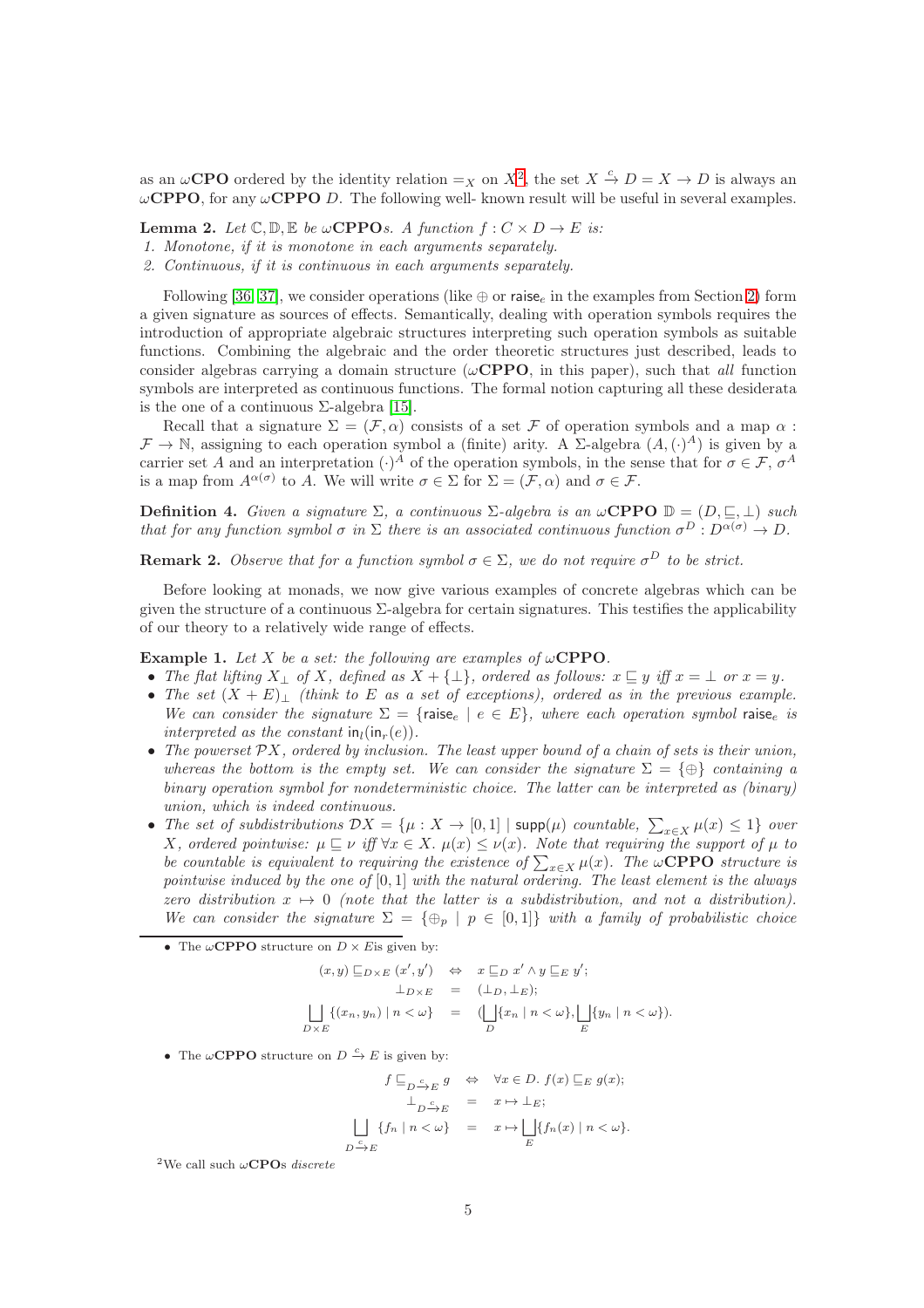operations indexed by real numbers in [0,1]. We can interpret  $\oplus_p$  as the binary operation  $(x, y) \mapsto p \cdot x + (1 - p) \cdot y$ , which is indeed continuous.

• The set  $(S \times X)_{\perp}^S$ , or equivalently  $S \to (X \times S)$  (the set of partial states over X) with extension order:  $f \sqsubseteq g$  iff  $\forall x \in X$ .  $f(x) \neq \bot \Rightarrow f(x) = g(x)$ , for a fixed set S (of states). The bottom element is the totally undefined function  $x \mapsto \bot$ , whereas the least upper bound of a chain  $(f_n)_{n\leq \omega}$  is computed pointwise. Depending on the choice of S, we can define several continuous operations on  $(S \times X)_{\perp}^{S}$ . For instance, taking  $S = \{\texttt{true}, \texttt{false}\}$ , the set of booleans, we can consider the signature  $\Sigma = \{$  read, write<sub>b</sub>  $| b \in S \}$  to be interpreted as the continuous operations  $read$  and  $write_b$  defined by

$$
write_b(f) = x \mapsto f(b);
$$
  
read(f, g) = x \mapsto if x = true then f(x) else g(x).

• The set  $U^{\infty} \times X_{\perp}$  (modelling computations with output streams) with the product order, for a fixed set U (think of U as a set of characters). The set  $U^{\infty}$  of streams over U is the set of all finite and infinite strings (or words) over U. Formally, a stream  $u \in U^{\infty}$  is a function  $u : \mathbb{N} \to U_+$  (i.e. a partial function from  $\mathbb N$  to U) such that  $u(n) = \bot$  implies  $u(n+c) = \bot$ , for any c ≥ 0. A finite stream is a function u such that there exists an n for which  $u(n) = \bot$ . We can endow  $U^{\infty}$  with the so-called approximation order, i.e. the extension order on  $\mathbb{N} \to U_{\perp}$ . A finite approximation of length n of a stream u is a stream w of length n such that  $w \sqsubset u$  holds. Clearly, the set of finite approximants of a stream u forms an  $\omega$ -chain, and for any  $u \in U^{\infty}$ we have  $u = \bigsqcup_{n < \omega} u^{(n)}$ , where  $u^{(n)} = (u(0), \ldots, u(n-1), \perp)$  denotes the n-th approximant of u. We can define the concatenation  $u:: w$  of a finite stream  $u = (u(0), \ldots, u(n-1), \perp)$  and a stream  $w \in U^{\infty}$  by

$$
(u:: w)(k) = \begin{cases} u(k) & \text{if } k \le n-1; \\ w(c) & \text{if } k = n+c, \text{ for } c \ge 0. \end{cases}
$$

We can extend concatenation to infinite streams defining  $u:: w = u$ , for u infinite stream. It is easy to prove that concatenation is continuous in its second argument, although even monotonicity fails for its first argument. For, consider the streams c, cc (which are shorthand for  $(c, \perp), (c, c, \perp)$ , respectively). We clearly have  $c \sqsubseteq cc$ , but  $c :: b = cb \not\sqsubseteq cc \bigcup$ . Finally, we can consider the signature  $\Sigma = \{ \text{print}_c \mid c \in U \}$  interpreted as the family of

operations print<sub>c</sub> defined by  $print_c(u, x) = (c::u, x)$ . It is easy to see that since concatenation is continuous in its second argument, then so does  $print_c$ .

#### 3.2 Monads

The notion of monad is given via the equivalent notion of Kleisli Triple (see [\[31\]](#page-30-8)). Let  $\mathbb C$  be a category.

**Definition 5.** A Kleisli Triple  $\langle T,\eta,(\cdot)^{\dagger} \rangle$  consists of an endomap T over objects of  $\mathbb{C}$ , a family of arrows  $\eta_X$ , for any object X, and an operation (called Kleisli extension or Kleisli star)  $(\cdot)^\dagger$ :  $\text{Hom}_{\mathcal{C}}(X, TY) \to \text{Hom}_{\mathcal{C}}(TX, TY)$ , (for all objects X, Y) satisfying the equations

$$
f^{\dagger} \circ \eta = f;
$$
  
\n
$$
\eta^{\dagger} = id;
$$
  
\n
$$
(g^{\dagger} \circ f)^{\dagger} = g^{\dagger} \circ f^{\dagger};
$$

where f and g have the appropriate types.

Given the equivalence between the notions of monad and Kleisli Triple, we will be terminologically sloppy, using the terms 'monads' and 'Kleisli Triples' interchangeably. In particular, for a monad/Kleisli Triple  $\langle T, \eta, (\cdot)^{\dagger} \rangle$  we will implicitly assume functoriality of the endomap T. Finally, we will often denote a Kleisli Triple  $\langle T, \eta, (\cdot)^{\dagger} \rangle$  simply as T.

To any Kleisli Triple  $\langle T,\eta,(\cdot)^{\dagger}\rangle$  on a category  $\mathbb C$  we can associate the so-called Kleisli category  $\mathcal{K}\ell(T)$  over  $\mathbb{C}.$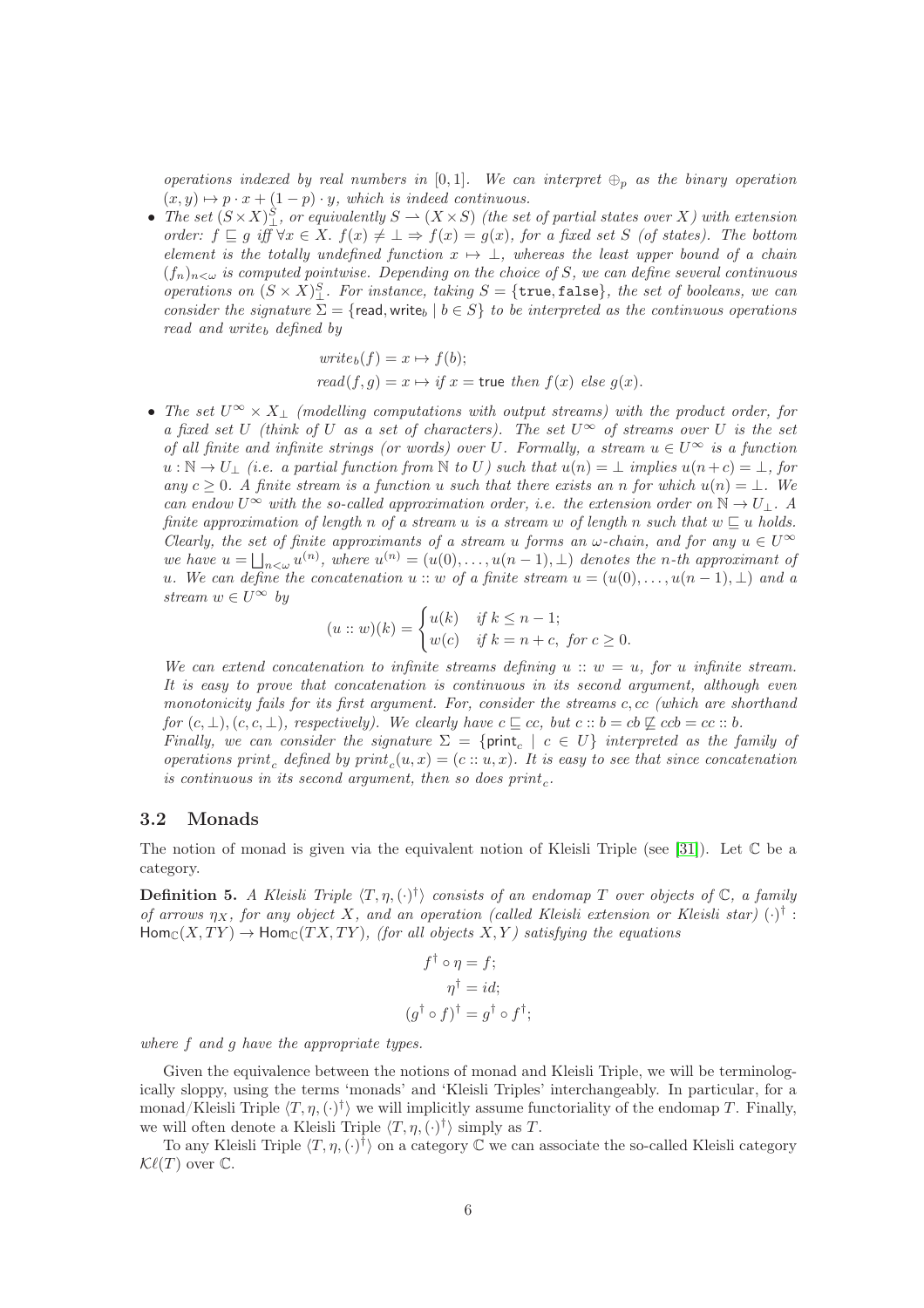**Definition 6.** Given a Kleisli triple as above, we define the Kleisli category  $\mathcal{K}\ell(T)$  (over  $\mathbb{C}$ ) as follows:

- Objects of  $\mathcal{K}\ell(T)$  are those of  $\mathbb{C}$ .
- To any arrow  $f: X \to TY$  in  $\mathbb C$  we associate an arrow  $\bar f: X \to Y$  in  $\mathcal{K}\ell(T)$ .
- The identity arrow  $id_X : X \to X$  in  $\mathcal{K}\ell(T)$  is  $\eta_X$ .
- Given arrows  $\bar{f}: X \to Y, \bar{g}: Y \to Z$  (which correspond to arrows  $f: X \to TY$  and  $g: Y \to TZ$ in  $\mathbb{C}$ ), define their composition to be  $g^{\dagger} \circ f$ .

From now on we fix the base category  $\mathbb C$  to be the category  $\mathbb S\mathbb Z T$  of sets and functions.

**Remark 3.** Since we work in SET, we will extensively use the so called bind operator  $\mathbf{v} =$  in place of Kleisli extensions. Such operator takes as arguments an element u of  $TX$ , together with a function  $f: X \to TY$  and returns an element  $u \rightarrow f$  in TY. Concretely, we can define  $u \rightarrow f$  as  $f^{\dagger}(u)$ . Vice versa, we can define the Kleisli extension  $f^{\dagger}$  of f as  $x \mapsto (x \cdot f)$ .

<span id="page-7-0"></span>Example 2. All the constructions introduced in Example [1](#page-5-1) carry the structure of a monad.

• The functor  $TX = X_{\perp}$  is (part of) a monad, with left injection as unit and bind operator defined by

$$
u \bullet \mathbf{F} = \begin{cases} f(x) & \text{if } u = \mathsf{in}_l(x), \text{ for some } x \in X; \\ \mathsf{in}_r(\bot) & \text{otherwise.} \end{cases}
$$

- The powerset functor  $P$  is a monad with unit  $x \mapsto \{x\}$  and bind operator defined by  $u \rightarrow f =$  $x \in u$   $f(x)$ .
- The subdistribution functor  $\mathcal D$  is a monad with unit given via the Dirac distribution  $\delta$  and bind operator defined by

$$
\mu\mathbf{v}=f=y\mapsto \sum_{x\in X}\mu(x)\cdot f(x)(y).
$$

• The partiality and exception functor  $TX = (X + E)_{\perp}$  for a given set E of exceptions is a monad with the function  $x \mapsto \text{in}_l(\text{in}_l(x))$  as unit. The bind operator is defined by

$$
u \bullet \mathbf{f} = \begin{cases} u & \text{if } u = \mathsf{in}_r(\bot) \text{ or } u = \mathsf{in}_l(\mathsf{in}_r(e)); \\ f(x) & \text{if } u = \mathsf{in}_l(\mathsf{in}_l(x)). \end{cases}
$$

• The partiality and global state functor  $TX = S \rightarrow (X \times S)_{\perp}$  for a given set S of states, is a monad with unit  $x \mapsto (s \mapsto (x, s))$  and the bind operator defined by

$$
(\sigma \bullet \mathbf{F}) (s) = \begin{cases} \operatorname{in}_r(\bot) & \text{if } \sigma(s) = \operatorname{in}_r(\bot); \\ f(y)(t) & \text{if } \sigma(s) = \operatorname{in}_r(y, t). \end{cases}
$$

• The output functor  $TX = U^{\infty} \times X_+$  is a monad with unit  $x \mapsto (\varepsilon, \text{in}_l(x))$  where, to avoid confusion, we use denote the empty stream by  $\varepsilon$ , and bind operator defined by

$$
(u, \text{in}_{r}(\bot)) \triangleright f = (u, \text{in}_{r}(\bot));
$$

$$
(u, \text{in}_{l}(x)) \triangleright f = (u :: w, y)
$$

$$
where (w, y) = f(x).
$$

For a given signature  $\Sigma$ , we are interested in monads on SET that carry a continuous  $\Sigma$ -algebra structure.

<span id="page-7-1"></span>**Definition 7.** An  $\omega$ **CPPO** order  $\subseteq$  on a monad T is a map that assigns to each set X a relation  $\sqsubseteq_X \subseteq TX \times TX$  and an element  $\perp_X \in TX$  such that

• The structure  $(T X, \subseteq_X, \perp_X)$  is an  $\omega$ **CPPO**.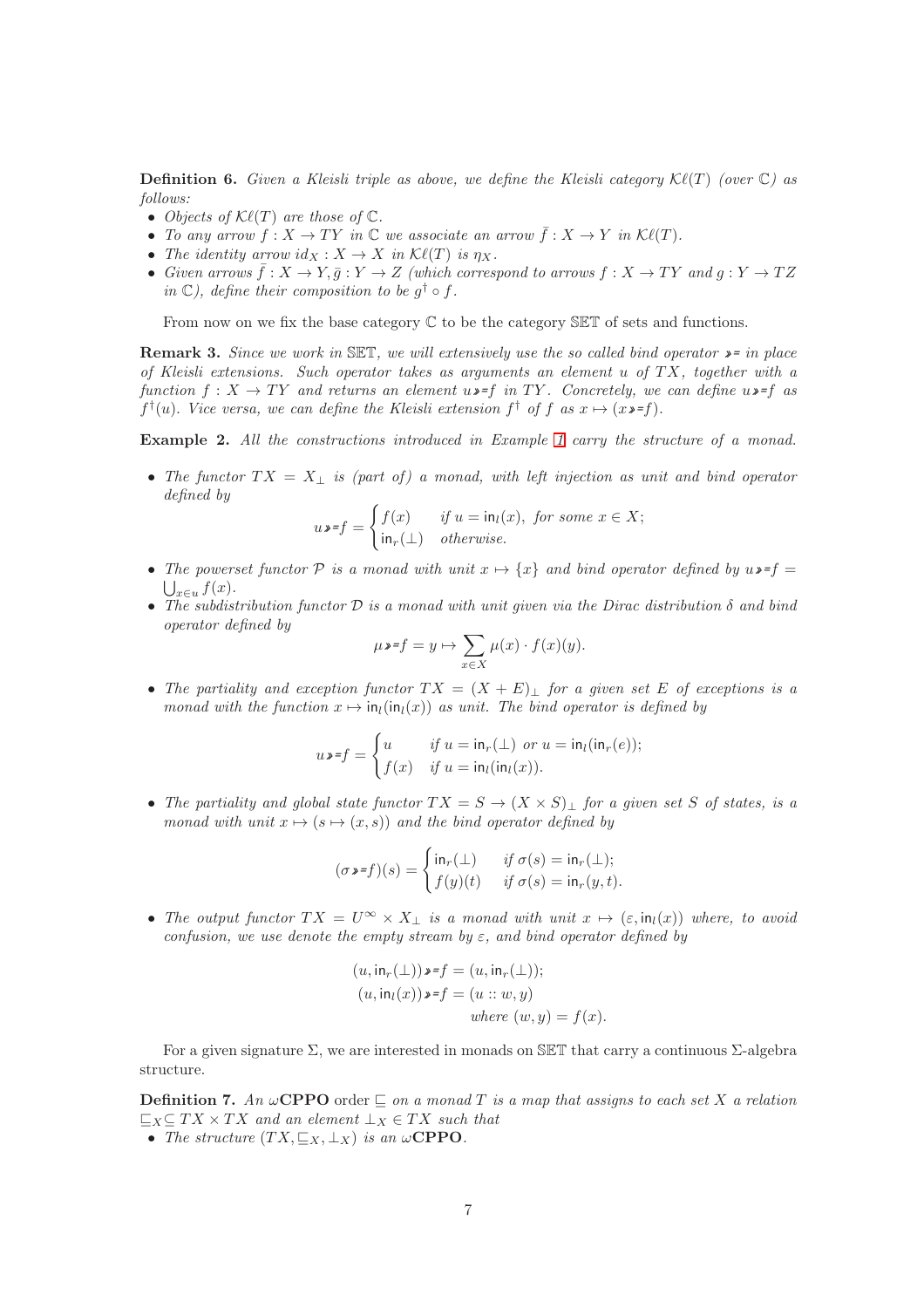• The bind operator is continuous in both arguments. That is,

$$
\left(\bigsqcup_{n<\omega} u_n\right)\mathbf{v} = f = \bigsqcup_{n<\omega} (u_n \mathbf{v} = f);
$$
  

$$
u \mathbf{v} = \left(\bigsqcup_{n<\omega} f_n\right) = \bigsqcup_{n<\omega} (u \mathbf{v} = f_n).
$$

We say that  $\subseteq$  is strict in its first argument if we additionally have  $\bot \rightarrow f = \bot$  (and similarly for its second argument). We say that T carries a continuous  $\Sigma$ -algebra structure if T has an  $\omega$ CPPO order such that TX is a continuous  $\Sigma$ -algebra with respect to the order  $\sqsubseteq_X$ , for any set X.

Most of the time we will work with a fixed set  $X$ . As a consequence, we will omit subscripts, just writing  $\subseteq$  in place of  $\subseteq_X$ . Similarly, for an operation  $\sigma$  in  $\Sigma$ , we will write  $\sigma^T$  in place of  $\sigma^{TX}$ (the interpretation of  $\sigma$  as an operation on  $TX$ ).

Remark 4. The last definition is essentially regarding the bind operator as a continuous function (in both arguments) from  $TX \times (X \to TY)$  to TY. This makes sense since  $TX \times (X \to TY)$  is an  $\omega$ **CPPO**: regarding the set X as the discrete  $\omega$ **CPO**, we have  $X \to TY = X \stackrel{c}{\to} TY$ , so that  $TX \times (X \to TY)$  is an  $\omega$ **CPPO**, being the product of two  $\omega$ **CPPO**s. Because  $\triangleright$  is continuous in both its arguments, we have  $(\bigsqcup_n u_n) \bullet = (\bigsqcup_n f_n) = \bigsqcup_n (u_n \bullet = f_n)$ .

The bind operation will be useful when giving an operational semantics to the sequential (monadic) composition of programs. As a consequence, although we did not explicitly require the bind operator to be strict (especially in its first argument), such condition will be often desired (especially when giving semantics to call-by-value languages).

<span id="page-8-0"></span>**Example 3.** Example [1](#page-5-1) shows that all monads in Example [2](#page-7-0) have an  $\omega$ **CPPO** order. It is easy to check that all bind operations, with the exception of the one for the output monad, are strict in their first argument. In fact, even monotonicity of the bind operator for output monad fails, due to the failure of monotonicity for concatenation (see [1\)](#page-5-1). The reason why this property does not hold for the output monad relies on non-monotonicity of the concatenation operator on its first argument. Nonetheless, we can endow  $U^{\infty} \times X_{\perp}$  with a different order, obtaining the desired  $result$ 

$$
(u, x) \sqsubseteq (w, y) \quad \text{iff} \quad (x = \mathsf{in}_r(\bot) \land u \sqsubseteq w) \lor (x \neq \mathsf{in}_r(\bot) \land x = y \land u = w).
$$

It is not hard to see that we obtain an  $\omega$ **CPPO** with continuous bind operator.

Definition [7](#page-7-1) requires the bind operator to be continuous. This condition is a special case of the more general notion of order-enrichment [\[23\]](#page-29-13) for a monad.

**Definition 8.** We say that a category  $\mathbb C$  is  $\omega$ **CPPO**-enriched if

- Each hom-set  $Hom_C(X, Y)$  carries a partial order  $\sqsubseteq$  with an  $\omega$ **CPPO** structure.
- Composition is continuous. That is, the following equations hold:

$$
g \circ (\bigsqcup_{n < \omega} f_n) = \bigsqcup_{n < \omega} (g \circ f_n);
$$
  

$$
(\bigsqcup_{n < \omega} f_n) \circ g = \bigsqcup_{n < \omega} (f_n \circ g).
$$

**Definition 9.** A monad T on  $\mathbb C$  is  $\omega$ **CPPO**-enriched if  $\mathcal{K}\ell(T)$  is  $\omega$ **CPPO**-enriched. That is, for every pair of objects X, Y, the set  $\text{Hom}_{\mathbb{C}}(X, TY)$  carries an  $\omega$ **CPPO**-structure such that composition is continuous and Kleisli star is locally continuous. Concretely, that means that the following equations hold (cf.  $|16|$ ):

$$
\left(\bigsqcup_{n < \omega} f_n\right) \circ h = \bigsqcup_{n < \omega} (f_n \circ h);
$$
  

$$
u^{\dagger} \circ \bigsqcup_{n < \omega} f_n = \bigsqcup_{n < \omega} (u^{\dagger} \circ f_n);
$$
  

$$
\left(\bigsqcup_{n < \omega} f_n\right)^{\dagger} = \bigsqcup_{n < \omega} f_n^{\dagger}.
$$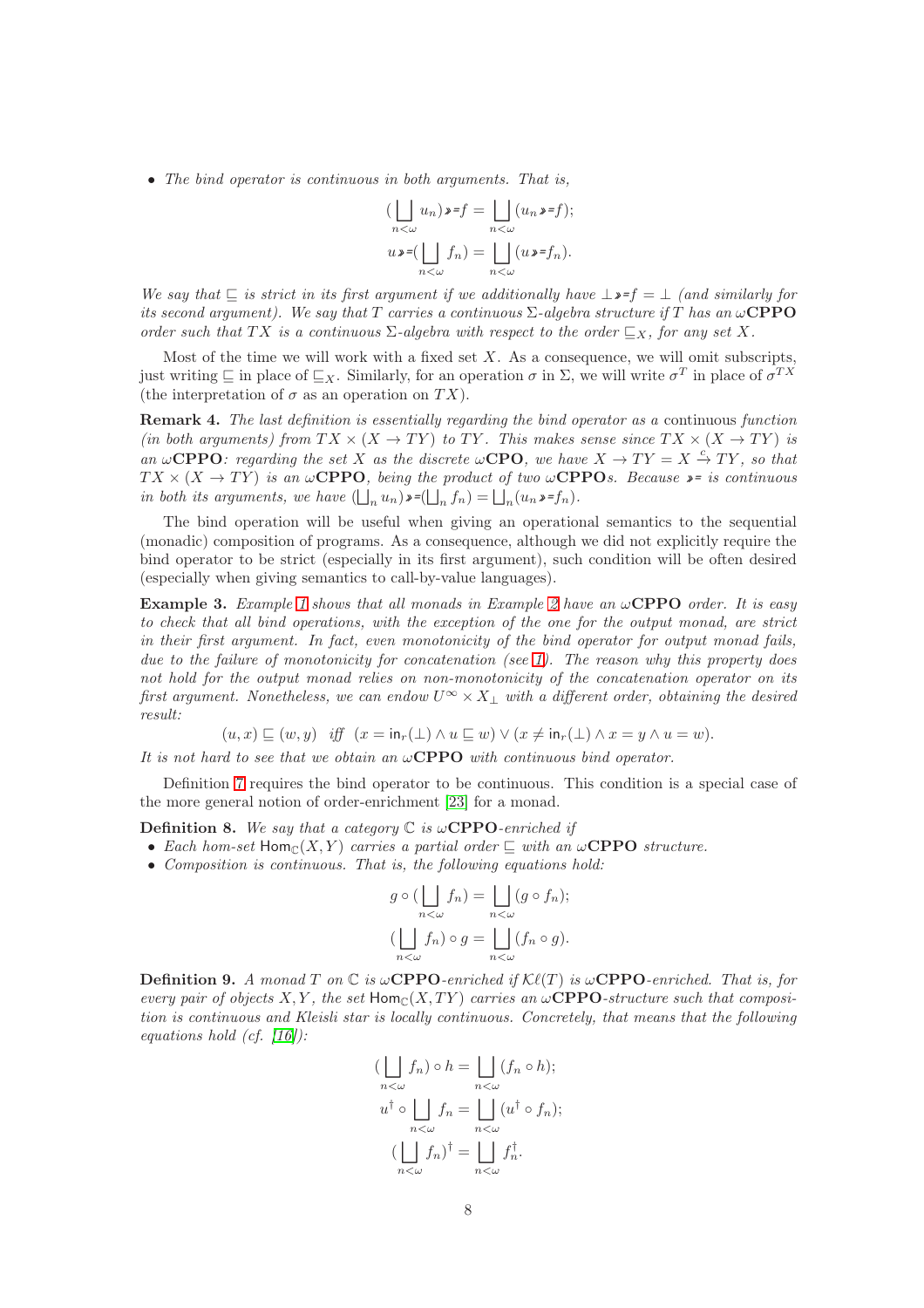Our notion of  $\omega$ CPPO order on a monad T on SET is nothing but a special case of  $\omega$ CPPOenrichment. Since we are in SET, and we have the terminal object 1 (say  $1 = \{*\}$ ), any element u of TX directly corresponds to the arrow  $\bar{u}: 1 \to TX$ , defined by  $\bar{u}(*) = u$ . In particular, we have  $TX \cong 1 \to TX = 1 \stackrel{c}{\to} TX$  (since 1 is discrete). For a function  $f : X \to Y$  and an element  $u \in X$ we can simulate function application  $f(u)$  as  $\bar{u} \circ f$  (meaning that  $\bar{u} \circ f = \overline{f(u)}$ ). As a consequence, we have that  $u \rightarrow f$  corresponds to  $f^{\dagger} \circ \bar{u}$ . Finally, observe that the equation

$$
\prod_{TX} \{u_n \mid n < \omega\} = \prod_{1 \to TX} \{\overline{u}_n \mid n < \omega\}
$$

holds. We show that if T is  $\omega$ **CPPO**-enriched, then the bind operator is continuous in both arguments. In fact,  $(\bigsqcup_{n<\omega} u_n) \rightarrow f$  corresponds to the function

$$
f^{\dagger} \circ \overline{\bigcup_{n < \omega} u_n} = f^{\dagger} \circ \underline{\bigcup_{n < \omega} \bar{u}_n} = \underline{\bigcup_{n < \omega}} (f^{\dagger} \circ \bar{u}_n)
$$

which itself corresponds to  $\bigsqcup_{n<\omega}(u_n\cdot f)$ . Similarly,  $u\cdot \bigsqcup_{n<\omega} f_n$  corresponds to

$$
\left(\bigsqcup_{n<\omega}f_n\right)^{\dagger}\circ\bar{u}=\bigsqcup_{n<\omega}f_n^{\dagger}\circ\bar{u}=\bigsqcup_{n<\omega}(f_n^{\dagger}\circ\bar{u})
$$

which corresponds to  $\bigsqcup_{n<\omega} (u\ast f_n)$ .

Most of the monads commonly used e.g. in functional programming to model side-effects are not order enriched. This follows from the requirement of having a bottom element. The reason behind that condition relies on the fact that our operational semantics will be model non-termination explicitly. That is, a (purely) divergent program  $M$  will be evaluated in the bottom element of the monad. For instance let us consider pure  $\lambda$ -calculus. Standard operational semantics employs inductively defined judgments of the form  $M \Downarrow V$ , meaning that  $\Downarrow \subset \Lambda \times V$ (which, in general, can be viewed as  $\Downarrow \subseteq \Lambda \times T\mathcal{V}$ , for T the identity monad). Such a semantics does not capture divergence explicitly: for instance, we just have that there exists no value V such that  $\Omega \downarrow V$ . The operational semantics we will define in the next chapter associates to each program a subset of the finite approximations it is evaluated to, and then consider the lub of such approximations. As a consequence, we need the monad to have bottom element  $\perp$ , so that we will have that the semantics of  $\Omega$  to be indeed  $\bot$ . Nevertheless, we recall that any set can always be lifted to an  $\omega$ **CPPO** by adding a bottom element to it and considering the flat ordering. As a consequence, although most of the monads commonly used in functional programming are not order-enriched, their flat version is.

# 4 A Computational Calculus and Its Operational Semantics

In this section we define a computational  $\lambda$ -calculus. Following [\[32,](#page-30-1) [27,](#page-30-2) [30\]](#page-30-10), we syntactically distinguish between values and computations. We fix a signature  $\Sigma$  of operation symbols (the sources of side-effects), and a monad T carrying a continuous  $\Sigma$ -algebra structure (which describes the nature of the wanted effectful computations generated by the operations in  $\Sigma$ ).

**Definition 10.** Given a signature  $\Sigma$ , the sets  $\Lambda_{\Sigma}$  and  $V_{\Sigma}$  of terms and values are defined by the following grammars:

$$
M, N \ ::= \ \text{return } V \mid VW \mid M \text{ to } x.N \mid \sigma(M, \dots, M);
$$
  

$$
V, W \ ::= \ x \mid \lambda x.M.
$$

where x ranges over a fixed countably infinite set X of variables and  $\sigma$  ranges over  $\Sigma$ .

The term  $(M \text{ to } x.N)$  captures monadic binding (which is usually expressed using a "let-in" notation). A calculus with an explicit separation between terms and values has the advantage to make proofs simpler, without sacrificing expressiveness. For instance, we can encode terms' application MN as  $(M \text{ to } x.(N \text{ to } y.xy))$  and vice versa  $(M \text{ to } x.N)$  as  $(\lambda x.N)M$ .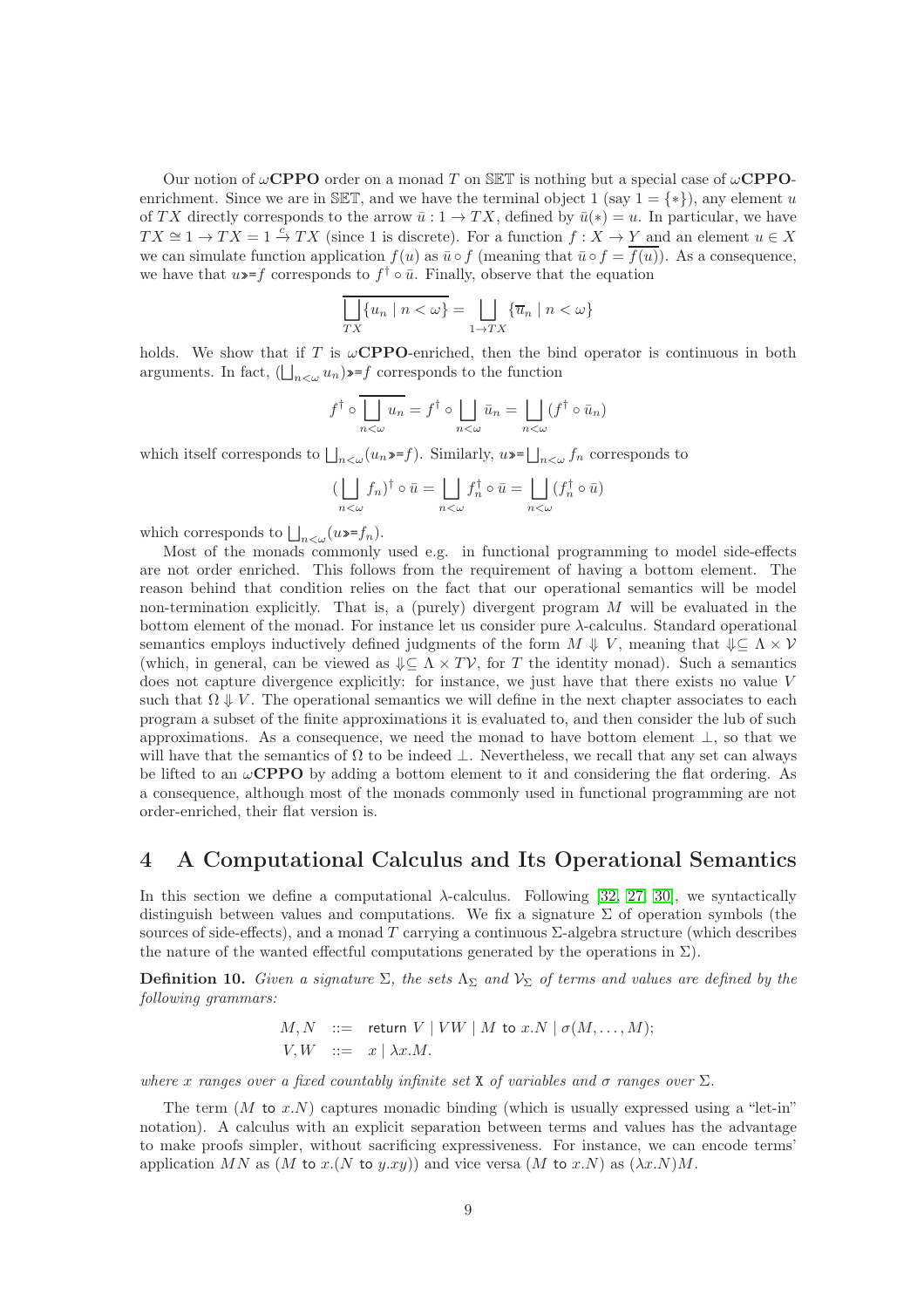Example 4. We can model several calculi combining the signatures from Example [1.](#page-5-1)

- For a given set E of exceptions, we can define a probabilistic  $\lambda$ -calculus with exceptions as  $\Lambda_{\Sigma}$ , for a signature  $\Sigma = \{\oplus_p, \text{raise}_e \mid p \in [0,1], e \in E\}$ . In particular, we will have terms of the form  $M \oplus_p N$  and raise<sub>e</sub>. Replacing the probabilistic choice operator  $\oplus_p$  with its nondeterministic  $counterpart \oplus we obtain a nondeterministic calculus with exceptions.$
- We can define a nondeterministic calculus with global (boolean) states as  $\Lambda_{\Sigma}$ , for a signature  $\Sigma = \{\oplus, \text{write}_b, \text{read} \mid b \in \{ \text{true}, \text{false} \} \}$ . In particular, we will have terms of the form  $M \oplus N$ . write<sub>b</sub>.M, and read(M, N). The intuitive meaning of write<sub>b</sub>.M is to store b and then continue as  $M$ , whereas the intuitive meaning of read $(M, N)$  is to read the value in the store: if such value is the boolen true then continue as  $M$ , otherwise as  $N$ . A formal semantics for these two functions is given in Example [1.](#page-5-1)
- We can define a nondeterministic calculus with output using the signature  $\Sigma = \{\oplus, \text{print}_c \mid c \in$  $U$ , where U is a given alphabet. The intuitive meaning of print c.M is to output c and then continue as M. A formal semantics for this function is given in Example [1.](#page-5-1)

In what follows, we work with a fixed arbitrary signature  $\Sigma$ . As a consequence, we often denote the sets of terms and values as  $\Lambda$  and  $\mathcal{V}$ , respectively, thus omitting subscripts. Moreover, we consider terms and values modulo  $\alpha$ -equivalence and assume Barendregt Convention [\[4\]](#page-28-4). We let  $FV(M)$  denote the set of free variables of the term M. A term M is closed if  $FV(M) = \emptyset$ . We denote finite sets of variables, terms and values using "bar notation": for instance, we write  $\bar{x}$ and V for a finite set of variables and values, respectively. For a finite set  $\bar{x}$  of variables define

$$
\Lambda(\bar{x}) = \{ M \mid FV(M) \subseteq \bar{x} \};
$$
  

$$
\mathcal{V}(\bar{x}) = \{ V \mid FV(V) \subseteq \bar{x} \};
$$

to be the sets of terms and values with free variables in  $\bar{x}$ , respectively. The set of closed terms and values are then defined as  $\Lambda(\emptyset)$  and  $\mathcal{V}(\emptyset)$ , and denoted by  $\Lambda_0$  and  $\mathcal{V}_0$ , respectively.

**Definition 11.** Define for all values V, W and any term M, the value  $V[W/y]$  obtained by (simultaneous) substitution of W for y in V, and the term  $M[y := V]$  obtained by (simultaneous) substitution of  $V$  for  $y$  in  $M$  as follows (recall we are assuming Barendregt's convention):

$$
x[W/x] = W
$$
  
\n
$$
x[W/y] = x
$$
  
\n
$$
(\lambda x.M)[W/y] = \lambda x.M[y := W]
$$
  
\n
$$
(\text{return } V)[y := W] = \text{return } V[W/y]
$$
  
\n
$$
(VV')[y := W] = V[W/y]V'[W/y]
$$
  
\n
$$
(M \text{ to } x.N)[y := W] = M[y := W] \text{ to } x.N[y := W]
$$

Big-step semantics associates to each closed term M an element  $\llbracket M \rrbracket$  in  $T\mathcal{V}_0$ . Such a semantics is defined by means of an approximation relation  $\mathcal{V}_n$ , indexed by a natural number n, whose definition is given in Figure [3.](#page-11-0) Judgments are of the form  $M \downarrow_n X$ , where  $M \in \Lambda_0$ ,  $X \in T\mathcal{V}_0$ and  $n \geq 0$ . Intuitively, a judgment  $M \Vdash_n X$  states that X is the *n*-th approximation of the computation obtained by call-by-value evaluating  $M$ . (By the way, all the results in this paper would remain valid also if evaluating terms in call-by-name order, which is however less natural in presence of effects.)

The system in Figure [3](#page-11-0) is 'syntax directed', meaning that given a judgment  $M \Downarrow_n X$ , the solely syntactic form of M and the number n uniquely determine the last rule used to derive  $M \Downarrow_n X$ . As a consequence, each judgment has a unique derivation.

<span id="page-10-0"></span>**Lemma 3** (Determinacy). For any term M, if  $M \Downarrow_n X$  and  $M \Downarrow_n Y$ , then  $X = Y$ .

*Proof.* By induction on n. If  $n = 0$ , then both  $M \Downarrow_n X$  and  $M \Downarrow_n Y$  must be the conclusion of an instance of rule (bot) (all other rules requires  $n$  to be positive). As a consequence, we have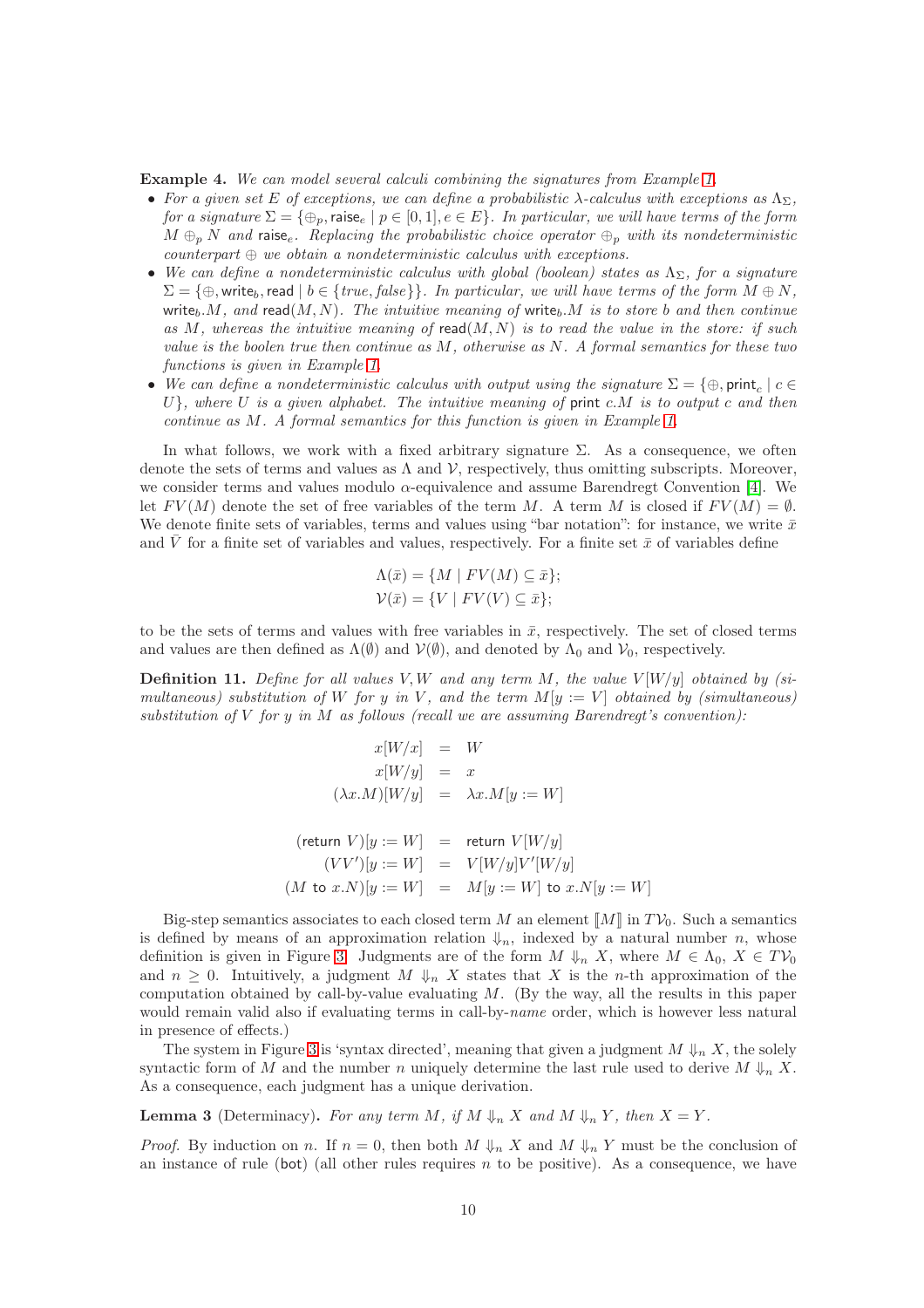| $\overline{M \Downarrow_0 \perp}$ (bot) $\qquad \overline{\mathsf{return } \ V \Downarrow_{n+1} \eta(V)}$ (ret)                                |
|------------------------------------------------------------------------------------------------------------------------------------------------|
| $\frac{M\Downarrow_n X \qquad N[x := V]\Downarrow_n Y_V}{M \text{ to } x.N\Downarrow_{n+1} X\mathop{\geqslant} (V \mapsto Y_V)} \text{ (seq)}$ |
| $\frac{M[x:=V] \Downarrow_n X}{(\lambda x.M)V \Downarrow_{n+1} X}$ (app)                                                                       |
| $\frac{M_1 \Downarrow_n X_1 \cdots M_k \Downarrow_n X_k}{\sigma(M_1, \ldots, M_k) \Downarrow_{n+1} \sigma^T(X_1, \ldots, X_k)}$ (op)           |

<span id="page-11-0"></span>Figure 3: Big-step Semantics.

 $X = \perp = Y$ . Suppose now  $n = m + 1$ , for some  $m \geq 0$ . We proceed by case analysis on the last rule used to derive  $M \Downarrow_n X$ .

**Case** (bot). This case is not possible, since  $n > 0$ .

- **Case** (ret). Then M is of the form return V, for some value V, X is  $\eta(V)$ , and M  $\downarrow_{m+1}$  Y is return V  $\downarrow_{m+1}$  Y. The latter judgment must follow from an instance of rule (ret) as well, and thus  $Y = \eta(V)$ .
- **Case** (app). Then M is of the form  $(\lambda x.N)V$  and we have  $N[x := V] \Downarrow_m X$ , for some term N. Therefore, the judgment  $M \Downarrow_{m+1} Y$  is of the form  $(\lambda x.N)V \Downarrow_{m+1} Y$  implying it can only be the conclusion of an instance of the rule (app). Therefore,  $N[x := V] \Downarrow_m Y$  holds as well. We can apply the induction hypothesis on the latter and  $N[x := V] \downarrow_m X$  thus inferring  $X = Y$ .
- **Case** (seq). Then M is of the form N to x.N', X is of the form  $X' \rightarrow (V \rightarrow X'_{V})$ , and both  $N \Downarrow_m X'$  and  $N'[x := V] \Downarrow_m X'_V$  hold, for some terms  $N, N'$  and elements  $X', X'_V$  in  $TV_0$ . As a consequence, the judgment M  $\Downarrow_{m+1} Y$  has the form N to x.N'  $\Downarrow_{m+1} Y$ , implying it must be the conclusion of an instance of the rule (seq) as well. Therefore, we have  $N \Downarrow_m Y'$  and  $N'[x := V] \downarrow_m Y'_V$ , and  $Y = Y'$   $\cong (V \mapsto Y'_V)$ , for some elements  $Y', Y'_V$ . We can then apply the induction hypothesis on  $N \Downarrow_m X'$ ,  $N \Downarrow_m Y'$  and  $N'[x := V] \Downarrow_m X'_{V}$ ,  $N'[x := V] \Downarrow_m Y'_{V}$ , obtaining  $X' = Y'$ ,  $X'_V = Y'_V$  and thus  $X' \rightarrow (V \rightarrow X'_V) = Y' \rightarrow (V \rightarrow Y'_V)$ .
- **Case** (op). Then M is of the form  $\sigma(M_1, \ldots, M_k)$ , X is of the form  $\sigma^T(X_1, \ldots, X_k)$ , and the judgment  $M_1 \downarrow_m X_1, \ldots, M_k \downarrow_m X_k$  hold, for some terms  $M_1, \ldots, M_k$  and elements  $X_1, \ldots, X_k$  in TV<sub>0</sub>. As a consequence, the judgment  $M \Downarrow_{m+1} Y$  has the form  $\sigma^T(M_1, \ldots, M_k) \Downarrow_{m+1} Y$ . The latter must be the conclusion of an instance of the rule (op), meaning that we have judgments  $M_1 \Downarrow_m Y_1, \ldots, M_k \Downarrow_m Y_m$  and  $Y = \sigma^T(Y_1, \ldots, Y_m)$ . We can apply the induction hypothesis on the pair of judgments  $M_i \Downarrow_m X_i$ ,  $M_i \Downarrow_m Y_i$ , for  $i \in \{1, ..., k\}$ , inferring  $X_i = Y_i$ . We conclude  $\sigma^T(X_1,\ldots,X_k)=\sigma^T(Y_1,\ldots,Y_k).$

 $\Box$ 

**Lemma 4.** For any term M if M  $\Downarrow_n X$  and M  $\Downarrow_{n+N} Y$ , then  $X \sqsubseteq Y$ .

Proof. The proof follows the same pattern of the previous one, where in the inductive case we use monotonicity of both the bind operator and the operations  $\sigma^T$ .  $\Box$ 

<span id="page-11-1"></span>**Corollary 1.** Let M be a a term and  $X_n$  be the (unique) element in  $TV_0$  such that  $M \Downarrow_n X$ . Then, the sequence  $(X_n)_{n\leq \omega}$  forms an  $\omega$ -chain in  $T\mathcal{V}_0$ .

A direct consequence of the above corollary is that we can define the evaluation  $\llbracket M \rrbracket$  of a term  $M$  as

$$
\llbracket M \rrbracket = \bigsqcup_{M \Downarrow_n X} X.
$$

This allows us to explicitly capture non-termination (which is usually defined coinductively). For instance, it is easy to show that for the purely (i.e. having no side-effects) divergent program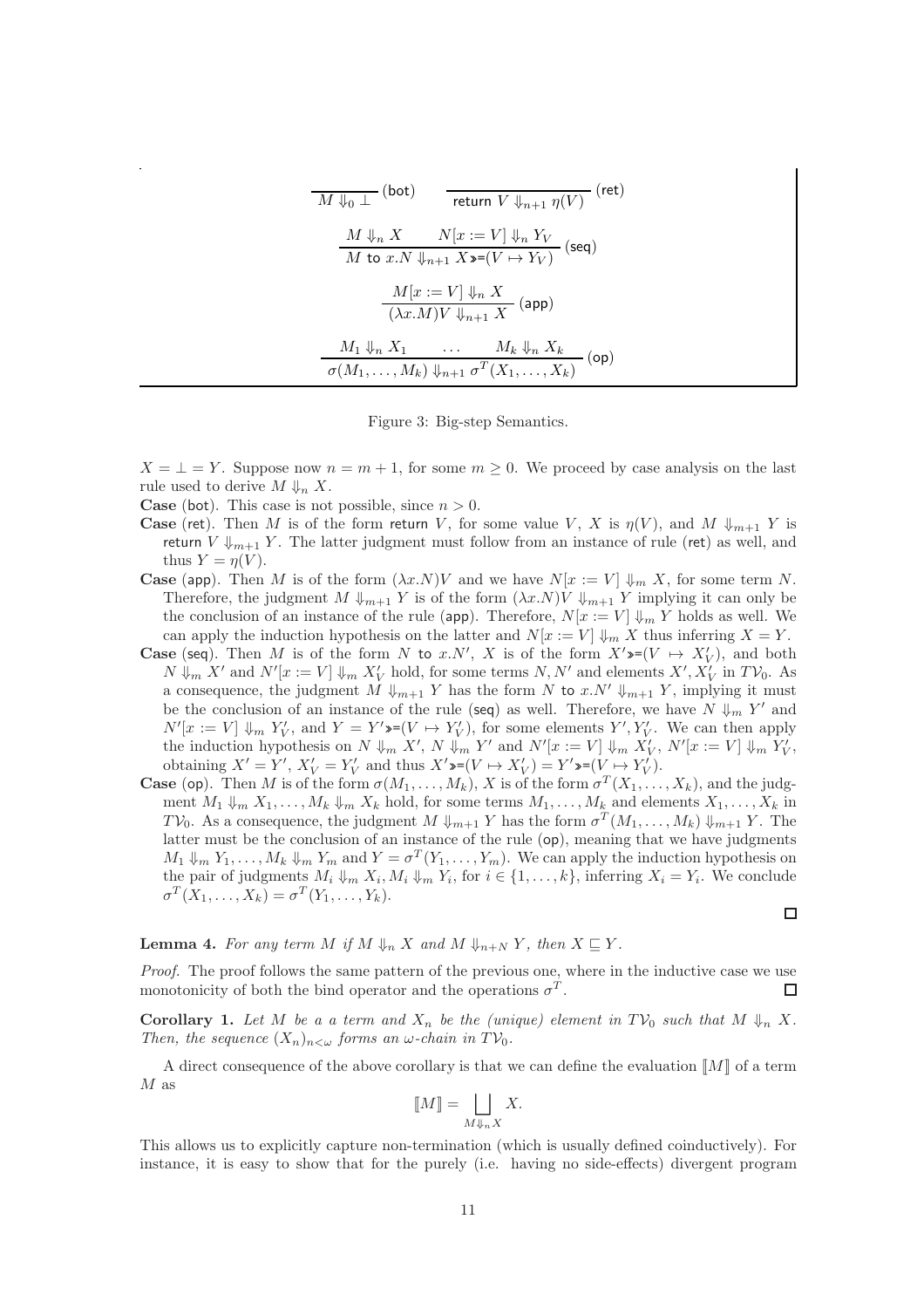$\Omega$ , defined as  $(\lambda x.xx)(\lambda x.xx)$ , we have  $\Omega = \bot$ . This style of operational semantics [\[11,](#page-29-15) [10\]](#page-29-5) is precisely the reason we require the monad T to carry an  $\omega$ **CPPO** structure. Modelling divergence in this way turned out to be fundamental in e.g. probabilistic calculi [\[11\]](#page-29-15).

**Definition 12.** Let M be a term. Define the n-th approximation  $M^{(n)} \in TV_0$  of M as follows:

$$
M^{(0)} = \bot
$$
  
\n
$$
(\text{return } V)^{(n+1)} = \eta(V)
$$
  
\n
$$
((\lambda x.M)V)^{(n+1)} = (M[x := V])^{(n)}
$$
  
\n
$$
(M \text{ to } x.N)^{(n+1)} = M^{(n)} \mathbf{y} = (V \mapsto (N[x := V])^{(n)})
$$
  
\n
$$
(\sigma(M_1, \dots, M_k))^{(n+1)} = \sigma^T(M_1^{(n)}, \dots, M_k^{(n)})
$$

<span id="page-12-0"></span>**Lemma 5.** For any term M we have  $M \Downarrow_n M^{(n)}$ .

*Proof.* The proof is by induction on n. If  $n = 0$ , then we trivially have  $M \Downarrow_0 \bot$ . If  $n = m + 1$ , for some  $m \geq 0$ , we proceed by case analysis on the last rule used to derive the judgment M  $\Downarrow_{m+1}$  $M^{(m+1)}$ . As a paradigmatic example, we show the case for rule (seq). Suppose  $M \downarrow_{m+1} M^{(m+1)}$ is of the form  $(N$  to  $x.N') \Downarrow_{m+1} Y \equiv (V \mapsto Y'_V)$  and the judgments  $N \Downarrow_m Y$ ,  $N'[x := V] \Downarrow_m Y'_V$ is of the form  $(Y \cup X \cdot N') \sqrt[m+1] Y \rightarrow (Y \rightarrow Y \cdot V)$  and the judgments  $Y \sqrt[m+1] Y$ ,  $Y \sqrt[n+1] Y \rightarrow (Y \rightarrow Y \cdot N')$  and elements  $Y, Y'_{Y}$  in  $T V_{0}$ . We can apply the induction hypothesis on m, obtaining  $N \downarrow_m N^{(m)}$  and  $N'[x := V] \downarrow_m (N'[x := V])^{(m)}$ . By Lemma [3](#page-10-0) we thus have  $N^{(m)} = Y$  and  $(N'[x := V])^{(m)} = Y'_{V}$ . We can conclude

$$
Y \ast (V \mapsto Y'_V) = N^{(m)} \ast (V \mapsto (N'[x := V])^{(m)}) = (N \text{ to } x.N')^{(m+1)}.
$$

 $\Box$ 

Corollary [1](#page-11-1) and Lemma [5](#page-12-0) together imply that for any term M we have the  $\omega$ -chain  $(M^{(n)})_{n<\omega}$ of finite approximations of M. That means, in particular, that  $\llbracket M \rrbracket$  is equal to  $\bigsqcup_{n<\omega} M^{(n)}$ . For instance, by previous lemma we have  $\Omega^{(0)} = \perp$  and  $\Omega^{(n+1)} = ((xx)[x := \lambda x . xx])^{(n)} = \Omega^{(n)}$ . As a consequence, we have for any  $n, \Omega^{(n)} = \bot$ , and thus  $[\![\Omega]\!] = \bot$ .

Since both  $\ast$ = and  $\sigma^T$  are continuous, we can characterise operational semantics equationally.

<span id="page-12-1"></span>Lemma 6. The following equations hold:

$$
\[\text{return } V\] = \eta(V); \\
\[\[(\lambda x.M)V\] = [\![M[x := V]]]; \\
\[\![M \text{ to } x.N]\!] = [\![M]\!] \mathbf{v} = (V \mapsto [\![N[x := V]]]); \\
\[\![\sigma(M_1, \dots, M_n)\!] = \sigma^T([\![M_1]\!], \dots, [\![M_n]\!]).
$$

*Proof.* By Lemma [1](#page-4-1) we have  $[M] = \bigsqcup_{n < \omega} M^{(n+1)}$ , meaning that we can freely ignore  $M^{(0)}$  (which is  $\perp$ ). We prove each equation separately.

Case 1. We have:

$$
\llbracket \text{return } V \rrbracket = \bigsqcup_{n < \omega} (\text{return } V)^{(n+1)} = \bigsqcup_{n < \omega} \eta(V) = \eta(V).
$$

Case 2. We have:

$$
[\![ (\lambda x.M)V]\!] = \bigsqcup_{n<\omega} ((\lambda x.M)V)^{(n+1)} = \bigsqcup_{n<\omega} (M[x:=V])^{(n)} = [\![ M[x:=V] ]\!].
$$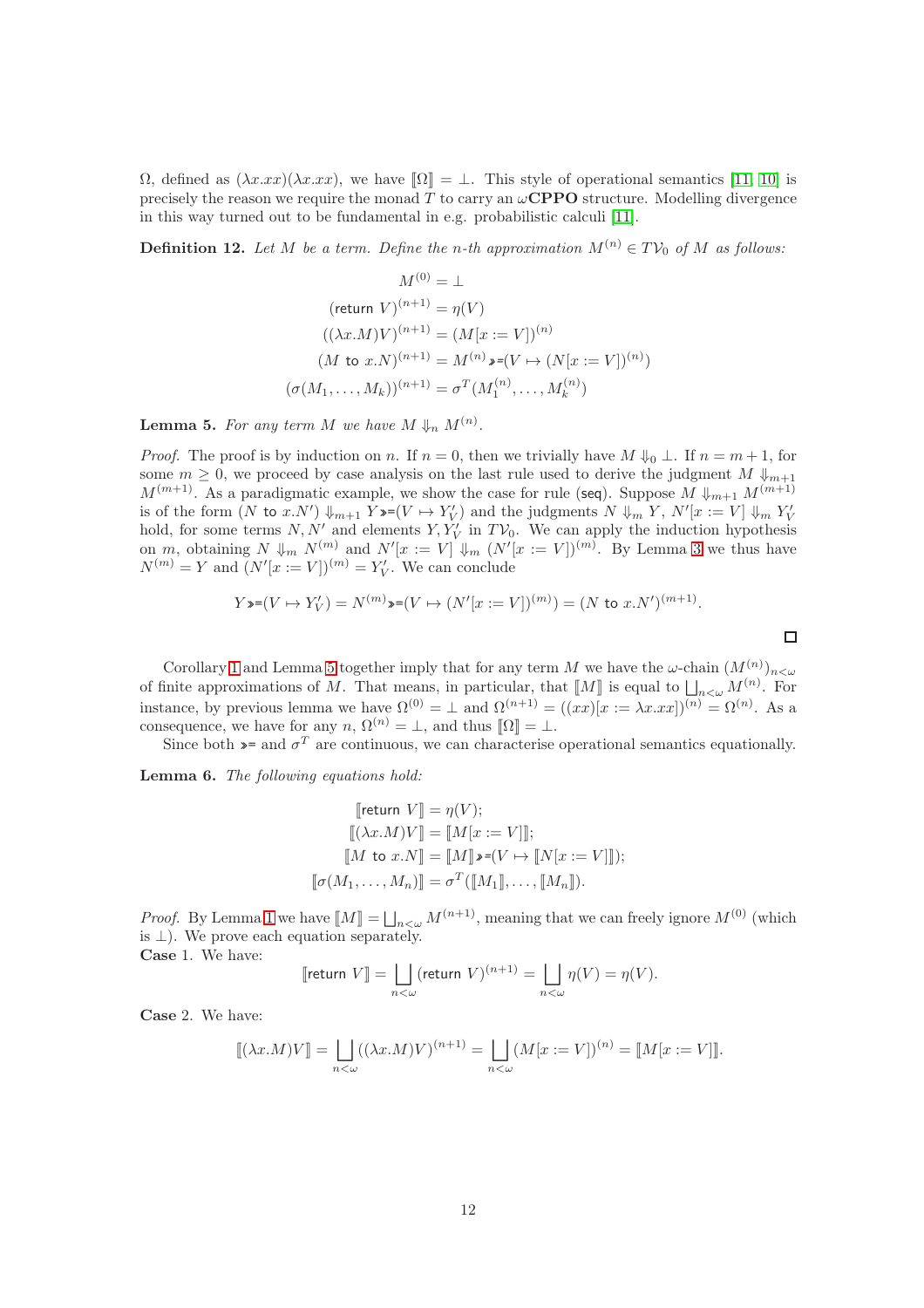Case 3. We have:

$$
\begin{aligned}\n[M \text{ to } x.N] &= \bigsqcup_{n < \omega} (M \text{ to } x.N)^{(n+1)} \\
&= \bigsqcup_{n < \omega} (M^{(n)} \bullet \bullet (V \to (N[x := V])^{(n)})) \\
&= \bigsqcup_{n < \omega} M^{(n)} \bullet \bullet \bigsqcup_{n < \omega} (V \to (N[x := V])^{(n)}) \\
&= \bigsqcup_{n < \omega} M^{(n)} \bullet \bullet (V \to \bigsqcup_{n < \omega} (N[x := V])^{(n)}) \\
&= [M] \bullet \bullet \bullet (V \to [N[x := V]]).\n\end{aligned} \tag{Lub of functions}
$$

Case 4. We have:

$$
\llbracket \sigma(M_1, \dots, M_k) \rrbracket = \bigsqcup_{n < \omega} (\sigma(M_1, \dots, M_k))^{(n+1)} \n= \bigsqcup_{n < \omega} \sigma^T(M_1^{(n)}, \dots, M_k^{(n)}) \n= \sigma^T(\bigsqcup_{n < \omega} M_1^{(n)}, \dots, \bigsqcup_{n < \omega} M_k^{(n)}) \n= \sigma^T(\llbracket M_1 \rrbracket, \dots, \llbracket M_k \rrbracket)
$$
\n(Continuouity of  $\sigma^T$ )   
\n=  $\sigma^T(\llbracket M_1 \rrbracket, \dots, \llbracket M_k \rrbracket)$ 

It is actually not hard to see that the function  $\llbracket \cdot \rrbracket$  is the least solution to the equations in Lemma [6.](#page-12-1)

# 5 On Relational Reasoning

In this section we introduce the main machinery behind our soundness results. The aim is to generalise notions and results from e.g. [\[27,](#page-30-2) [17,](#page-29-16) [28\]](#page-30-11) to take into account generic effects. We will use results from the theory of coalgebras [\[39\]](#page-30-6) to come up with a general notion of applicative (bi)similarity parametric over a notion of observation, given through the concept of relator.

#### 5.1 Relators

The concept of relator [\[41,](#page-30-7) [29\]](#page-30-12) is an abstraction meant to capture the possible ways a relation on a set X can be turned into a relation on TX. Recall that for an endofunctor  $F: \mathbb{C} \to \mathbb{C}$ , an F-coalgebra [\[39\]](#page-30-6) consists of an object X of C together with a morphism  $\gamma_X : X \to FX$ . As usual, we are just concerned with the case in which C is SET.

**Definition 13.** Let F be an endofunctor on SET, and X, Y be sets. A relator Γ for F is a map that associates to each relation  $\mathcal{R} \subseteq X \times Y$  a relation  $\Gamma \mathcal{R} \subseteq FX \times FY$  such that

<span id="page-13-1"></span><span id="page-13-0"></span>
$$
=_{FX} \subseteq \Gamma(=_X) \tag{Rel-1}
$$

 $\Box$ 

$$
\Gamma \mathcal{S} \circ \Gamma \mathcal{R} \subseteq \Gamma (\mathcal{S} \circ \mathcal{R}) \tag{Rel-2}
$$

$$
\Gamma((f \times g)^{-1}\mathcal{R}) = (Ff \times Fg)^{-1}\Gamma\mathcal{R}
$$
 (Rel-3)

$$
\mathcal{R} \subseteq \mathcal{S} \implies \Gamma \mathcal{R} \subseteq \Gamma \mathcal{S} \tag{Rel-4}
$$

where for  $f: Z \to X$ ,  $g: W \to Y$  we have  $(f \times g)^{-1} \mathcal{R} = \{(z, w) \mid f(z) \mathcal{R} g(w)\}\$ , and  $=_X$  denotes the identity relation on X. A relator  $\Gamma$  is conversive if  $\Gamma(\mathcal{R}^c) = (\Gamma \mathcal{R})^c$ , where  $\mathcal{R}^c$  denotes the converse of R.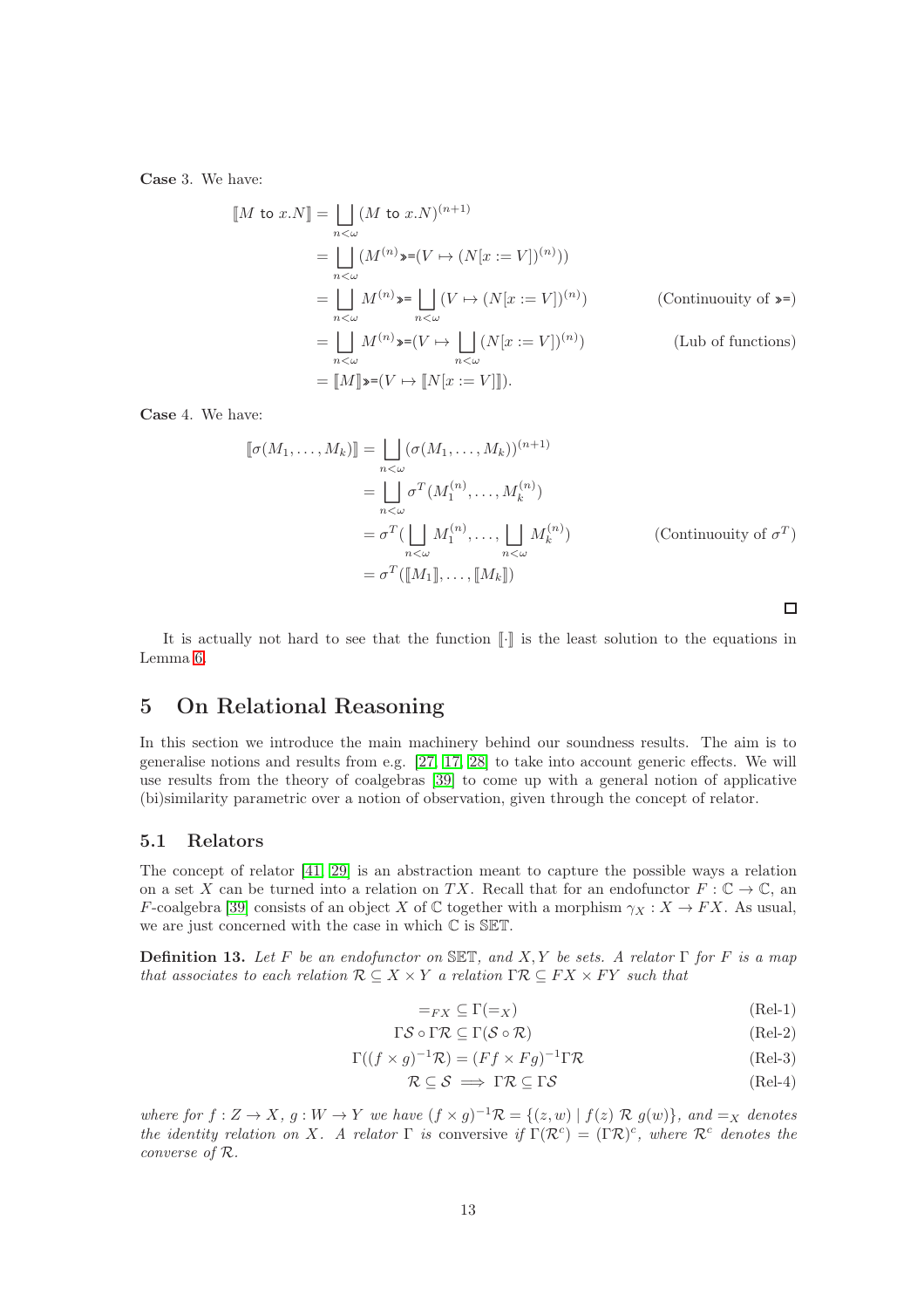<span id="page-14-0"></span>Example 5. For each of the monads introduced in previous sections, we give some examples of relators. Most of these relators coincide with the relation lifting of their associated functor. It is in fact well known that for any weak-pullback preserving functor, its relation lifting is a relator [\[25\]](#page-29-17). We use the notation  $\Gamma$  for a relator aimed to capture the structure of a simulation relation, and  $\Delta$  for a relator aimed to capture the structure of a bisimulation relation. This distinction is not formal, and only makes sense in the context of concrete examples: its purpose is to stress that from formal view point, both concrete notions of similarity and bisimilarity are modeled as forms of  $\Gamma$ -similarity (for a suitable relator  $\Gamma$ ). Let  $\mathcal{R} \subset X \times Y$ :

• For the partiality monad  $TX = X_{\perp}$  define the relators  $\Gamma_{\perp}, \Delta_{\perp}$  by

$$
u \Gamma_{\perp} \mathcal{R} \ v \ \text{iff} \ u = \text{in}_l(x) \implies v = \text{in}_l(y) \land x \ \mathcal{R} \ y;
$$
  

$$
u \ \Delta_{\perp} \mathcal{R} \ v \ \text{iff} \ u = \text{in}_l(x) \implies v = \text{in}_l(y) \land x \ \mathcal{R} \ y,
$$
  

$$
v = \text{in}_l(y) \implies u = \text{in}_l(x) \land x \ \mathcal{R} \ y.
$$

Note that  $u = \text{in}_l(x)$  means, in particular,  $u \neq \text{in}_r(\perp)$ . Thus, for instance, u and v are  $\Gamma_+ \mathcal{R}$ related if whenever u converges, so does v and the values to which  $u, v$  converge are  $R$ -related. The relator  $\Delta_{\perp}$  is conversive.

• For the nondeterministic powerset monad P define relators  $\Gamma_{\mathcal{P}}$  and  $\Delta_{\mathcal{P}}$  by

$$
u \Gamma_{\mathcal{P}} \mathcal{R} \quad v \quad \text{iff} \quad \forall x \in u. \ \exists y \in v. \ x \mathcal{R} \ y;
$$
\n
$$
u \Delta_{\mathcal{P}} \mathcal{R} \quad v \quad \text{iff} \ \forall x \in u. \ \exists y \in v. \ x \mathcal{R} \ y,
$$
\n
$$
\forall y \in v. \ \exists x \in u. \ x \mathcal{R} \ y.
$$

The relator  $\Delta_{\mathcal{P}}$  is conversive.

• For the probabilistic subdistributions monad D define relators  $\Gamma_{\mathcal{D}}$  and  $\Delta_{\mathcal{D}}$  by

$$
\mu \Gamma_{\mathcal{D}} \mathcal{R} \nu \text{ iff } \forall U \subseteq X. \ \mu(U) \leq \nu(\mathcal{R}(U));
$$
  

$$
\mu \Delta_{\mathcal{D}} \mathcal{R} \nu \text{ iff } \mu \Gamma_{\mathcal{D}} \mathcal{R} \nu \wedge \nu \Gamma_{\mathcal{D}} \mathcal{R}^c \mu;
$$

where  $\mathcal{R}(U) = \{y \in Y \mid \exists x \in U. x \mathcal{R} y\}$  and  $\mu(U) = \sum_{x \in U} \mu(x)$ . The relator  $\Delta_{\mathcal{D}}$  is conversive.

• For the exception monad  $TX = X + E$  define the relators  $\Gamma_{\mathcal{E}}$  and  $\Delta_{\mathcal{E}}$  by (letters e, e' range over E)

$$
u \Gamma_{\mathcal{E}} \mathcal{R} \ v \ \text{iff} \ u = \text{in}_{r}(e) \implies v = \text{in}_{r}(e') \land e = e',
$$
\n
$$
u = \text{in}_{l}(x) \implies v = \text{in}_{l}(y) \land x \mathcal{R} \ y;
$$
\n
$$
u \Delta_{\mathcal{E}} \mathcal{R} \ v \ \text{iff} \ u \Gamma_{\mathcal{E}} \mathcal{R} \ v,
$$
\n
$$
v = \text{in}_{r}(e') \implies u = \text{in}_{r}(e) \land e = e',
$$
\n
$$
v = \text{in}_{l}(y) \implies u = \text{in}_{l}(x) \land x \mathcal{R} \ y.
$$

The relator  $\Delta_{\mathcal{E}}$  is conversive.

- For the partiality and exception monad (i.e. the exception monad with divergence)  $TX =$  $(X+E)$ <sub>⊥</sub> we can define relators simply composing relators for the partiality monad with relators for the exceptions monads (see Lemma [7\)](#page-15-0). Notably, define  $\Gamma_{\mathcal{E}_\perp}$  as  $\Gamma_\perp \circ \Gamma_{\mathcal{E}}$  and  $\Delta_{\mathcal{E}_\perp}$  as  $\Delta_\perp \circ \Delta_{\mathcal{E}}$ . The relator  $\Delta_{\mathcal{E}_\perp}$  is conversive.
- For the state monad  $TX = (X \times S)^S$  define the relator  $\Delta_S$  by

$$
f \Delta_{\mathcal{S}} \mathcal{R} \ g \ iff \ \forall s \in S. \ s_1 = s_2 \ and \ x_1 \ \mathcal{R} \ x_2,
$$
  
where  $(x_1, s_1) = f(s) \ and \ (x_2, s_2) = g(s).$ 

The relator  $\Delta_{\mathcal{S}}$  is conversive.

• For the output monad  $TX = U^{\infty} \times X_{\perp}$  we can define relators based on the order defined in Example [3.](#page-8-0)

$$
(u, x) \Gamma_{\mathcal{U}} \mathcal{R} (w, y) \text{ iff } (x = \text{in}_{r}(\bot) \land u \sqsubseteq w) \lor (x = \text{in}_{l}(x') \land y = \text{in}_{l}(y') \land x' \mathcal{R} y');
$$
  

$$
(u, x) \Delta_{\mathcal{U}} \mathcal{R} (w, y) \text{ iff } (u, x) \Gamma_{\mathcal{U}} \mathcal{R} (w, y) \land (w, y) \Gamma_{\mathcal{U}} \mathcal{R}^{c} (u, x).
$$

The relator  $\Delta_{\mathcal{U}}$  is conversive.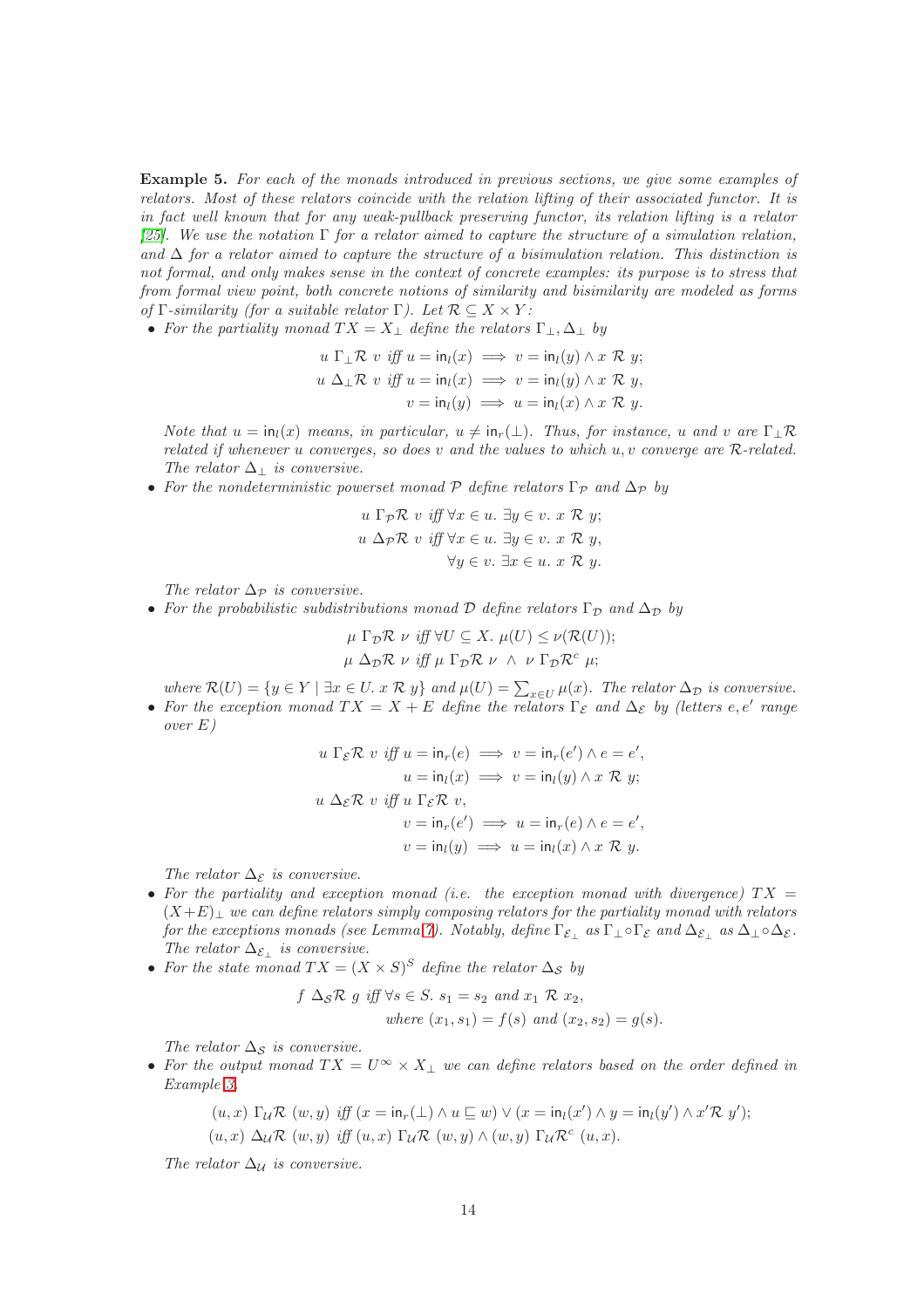Checking that the above are indeed relators is a tedious but easy exercise. It is useful to know that the collection of relators is closed under certain operations (see [\[29\]](#page-30-12) for proofs).

<span id="page-15-0"></span>**Lemma 7** (Algebra of Relators). Let  $F$ ,  $G$  be endofunctors on SET. Then

- 1. Let  $(\Gamma_i)_{i\in I}$  be a family of relators for F. The intersection  $\bigcap_{i\in I} \Gamma_i$  defined by  $(\bigcap_{i\in I} \Gamma_i)\mathcal{R} = \bigcap_{i\in I} \Gamma_i(\mathcal{R})$  is a relator for F.  $\bigcap_{i\in I} \Gamma_i(\mathcal{R})$  is a relator for F.
- 2. The converse  $\Gamma^c$  of  $\Gamma$  defined by  $\Gamma^c(\mathcal{R}) = (\Gamma \mathcal{R}^c)^c$  is a relator for F. We have the equality  $(\Gamma^c)^c = \Gamma$  and, additionally,  $\Gamma^c = \Gamma$  if  $\Gamma$  is conversive.
- 3. Let  $\Gamma, \Gamma'$  be relators for F, G, respectively. Then  $\Gamma' \circ \Gamma$  is a relator for  $G \circ F$ . Moreover, if both  $Γ$  and Γ' are conversive, then so is Γ'  $\circ Γ$ .
- 4. Given a relator  $\Gamma$  for  $F$ ,  $\Gamma \cap \Gamma^c$  is the greatest (wrt the pointwise order) conversive relator for F contained in Γ.

We can now give a general notion of simulation with respect to a given relator.

#### 5.2 Bisimulation, in the Abstract

A relator  $\Gamma$  for a monad T expresses the observable part of the side-effects encoded by T. Its abstract nature allows to give abstract definitions of simulation and bisimulation parametric in the notion of observation given by Γ.

**Definition 14.** Let  $\gamma_X : X \to FX, \gamma_Y : Y \to FY$  be F-coalgebras: 1. A Γ-simulation is a relation  $\mathcal{R} \subseteq X \times Y$  such that

$$
x\mathcal{R}y \implies \gamma_X(x) \Gamma \mathcal{R} \ \gamma_Y(y).
$$

2. Γ-similarity  $\precsim_{X,Y}^{\Gamma}$  is the largest Γ-simulation.

**Example 6.** It is immediate to see that the corresponding notions of  $\Gamma$ -similarity for the (bi)simulation relators of Example [5](#page-14-0) coincide with widely used notions of (bi)similarity.

As usual, the notion of similiarity can be characterised coinductively as the greatest fixed point of a suitable functional.

**Definition 15.** Let  $\gamma_X : X \to FX$ ,  $\gamma_Y : Y \to FY$  be F-coalgebras. Define the functional  $\mathcal{F}_{X,Y}^{\Gamma}: 2^{X \times Y} \to 2^{X \times Y}$  by

$$
\mathcal{F}_{X,Y}^{\Gamma}(\mathcal{R}) = (\gamma_X \times \gamma_Y)^{-1}(\Gamma \mathcal{R}).
$$

When clear from the context, we will write  $\mathcal{F}_{\Gamma}$  and  $\precsim_{\Gamma} \Gamma$  in place of  $\mathcal{F}_{X,Y}^{\Gamma}$  and  $\precsim_{X,Y}^{\Gamma}$ .

Lemma 8. The following hold:

- 1. The functional  $\mathcal{F}_{\Gamma}$  is monotone, and thus has a greatest fixed point  $\nu \mathcal{F}_{\Gamma}$ .
- 2. A relation  $R$  is a  $\Gamma$ -simulation iff it is a post fixed-point of  $\mathcal{F}_{\Gamma}$ . Therefore,  $\Gamma$ -similarity coincides with  $\nu \mathcal{F}_{\Gamma}$ .

*Proof.* Monotonicity of  $\mathcal{F}_{\Gamma}$  directly follows from monotonicity of Γ, and thus it has greatest fixed point by Knaster-Tarski Theorem (recall that the set  $2^{X \times Y}$  carries a complete lattice structure under the inclusion order). A straightforward calculation shows that a relation  $\mathcal R$  is a Γ-simulation iff it is a post fixed-point of  $\mathcal{F}_{\Gamma}$ . Together with point 1, the latter implies  $\nu \mathcal{F}_{\Gamma} = \preceq_{\Gamma}$ .  $\Box$ 

**Proposition 1.** Let  $\gamma_X : X \to FX$  be an F-coalgebra.

1. Γ-similarity is a preorder.

2. If Γ is conversive, then Γ-similarity is an equivalence relation.

*Proof.* Let  $\gamma_X : X \to FX$  be an *F*-coalgebra.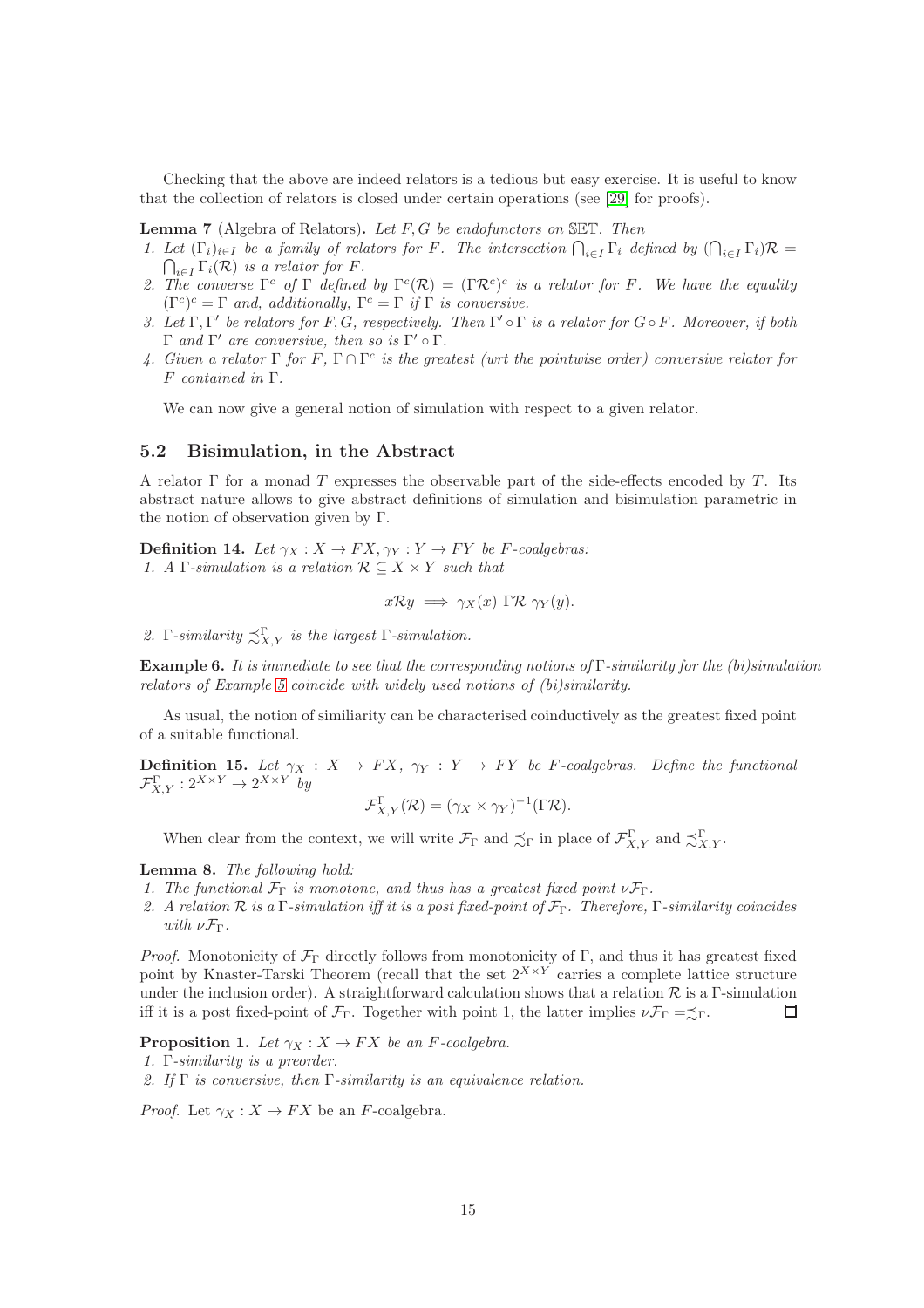1. We prove that  $\preceq_{\Gamma}$  is reflexive by coinduction, showing that the identity relation  $=_X$  on X is a Γ-simulation. In fact, from  $x =_X x$  we obtain  $\gamma_X(x) =_{FX} \gamma_X(x)$ , and thus we can conclude  $\gamma_X(x) \Gamma(\equiv_X) \gamma_X(x)$ , by [\(Rel-1\)](#page-13-0). We now show that  $\precsim_{\Gamma}$  is transitive. Suppose to have  $x \precsim_{\Gamma} y \precsim_{\Gamma} z$ . By very definition of  $\precsim_{\Gamma}$ 

there exist Γ-simulations  $\mathcal{R}, \mathcal{S}$  such that  $x \mathcal{R} y$  and  $y \mathcal{S} z$ , and thus  $\gamma_X(x)$  (Γ $\mathcal{S} \circ \Gamma \mathcal{R}$ )  $\gamma_X(z)$ . Thanks to [\(Rel-4\)](#page-13-1) we can conclude that  $S \circ \mathcal{R}$  is a Γ-simulation as well, meaning, in particular, that  $x \preceq_{\Gamma} z$ 

2. We simply observe that if  $R$  is a Γ-simulation, then so is  $\mathcal{R}^c$ , for a conversive relator Γ.

Since T is a monad we consider relators that properly interact with the monadic structure of T, which are also known as *lax extensions* for  $T$  [\[5\]](#page-28-2).

<span id="page-16-0"></span>**Definition 16.** Let T be a monad,  $X, X', Y, Y'$  be sets,  $f : X \to TX', g : Y \to TY'$  be functions, and  $\mathcal{R} \subseteq X \times Y$ ,  $\mathcal{S} \subseteq X' \times Y'$  be relations. We say that  $\Gamma$  is a relator for  $T$  if it is a relator for  $T$ regarded as a functor, and

•  $x \mathcal{R} y \implies \eta_X(x) \Gamma \mathcal{R} \eta_Y(y);$ 

• u Γ $\mathcal{R} v \implies (u \cdot f) \Gamma \mathcal{S} (v \cdot g)$ , whenever  $x \mathcal{R} y \implies f(x) \Gamma \mathcal{S} g(y)$ .

Remark 5. Definition [16](#page-16-0) can be more compactly expressed using Kleisli star, thus requiring that

$$
\mathcal{R} \subseteq (\eta_X \times \eta_Y)^{-1}(\Gamma \mathcal{S})
$$
 (Lax-Unit)

<span id="page-16-4"></span><span id="page-16-3"></span> $\Box$ 

$$
\mathcal{R} \subseteq (f,g)^{-1}(\Gamma \mathcal{S}) \Longrightarrow \Gamma \mathcal{R} \subseteq (f^{\dagger} \times g^{\dagger})^{-1}(\Gamma \mathcal{S})
$$
 (Lax-Bind)

or diagramatically

$$
X \xrightarrow{\mathcal{R}} Y
$$
\n
$$
TX \xrightarrow{\mathcal{R}} TY
$$
\n
$$
TX \xrightarrow{\mathcal{R}} Y
$$
\n
$$
f \downarrow g \implies f \uparrow \downarrow g
$$
\n
$$
TX' \xrightarrow{\mathcal{R}} TY'
$$
\n
$$
TX' \xrightarrow{\mathcal{R}} TY'
$$
\n
$$
TX' \xrightarrow{\mathcal{R}} TY'
$$
\n
$$
TX \xrightarrow{\mathcal{R}} TY'
$$
\n
$$
TX \xrightarrow{\mathcal{R}} TY'
$$

where we write  $\mathcal{R}: X \to Y$  for  $\mathcal{R} \subseteq X \times Y$ .

**Example 7.** All relators of the form  $\Gamma_T$  in Example [5](#page-14-0) are relators for T. Proving that is quite standard, with the exception of the probabilistic case where the proof essentially relies on the Max Flow Min Cut Theorem [\[40\]](#page-30-3).

<span id="page-16-6"></span>**Definition 17.** Let T come with an  $\omega$ **CPPO** order  $\sqsubseteq$ . We say that ΓR is inductive if for any  $\omega$ -chain  $(u_n)_{n<\omega}$  in TX, we have:

<span id="page-16-5"></span><span id="page-16-2"></span>
$$
\perp \Gamma \mathcal{R} \ u \qquad \qquad (\omega\text{-comp 1})
$$

<span id="page-16-1"></span>
$$
(\forall n. \ u_n \Gamma \mathcal{R} \ v) \implies \bigsqcup_n u_n \Gamma \mathcal{R} \ v.
$$
 ( $\omega$ -comp 2)

We say that  $\Gamma$  respects  $\Sigma$  if

$$
(\forall k. \ u_k \ \Gamma \mathcal{R} \ v_k) \implies \sigma(u_1, \dots, u_n) \ \Gamma \mathcal{R} \ \sigma(v_1, \dots, v_n) \tag{S-comp}
$$

for any  $\sigma \in \Sigma$ , where  $k \in \{1, \ldots, \alpha(\sigma)\}.$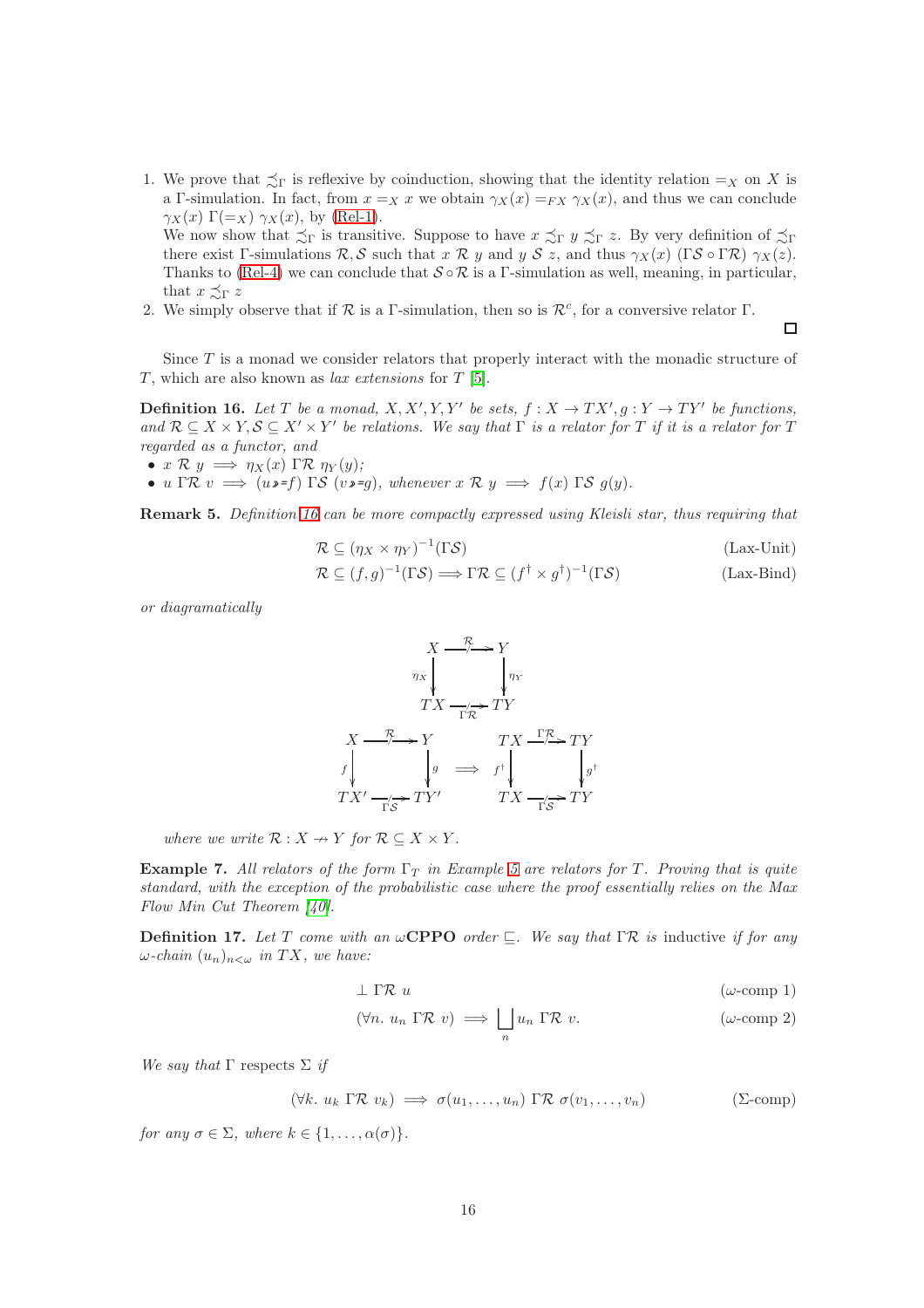**Remark 6.** For a monad T carrying a continuous  $\Sigma$ -algebra structure and a function  $f: X \to TY$ , we required  $f^{\dagger}: TX \to TY$  to be continuous, TX being an  $\omega$ **CPPO**. Since TX is also a  $\Sigma$ -algebra, it seems natural to require  $f^{\dagger}$  to be also a  $\Sigma$ -algebra homomorphism. In fact, such requirement implies condition  $(\Sigma$ [-comp\)](#page-16-1) and has the advantage of being more general than the latter, not depending from the specific relator considered. Let  $T$  be a monad on SET. Following [\[38\]](#page-30-13) we say that an n-ary algebraic operation (where n is some set) associates to each set  $X$  a function  $\sigma_X:(TX)^n\to TX$  in such a way for every function  $f:X\to TY$ , the Kleisli extension  $f^\dagger$  is a homomorphism. Recall that an n-ary generic effect is an element of  $T_n$ . As shown in [\[38\]](#page-30-13), there is a bijection from generic effects to algebraic operations as follows. Every n-ary generic effect p gives rise to an n-ary algebraic operation  $\hat{p}$ , where  $\hat{p}_X$  sends u to  $u^{\dagger}(p)$ . Conversely, each n-ary algebraic operation  $\sigma$  is  $\hat{p}$  for a unique n-ary generic effect p, viz.  $\sigma_n(\eta_n)$ .

We can now generalise our condition on  $T$  by requiring it to be equipped with an n-ary algebraic operation for each  $\sigma \in \Sigma$  of arity n. This is the equivalent to extending our definitions by requiring the additional axiom that Kleisli extensions are homomorphisms. Moreover, requiring the bind operator to be strict in its first argument means that  $\perp$  is an algebraic constant. Let us now prove that this condition implies condition ( $\Sigma$ -comp). For, suppose  $\sigma$  has arity n, and  $\forall k$ .  $u_k$   $\Gamma \mathcal{R}$   $v_k$ holds, meaning that we have the square



As a consequence, we also have the square

$$
Tn \xrightarrow{\Gamma(-n)} Tn
$$
  
\n
$$
u^{\dagger} \qquad \qquad v^{\dagger}
$$
  
\n
$$
TX \xrightarrow{\Gamma}{\gamma} \overrightarrow{TY}
$$

and therefore

$$
Tn \xrightarrow{r\tau} Tn
$$
\n
$$
u^{\dagger} \qquad \qquad v^{\dagger}
$$
\n
$$
TX \xrightarrow{r\tau} TY
$$

Writing the algebraic operation associated with  $\sigma$  as  $\hat{p}$ , we have  $p =_{T_n} p$ , and so  $u^{\dagger}(p)$   $\Gamma \mathcal{R} v^{\dagger}(p)$ , which essentially means

$$
\sigma_X(u_1,...,u_n) \Gamma \mathcal{R} \sigma_Y(v_1,...,v_n).
$$

To the ends of this paper, condition  $(\Sigma$ [-comp\)](#page-16-1) is sufficient and thus we will use that throughout.

Following Abramsky [\[1\]](#page-28-1) we introduce Applicative Transition System (ATSs) over a monad (taking into account effectful computations) and define the notion of applicative simulation. Let T be a monad.

#### **Definition 18.** An applicative transition system (over  $T$ ) consists of the following:

- A state space made of a pair of sets  $(X, Y)$  modelling closed terms and values, respectively.
- An evaluation function  $\varepsilon : X \to TY$ .
- An application function  $\cdot : Y \to Y \to X$ .

The notion of ATS distinguishes between terms and values. As a consequence, we often deal with pairs of relations  $(\mathcal{R}_X, \mathcal{R}_Y)$ , where  $\mathcal{R}_X, \mathcal{R}_Y$  are relations over X and Y, respectively. We refer to such pairs as XY-relations. XY-relations belongs to  $2^{X \times X} \times 2^{Y \times Y}$ . The latter, being the product of complete lattices, is itself a complete lattice.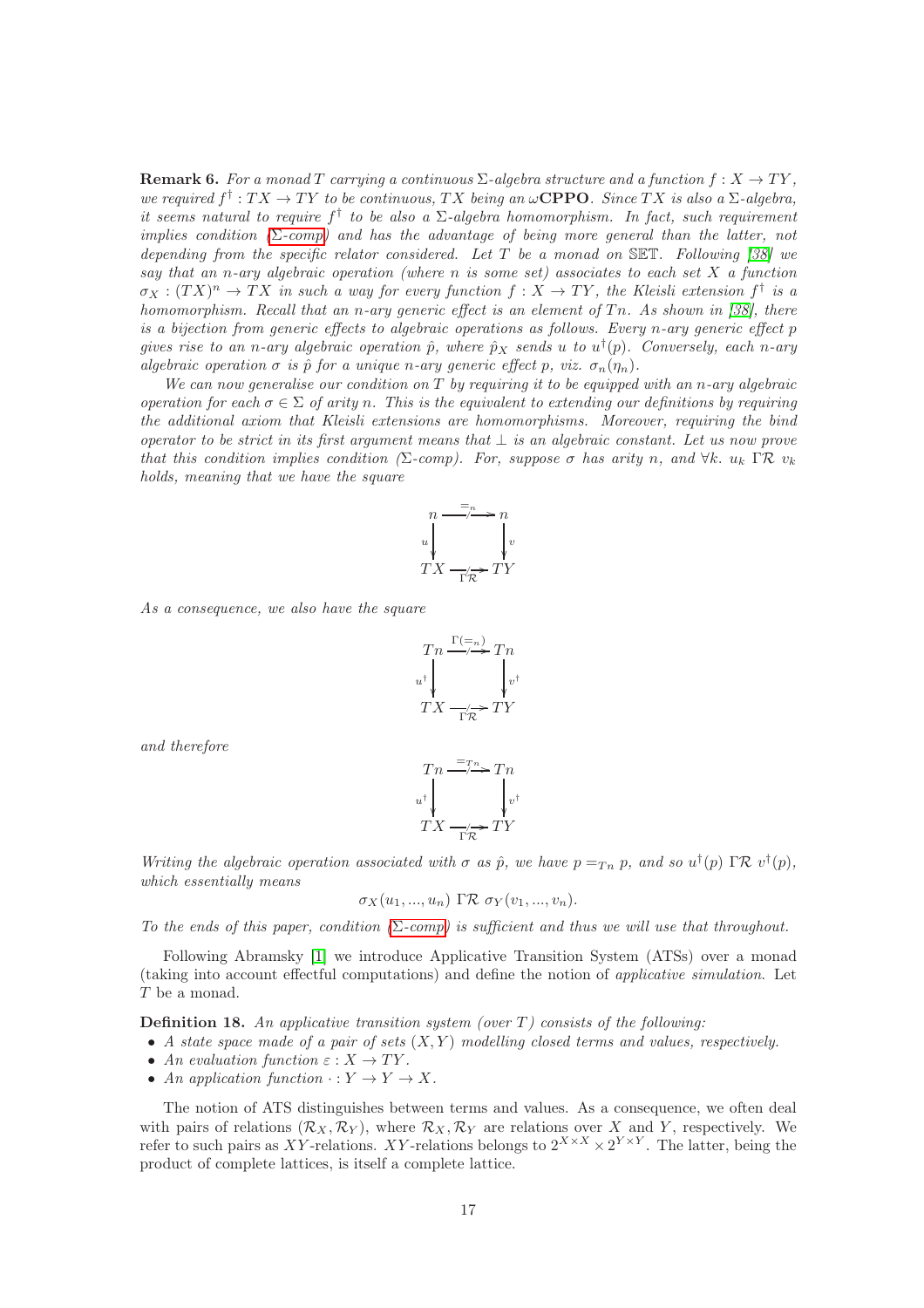**Definition 19.** Let  $\Gamma$  be a relator for T. An applicative  $\Gamma$ -simulation is an XY-relation  $\mathcal{R} =$  $(\mathcal{R}_X, \mathcal{R}_Y)$  such that:

<span id="page-18-2"></span><span id="page-18-0"></span>
$$
x \mathcal{R}_X x' \implies \varepsilon(x) \Gamma \mathcal{R}_Y \varepsilon(x')
$$
 (Sim-1)

$$
y \mathcal{R}_Y y' \implies \forall w \in Y. \ y \cdot w \mathcal{R}_X \ y' \cdot w. \tag{Sim-2}
$$

The above definition induces an operator  $\mathcal{B}_{\Gamma}$  on  $2^{X \times X} \times 2^{Y \times Y}$  defined for  $\mathcal{R} = (\mathcal{R}_X, \mathcal{R}_Y)$  as  $(\mathcal{B}_{\Gamma}(\mathcal{R}_X), \mathcal{B}_{\Gamma}(\mathcal{R}_Y)),$  where

$$
\mathcal{B}_{\Gamma}(\mathcal{R}_X) = \{(x, x') \mid \varepsilon(x) \Gamma \mathcal{R}_Y \varepsilon(x')\}
$$
  

$$
\mathcal{B}_{\Gamma}(\mathcal{R}_Y) = \{(y, y') \mid \forall w \in Y. \ y \cdot w \mathcal{R}_X \ y' \cdot w\}.
$$

It is easy to prove that since  $\Gamma$  is monotone, then so is  $\mathcal{B}_{\Gamma}$ . As a consequence, we can define applicative Γ-similarity as the greatest fixed point  $\nu \mathcal{B}_{\Gamma}$  of  $\mathcal{B}_{\Gamma}$ .

<span id="page-18-1"></span>Proposition 2. The following hold:

1. Applicative  $\Gamma$ -similarity  $\precsim_{\Gamma}$  is a preorder.

2. If  $\Gamma$  is conversive, then  $\preceq_{\Gamma}$  is an equivalence relation.

Proof. The proof strictly follows the proof of Proposition ?? (proving the desired properties with respect to clause [\(Sim-2\)](#page-18-0) is straightforward). As an example, we show by coinduction that  $\preceq_{\Gamma}$  is reflexive by proving that the XY-identity relation  $(=_X, =_Y)$  is an applicative Γ-simulation. From  $x =_X x$  we infer  $\varepsilon(x) =_{TY} \varepsilon(x)$ , and thus  $\varepsilon(x) \Gamma(\equiv_Y) \varepsilon(x)$ , by [\(Rel-1\)](#page-13-0). Moreover, we trivially have that  $y =_Y y$  implies  $y \cdot w =_X y \cdot w$ .  $\Box$ 

# 6 Contextual Preorder and Applicative Similarity

In the previous section, the axioms needed to generalise applicative bisimilarity to our setting have been given. What remains to be done is to appropriately instantiate all this to  $\Lambda_{\Sigma}$ . We introduce the notions of contextual preorder and applicative similarity (which will be then extended to contextual equivalence and applicative bisimilarity). From now we assume to have a monad T carrying a continuous Σ-algebra structure. Moreover, we assume any relator for T to be inductive and to respect  $\Sigma$ . It is convenient to work with generalisations of relations on closed terms (resp. values) called  $\lambda$ -term relations.

**Definition 20.** An open relation over terms is a set  $\mathcal{R}_{\Lambda}$  of triples  $(\bar{x}, M, N)$  where  $M, N \in \Lambda(\bar{x})$ . Similarly, an open relation over values is a set  $\mathcal{R}_{\mathcal{V}}$  of triples  $(\bar{x}, V, W)$  where  $V, W \in \mathcal{V}(\bar{x})$ . A λ-term relation is a pair  $\mathcal{R} = (\mathcal{R}_{\Lambda}, \mathcal{R}_{\mathcal{V}})$  made of an open relation  $\mathcal{R}_{\Lambda}$  over terms and an open relation  $\mathcal{R}_{\mathcal{V}}$  over values. A closed  $\lambda$ -term relation is a pair  $\mathcal{R} = (\mathcal{R}_{\Lambda}, \mathcal{R}_{\mathcal{V}})$  where  $\mathcal{R}_{\Lambda} \subseteq \Lambda_0 \times \Lambda_0$ and similarly for  $\mathcal{R}_{\mathcal{V}}$ .

Remark 7. Formally, we can see an open relation over terms (and similarly over values) as an element of the cartesian product  $\prod_{\bar{x}} 2^{\Lambda(\bar{x}) \times \Lambda(\bar{x})}$ . That is, an open relation is a function that associates to each finite set  $\bar{x}$  of variables a (binary) relation between open terms in  $\Lambda(\bar{x})$ . Since,  $2^{\Lambda(\bar{x})\times\Lambda(\bar{x})}$  is a complete lattice, for any finite set of variables  $\bar{x}$ , then so is  $\prod_{\bar{x}} 2^{\Lambda(\bar{x})\times\Lambda(\bar{x})}$ . That is, the set of open relations over terms (and over values) forms a complete lattice (the order is given pointwise). As a consequence, the set of  $\lambda$ -term relations is a complete lattice as well. These algebraic properties allow us to define open relations both inductively and coinductively, and, in particular, to extend notions and results developed in the relational calculus of [\[27,](#page-30-2) [26,](#page-30-14) [17,](#page-29-16) [28\]](#page-30-11).

We will use infix notation and write  $\bar{x} \vdash M \mathcal{R}_\Lambda N$  to indicate that  $(\bar{x}, M, N) \in \mathcal{R}_\Lambda$ . The same convention applies to values and open relations over values. For a  $\lambda$ -term relation  $\mathcal{R} = (\mathcal{R}_{\Lambda}, \mathcal{R}_{\mathcal{V}})$ , we often write  $\bar{x} \vdash M \mathcal{R} N$  (i.e.  $(\bar{x}, M, N) \in \mathcal{R}$ ) for  $\bar{x} \vdash M \mathcal{R} N$  (i.e.  $(\bar{x}, M, N) \in \mathcal{R}$ ). The same convention holds for values and  $\mathcal{R}_{\mathcal{V}}$ . Finally, we will use the notations  $\emptyset \vdash M \mathcal{R} N$  and  $M \mathcal{R} N$  interchangeably (and similarly for values).

There is a canonical way to extend a closed relation to an open one.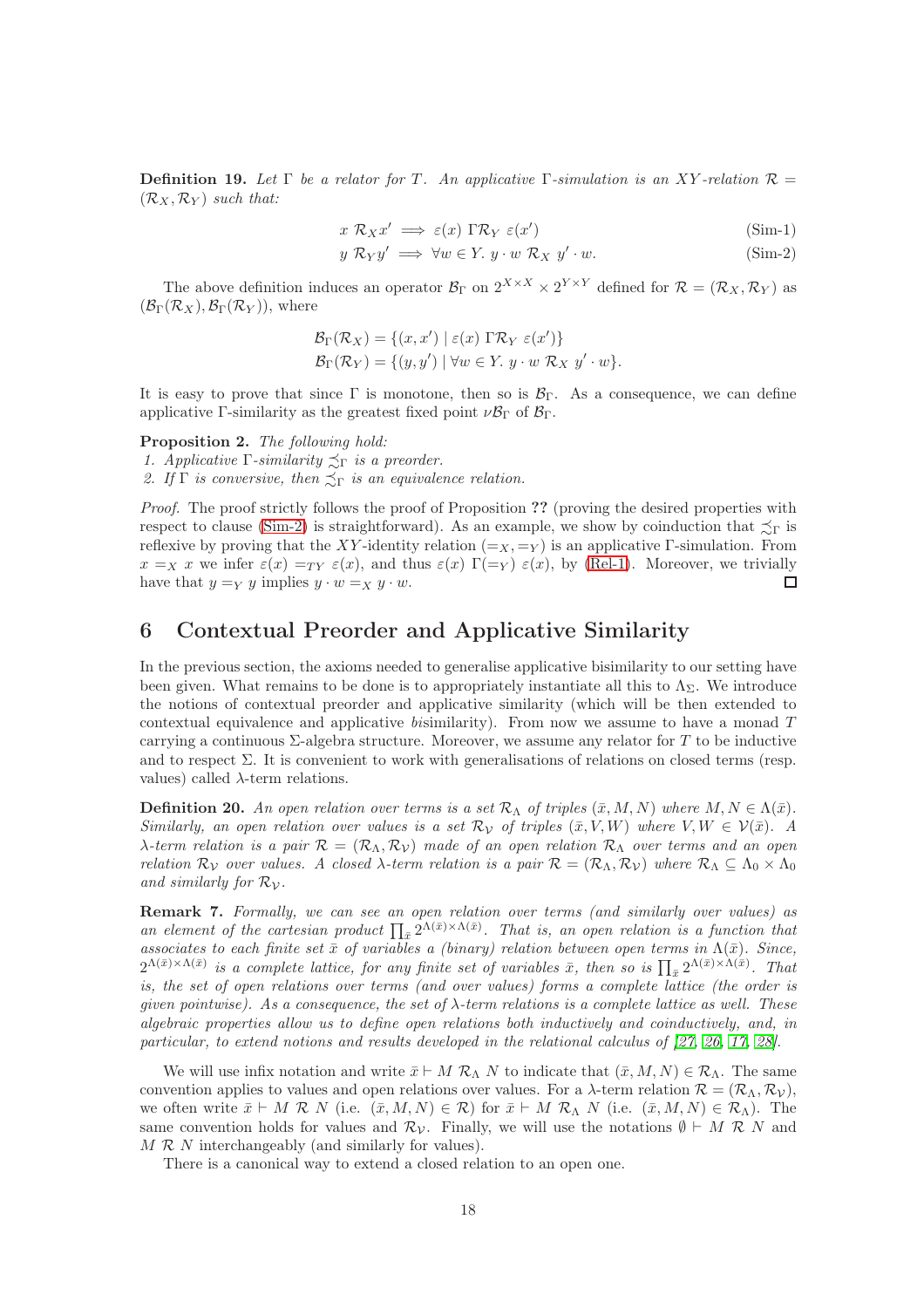| $\forall \bar{x}.\ \forall x \in \bar{x}.\ \bar{x} \vdash x \mathcal{R}_\mathcal{V} x$                                                                                                               | (Comp1)                        |
|------------------------------------------------------------------------------------------------------------------------------------------------------------------------------------------------------|--------------------------------|
| $\forall \bar{x}.\ \forall x \notin \bar{x}.\ \forall M, N. \ \bar{x} \cup \{x\} \vdash M \ \mathcal{R}_{\Lambda} \ N \implies \bar{x} \vdash \lambda x.M \ \mathcal{R}_{\mathcal{V}} \ \lambda x.N$ | $\rm (Comp2)$                  |
| $\forall \bar{x}$ . $\forall V, W \ \bar{x} \vdash V \ \mathcal{R}_V \ W \implies \bar{x} \vdash$ return $V \ \mathcal{R}_\Lambda$ return $W$                                                        | $\rm (Comp3)$                  |
| $\forall \bar{x}.\ \forall V, V', W, W'.\ \bar{x} \vdash V \mathcal{R}_V V' \wedge \bar{x} \vdash W \mathcal{R}_V W' \implies \bar{x} \vdash VW \mathcal{R}_\Lambda V' W'$                           | $\text{(Comp4)}$               |
| $\forall \bar{x}.\ \forall x \notin \bar{x}.\ \forall M, M', N, N'.$                                                                                                                                 |                                |
| $\bar{x} \vdash M \mathcal{R}_\Lambda M' \wedge \bar{x} \cup \{x\} \vdash N \mathcal{R}_\Lambda N' \implies \bar{x} \vdash (M \text{ to } x.N) \mathcal{R}_\Lambda (M' \text{ to } x.N')$            | (Comp5)                        |
| $\forall \bar{x}.\ \forall \sigma \in \Sigma.\ \forall M_1, N_1, \ldots, M_n, N_n.$                                                                                                                  |                                |
| $(\forall i \in \{1,\ldots,n\}.\ \bar{x} \vdash M_i \mathcal{R}_\Lambda \ N_i) \implies \bar{x} \vdash \sigma(M_1,\ldots,M_n) \mathcal{R}_\Lambda \ \sigma(N_1,\ldots,N_n)$                          | $\langle \text{Comp6} \rangle$ |

<span id="page-19-9"></span><span id="page-19-8"></span><span id="page-19-7"></span><span id="page-19-6"></span><span id="page-19-5"></span><span id="page-19-4"></span><span id="page-19-3"></span><span id="page-19-2"></span><span id="page-19-1"></span><span id="page-19-0"></span>Figure 4: Compatibility Clauses.

**Definition 21.** Define the open extension operator mapping a closed relation over terms  $\mathcal{R}$  to the open relation  $\mathcal{R}^{\circ}$  (over terms) as follows:  $(\bar{x}, M, N) \in \mathcal{R}^{\circ}$  iff  $M, N \in \Lambda(\bar{x})$ , and for all  $\bar{V}$ ,  $M[\bar{x} := \bar{V}] \mathcal{R} N[\bar{x} := \bar{V}]$  holds.

The notion of open extension for a closed relation over values can be defined in a similar way (using the appropriate notion of substitution).

The notion of reflexivity, symmetry and transitivity straightforwardly extends to open  $\lambda$ -term relation (see e.g. [\[35\]](#page-30-15)).

**Definition 22.** Let  $\mathcal{R} = (\mathcal{R}_{\Lambda}, \mathcal{R}_{\mathcal{V}})$  be a  $\lambda$ -term relation. We say that  $\mathcal{R}$  is compatible if the clauses in Figure [4](#page-19-0) hold. We say that  $R$  is a precongruence if it is a compatible preorder. We say that  $R$  is a congruence if it is a compatible equivalence.

The following lemma will be useful.

<span id="page-19-10"></span>**Lemma 9.** Let  $\mathcal{R} = (\mathcal{R}_{\Lambda}, \mathcal{R}_{\mathcal{V}})$  be a  $\lambda$ -term relation. If  $\mathcal{R}$  is a preorder, then properties [\(Comp4\)](#page-19-1), [\(Comp5\)](#page-19-2), [\(Comp6\)](#page-19-3) are equivalent to their 'unidirectional' versions:

| $\forall \bar{x}$ . $\forall V, V', W$ . $\bar{x} \vdash V \mathcal{R}_V V' \implies \bar{x} \vdash VW \mathcal{R}_\Lambda V'W$                                                                                                                     | $\text{(Comp4L)}$ |
|-----------------------------------------------------------------------------------------------------------------------------------------------------------------------------------------------------------------------------------------------------|-------------------|
| $\forall \bar{x}$ . $\forall V, W, W'$ . $\bar{x} \vdash W \mathcal{R}_V W' \implies \bar{x} \vdash VW \mathcal{R}_V W'$                                                                                                                            | (Comp4R)          |
| $\forall \bar{x}.\ \forall x \notin \bar{x}.\ \forall M, M', N.\ \bar{x} \vdash M \mathcal{R}_\Lambda \ M' \implies \bar{x} \vdash (M \text{ to } x.N) \mathcal{R}_\Lambda \ (M' \text{ to } x.N)$                                                  | $(\text{Comp5L})$ |
| $\forall \bar{x}. \forall x \notin \bar{x}. \forall M, N, N'. \bar{x} \cup \{x\} \vdash N \mathcal{R}_\Lambda N' \implies \bar{x} \vdash (M \text{ to } x.N) \mathcal{R}_\Lambda (M \text{ to } x.N')$ (Comp5R)                                     |                   |
| $\forall \bar{x}. \ \forall \sigma \in \Sigma. \ \forall M, N, \bar{M}, \bar{N}. \ \bar{x} \vdash M \ \mathcal{R}_{\Lambda} \ N \implies \bar{x} \vdash \sigma(\bar{M}, M, \bar{N}) \ \mathcal{R}_{\Lambda} \ \sigma(\bar{M}, N, \bar{N})$ (Comp6C) |                   |
|                                                                                                                                                                                                                                                     |                   |

where in [\(Comp6C\)](#page-19-4)  $\overline{M}, \overline{N}$  are possibly empty finite tuples of terms such that the sum of their lengths is equal to the ariety of  $\sigma$  minus one.

Proof. The proof is straightforward. As a paradigmatic example, we show that clause [\(Comp5\)](#page-19-2) is equivalent to the conjunction of clauses [\(Comp5L\)](#page-19-5) and [\(Comp5R\)](#page-19-6). For the left to right implication, we assume that both [\(Comp5\)](#page-19-2) and  $\bar{x} \vdash M \mathcal{R}_{\Lambda} M'$  hold, and show that  $\bar{x} \vdash M$  to  $x.N \mathcal{R}_{\Lambda} M'$  to  $x.N$ holds as well, thus proving that [\(Comp5\)](#page-19-2) implies [\(Comp5L\)](#page-19-5) (the proof that [\(Comp5\)](#page-19-2) implies [\(Comp5R\)](#page-19-6) is morally the same). To prove the thesis, we observe that since  $\mathcal R$  is reflexive, we have  $\bar{x} \cup \{x\} \vdash N \mathcal{R}_{\Lambda} N$ . Applying [\(Comp5\)](#page-19-2) to the latter and  $\bar{x} \vdash M \mathcal{R}_{\Lambda} M'$ , we conclude  $\bar{x} \vdash M$  to  $x.N \mathrel{\mathcal{R}}_{\Lambda} M'$  to  $x.N.$ 

Now for the right to left direction. Assume [\(Comp5L\)](#page-19-5) and [\(Comp5R\)](#page-19-6) to be valid, and suppose both  $\bar{x} \vdash M \mathcal{R}_\Lambda M'$  and  $\bar{x} \cup \{x\} \vdash N \mathcal{R}_\Lambda N'$  to hold. We can apply [\(Comp5L\)](#page-19-5) to the former, obtaining  $\bar{x} \vdash M$  to  $x.N \mathcal{R}_\Lambda M'$  to  $x.N$ , and [\(Comp5R\)](#page-19-6) to the latter, obtaining  $\bar{x} \vdash M'$  to  $x.N \mathcal{R}_\Lambda M'$  to  $x.N'.$ The thesis now follows by transitivity of  $\mathcal{R}$ . П

It is useful to characterise compatible relations via the notion of compatible refinement.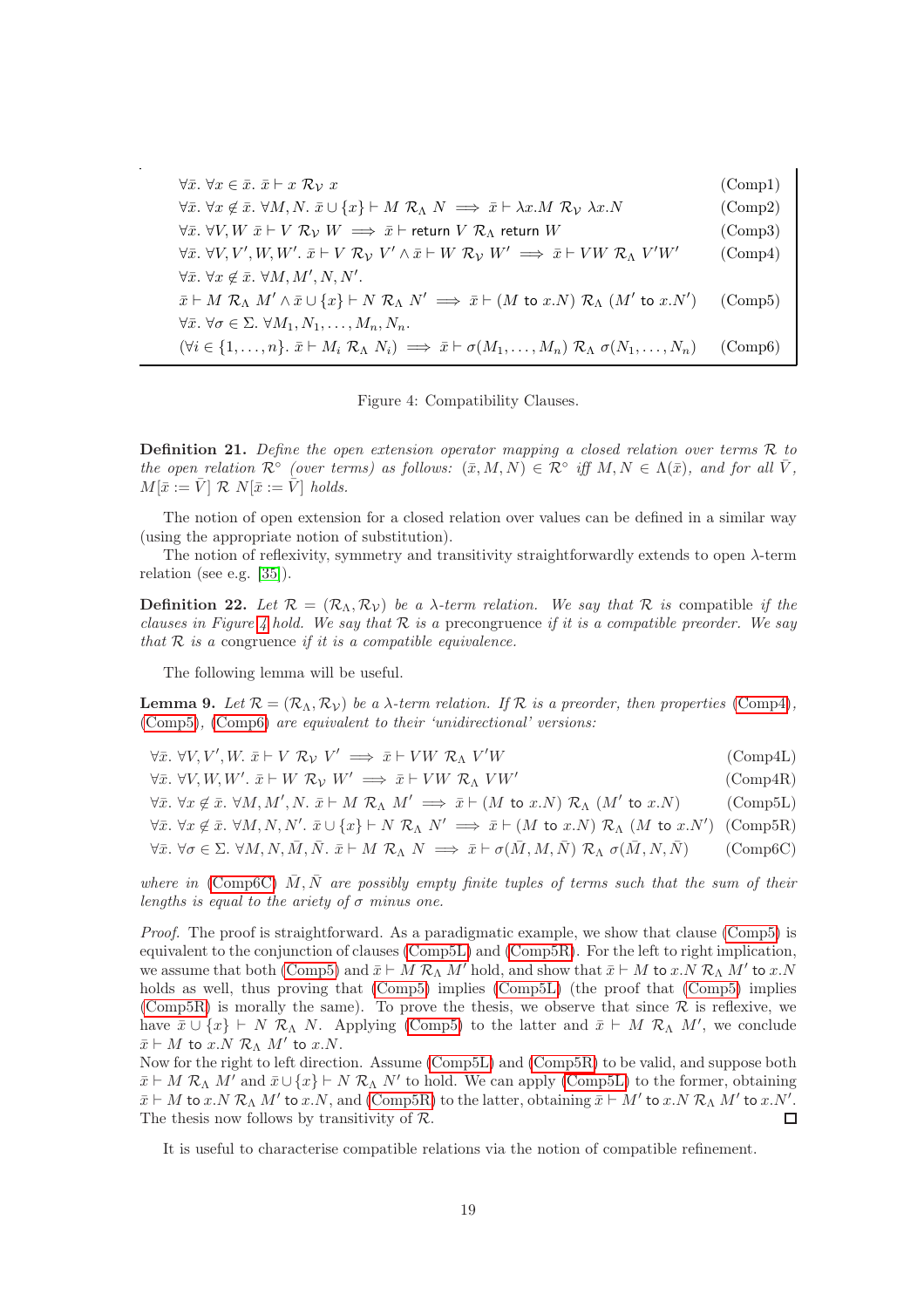$$
\frac{\bar{x} \cup \{x\} \vdash M \mathcal{R}_{\Lambda} N}{\bar{x} \vdash x \mathcal{R}_{\mathcal{V}} x} x \in \bar{x}
$$
\n
$$
\frac{\bar{x} \cup \{x\} \vdash M \mathcal{R}_{\Lambda} N}{\bar{x} \vdash \lambda x.M \mathcal{R}_{\mathcal{V}} \lambda x.N} x \notin \bar{x}
$$
\n
$$
\frac{\bar{x} \vdash V \mathcal{R}_{\mathcal{V}} W}{\bar{x} \vdash \text{return } V \mathcal{R}_{\Lambda} \text{ return } W}
$$
\n
$$
\frac{\bar{x} \vdash V \mathcal{R}_{\mathcal{V}} V' \qquad \bar{x} \vdash W \mathcal{R}_{\mathcal{V}} W'}{\bar{x} \vdash VW \mathcal{R}_{\Lambda} V' W'}
$$
\n
$$
\frac{\bar{x} \vdash M \mathcal{R}_{\Lambda} M' \qquad \bar{x} \cup \{x\} \vdash N \mathcal{R}_{\Lambda} N'}{\bar{x} \vdash M \mathcal{R}_{\Lambda} N \cdots} x \notin \bar{x}
$$
\n
$$
\frac{\bar{x} \vdash M_{1} \mathcal{R}_{\Lambda} N_{1} \qquad \dots \quad \bar{x} \vdash M_{n} \mathcal{R}_{\Lambda} N_{n}}{\bar{x} \vdash M \mathcal{R}_{\Lambda} N \cdots \qquad \bar{x} \vdash M_{n} \mathcal{R}_{\Lambda} N_{n}}
$$

<span id="page-20-0"></span>Figure 5: Compatible Refinement Rules.

**Definition 23.** Let  $\mathcal{R} = (\mathcal{R}_{\Lambda}, \mathcal{R}_{\mathcal{V}})$  be a  $\lambda$ -term relation. Define the compatible refinement  $\widehat{\mathcal{R}}$  of R as the pair  $(\widehat{\mathcal{R}}_{\Lambda}, \widehat{\mathcal{R}}_{\mathcal{V}})$ , where  $\mathcal{R}_{\Lambda}$  and  $\mathcal{R}_{\mathcal{V}}$  are inductively defined by rules in Figure [5.](#page-20-0)

**Proposition 3.** A  $\lambda$ -term relation  $\mathcal R$  is compatible iff  $\widehat{\mathcal R} \subseteq \mathcal R$  holds.

The above notion of precongruence can be justified by observing that when a relation  $\mathcal R$  is a preorder, being a precongruence does exactly mean to be closed under the term constructors of the language. That could be formally expressed by saying that  $\mathcal R$  is a precongruence if and only if  $\bar{x} \vdash M \mathcal{R}$  N implies  $\bar{x} \vdash C[M] \mathcal{R}$  C[N], for any term context C[·]. Defining term contexts requires some care. In particular, when dealing with the contextual preorder it is not possible to reason modulo  $\alpha$ -conversion, thus making definition syntactically involved (see [\[27,](#page-30-2) [26,](#page-30-14) [35\]](#page-30-15) for details). As remarked in [\[35\]](#page-30-15), it is possible to avoid those difficulties by giving a coinductive characterisation of the contextual preorder in the style of [\[27,](#page-30-2) [17\]](#page-29-16). Essentially, the contextual preorder (and, similarly the contextual equivalence) is defined as the largest compatible and preadequate (see Definition [24\)](#page-20-1) λ-term relation. It is then easy to provide a more syntactic definition of contextual preorder and to prove that the two given definitions are equivalent [\[17,](#page-29-16) [27,](#page-30-2) [35\]](#page-30-15).

The notion of adequacy defines the available observation on values. Being in an untyped setting, it is customary not to observe them.

<span id="page-20-1"></span>**Definition 24.** Let U denote  $V_0 \times V_0$  seen as a closed relation, i.e. the trivial relation relating all values. We say that a relation  $R$  on terms is preadequate if

$$
\emptyset \vdash M \mathrel{\mathcal{R}} N \implies \llbracket M \rrbracket \mathrel{\Gamma U} \llbracket N \rrbracket
$$

where  $M, N \in \Lambda_0$ . That is, a relation R on terms is preadequate if whenever R relates two closed terms, evaluating these programs produces the same side-effects. A  $\lambda$ -term relation  $\mathcal{R} = (\mathcal{R}_{\Lambda}, \mathcal{R}_{\mathcal{V}})$ is preadequate iff  $\mathcal{R}_{\Lambda}$  is.

Example 8. It is easy to check that the above notion of adequacy (together with the relators in Example [5\)](#page-14-0) captures standard notions of adequacy used for untyped  $\lambda$ -calculi.

- Consider a calculus without operation symbols and with operational semantics over  $(\mathcal{V}_0)_{\perp}$ . A relation is preadequate if whenever  $\emptyset \vdash M \mathcal{R} N$ , then if M converges, then so does N.
- Consider a nondeterministic calculus with operational semantics over  $\mathcal{PV}_0$ . A relation is preadequate if whenever  $\emptyset \vdash M \mathcal{R} N$ , then if there exists a value V to which M may converge (i.e.  $V \in [M])$ , then there exists a value W to which N may converge (i.e.  $W \in [N]$ ).
- Consider a probabilistic calculus with operational semantics over  $\mathcal{D}\mathcal{V}_0$ . A relation is preadequate if whenever  $\emptyset \vdash M \mathcal{R}$  N, then the probability of convergence of M is smaller or equal than the probability of convergence of N.

Following [\[27\]](#page-30-2), we shall define the  $\Gamma$ -contextual preorder as the largest  $\lambda$ -term relation that is both compatible and preadequate.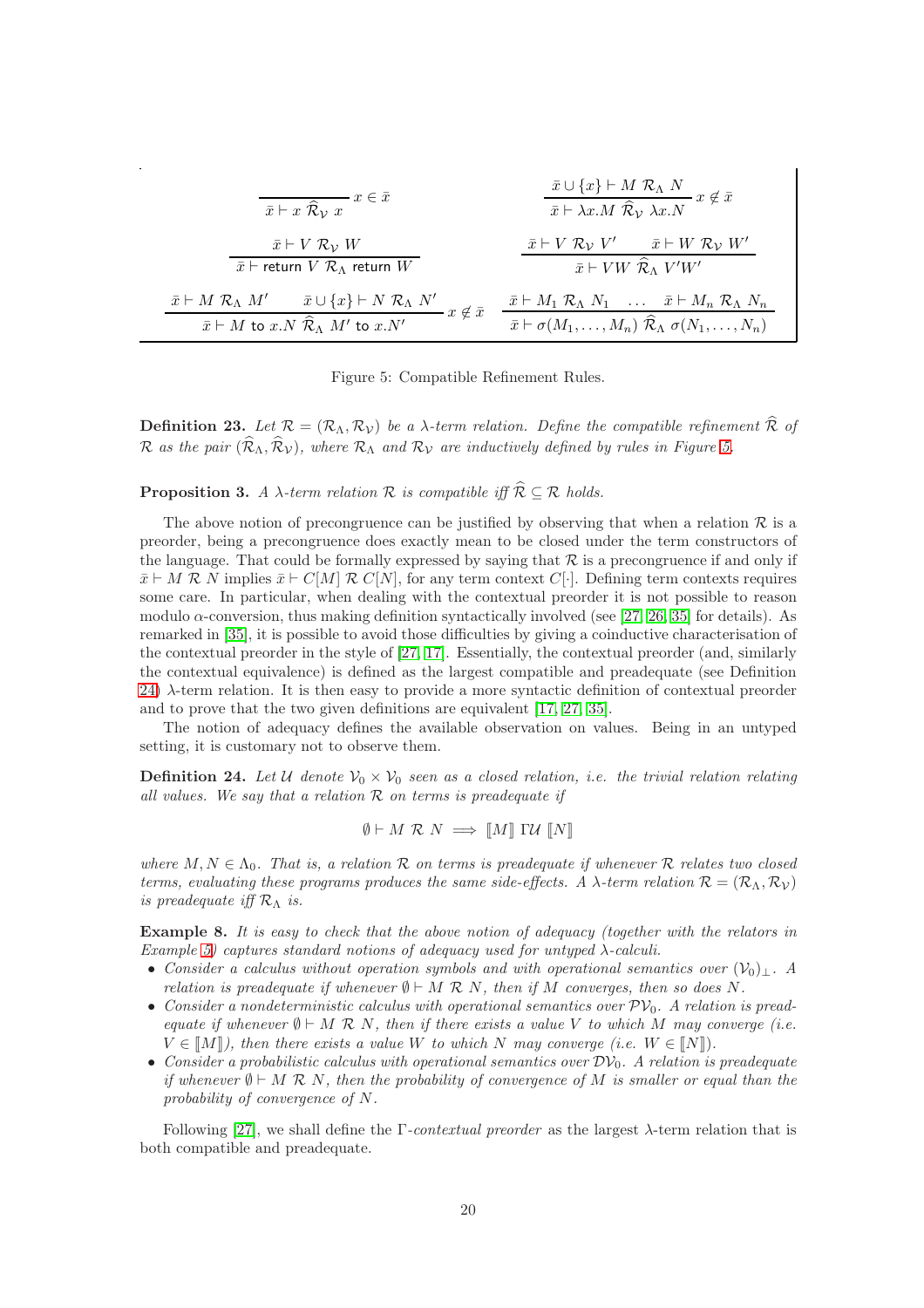Definition 25. Let CA be the set of relations on terms that are both compatible and preadequate. Then define  $\leq_{\Gamma}$  as  $\bigcup \mathbb{CA}$ .

**Proposition 4.** The Γ-contextual preorder  $\leq_{\Gamma}$  is a compatible and preadequate preorder.

*Proof.* We prove that  $\leq_\Gamma \in \mathbb{C}$ A. First of all note that  $\mathbb{C}$ A contains the open identity relation. In fact, the latter is clearly compatible. To see it is also preadequate suppose  $\emptyset \vdash M =_{\Lambda_0} M$  so that  $\llbracket M \rrbracket =_T \gamma_0 \llbracket M \rrbracket$ . By [\(Rel-1\)](#page-13-0), we have  $=\gamma_0 \subseteq \Gamma(\gamma_0)$ . Moreover, by very definition of U, we also have  $=v_0\subseteq U$  so that we can conclude  $\llbracket M \rrbracket$   $\llbracket W \rrbracket$ , by monotonicity of  $\Gamma$ . As a consequence,  $\leq$  Γ satisfies [\(Comp1\)](#page-19-7). Observe also that (Comp1) implies, in particular, reflexivity of  $\leq$ <sub>Γ</sub>. We now show that  $\leq_\Gamma$  satisfies [\(Comp2\)](#page-19-8). Suppose  $(\bar{x} \cup \{x\}, M, N) \in \leq_\Gamma$ . That means there exists

a  $\lambda$ -term relation  $\mathcal{R} = (\mathcal{R}_{\Lambda}, \mathcal{R}_{\mathcal{V}}) \in \mathbb{C}\mathbb{A}$  such that  $(\bar{x} \cup \{x\}, M, N) \in \mathcal{R}_{\Lambda}$ . Since  $\mathcal{R}$  is compatible it satisfies [\(Comp2\)](#page-19-8), and thus we have  $(\bar{x}, \lambda x.M, \lambda y.N) \in \mathcal{R}_{\mathcal{V}}$ . It then follows  $(\bar{x}, \lambda x.M, \lambda x.N) \in \leq_{\Gamma}$ (i.e. in its value component). Similarly, we can prove that  $\leq_{\Gamma}$  satisfies [\(Comp3\)](#page-19-9).

This approach does not work neither for [\(Comp4\)](#page-19-1), [\(Comp5\)](#page-19-2) nor for [\(Comp6\)](#page-19-3). The reason is that all these clauses are multiple premises implications (and that badly interacts with the existential information obtained from being in  $\leq_{\Gamma}$ ). Nonetheless, we can appeal to Lemma [9](#page-19-10) to replace clauses [\(Comp4\)](#page-19-1)-[\(Comp6\)](#page-19-3) to single premiss implications (for which the proof works as for previous compatibility conditions). In order to use Lemma [9,](#page-19-10) we need to prove that  $\leq_\Gamma$  is transitive, and thus a preorder. For, it is sufficient to prove that CA is closed under relation composition. The proof is rather standard and we just prove a couple of cases as examples.

We first show that if  $\mathcal{R} = (\mathcal{R}_{\Lambda}, \mathcal{R}_{\Lambda})$  and  $\mathcal{S} = (\mathcal{S}_{\Lambda}, \mathcal{S}_{\mathcal{V}})$  are preadequate, then so is  $\mathcal{S} \circ \mathcal{R} =$  $(S_\Lambda \circ \mathcal{R}_\Lambda, \mathcal{S}_\mathcal{V} \circ \mathcal{R}_\mathcal{V}).$  Suppose  $\emptyset \vdash M \mathcal{R}_\Lambda L$  and  $\emptyset \vdash L \mathcal{S}_\Lambda N$ . Since both  $\mathcal{R}$  and  $\mathcal{S}$  are preadequate, we have  $\llbracket M \rrbracket \mathsf{I} \mathcal{U} \llbracket L \rrbracket$  and  $\llbracket L \rrbracket \mathsf{I} \mathcal{U} \llbracket N \rrbracket$ . By very definition of relator we have  $\Gamma \mathcal{U} \circ \Gamma \mathcal{U} \subseteq \Gamma(\mathcal{U} \circ \mathcal{U})$ . The latter is contained in  $\Gamma \mathcal{U}$ , since  $\Gamma$  is monotone and we trivially have  $\mathcal{U} \circ \mathcal{U}$ .

Proving that the composition of compatible relations is compatible is a straightforward exercise. For instance, we show that if relations  $\mathcal{R} = (\mathcal{R}_{\Lambda}, \mathcal{R}_{\mathcal{V}}), \mathcal{S} = (\mathcal{S}_{\Lambda}, \mathcal{S}_{\mathcal{V}})$  satisfy [\(Comp5\)](#page-19-2), then so does  $\mathcal{S} \circ \mathcal{R}$ . For, suppose  $\bar{x} \vdash M$   $(\mathcal{S}_{\Lambda} \circ \mathcal{R}_{\Lambda})$   $M'$  and  $\bar{x} \cup \{x\} \vdash N$   $(\mathcal{S}_{\Lambda} \circ \mathcal{R}_{\Lambda})$   $N'$ . As a consequence, we have

<span id="page-21-0"></span>
$$
\bar{x} \vdash M \mathcal{R}_{\Lambda} M'' \tag{1}
$$

$$
\bar{x} \vdash M'' \mathcal{S}_{\Lambda} M' \tag{2}
$$

<span id="page-21-2"></span>
$$
\bar{x} \cup \{x\} \vdash N \mathcal{R}_\Lambda \ N'' \tag{3}
$$

<span id="page-21-3"></span><span id="page-21-1"></span>
$$
\bar{x} \cup \{x\} \vdash N'' \mathcal{S}_{\Lambda} N'. \tag{4}
$$

From [\(1\)](#page-21-0) and [\(3\)](#page-21-1) we infer  $\bar{x} \vdash M$  to  $x.N \mathcal{R}_\Lambda M''$  to  $x.N'',$  since  $\mathcal R$  satisfies [\(Comp5\)](#page-19-2). Similarly, from [\(2\)](#page-21-2) and [\(4\)](#page-21-3) we infer  $\bar{x} \vdash M''$  to x.N''  $S_{\Lambda}$  M' to x.N'. We can conclude  $\bar{x} \vdash M$  to x.N  $(S_{\Lambda} \circ$  $\mathcal{R}_{\Lambda}$ )  $M'$  to  $x.N'.$  $\Box$ 

Finally, we define the notion of an applicative Γ-simulation observing that the collection of closed terms and values, together with the operational semantics defined in previous section, carries an ATS structure.

**Definition 26.** A closed relation  $\mathcal{R} = (\mathcal{R}_{\Lambda}, \mathcal{R}_{\mathcal{V}})$  respects values if for all closed values V, W,  $V R_V W$  implies  $VU R_\Lambda WU$ , for any closed value U.

Definition 27. Define the ATS of closed  $\lambda$ -terms as follows:

- The state space is given by the pair  $(\Lambda_0, \mathcal{V}_0)$ ;
- The evaluation function is  $\llbracket \cdot \rrbracket : \Lambda_0 \to TV_0;$
- The application function  $\cdot : \mathcal{V}_0 \to \mathcal{V}_0 \to \Lambda_0$  is defined as term application:  $V \cdot W = VW$ .

As a consequence, we can apply the general definition of applicative Γ-simulation to the ATS of λ-terms. Instantiating the general definition of applicative Γ-simulation we obtain:

**Definition 28.** Let  $\Gamma$  be a relator for the monad T. A closed relation  $\mathcal{R} = (\mathcal{R}_{\Lambda}, \mathcal{R}_{\mathcal{V}})$  is an applicative Γ-simulation if: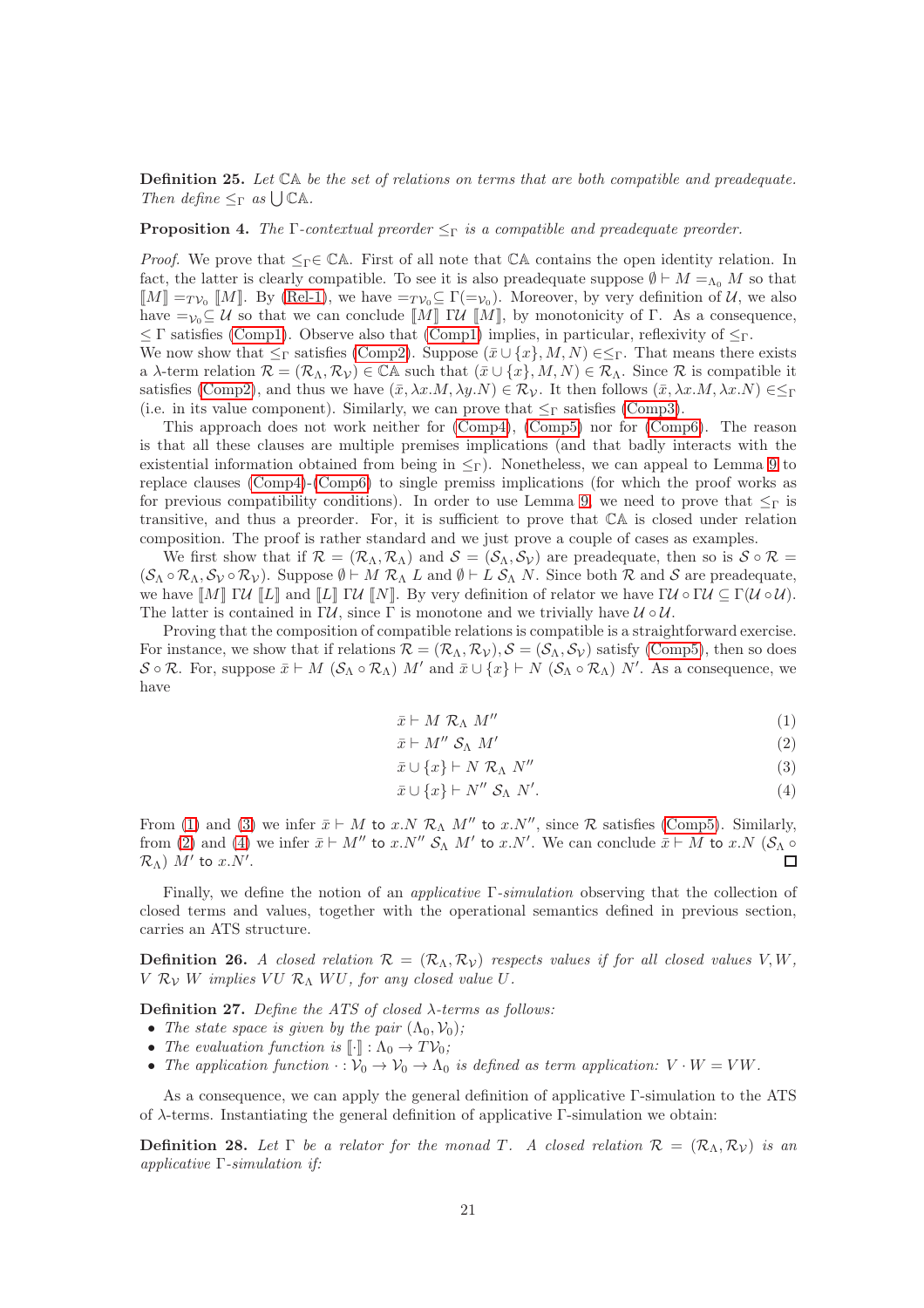- $\bullet\hspace{0.1cm} M\hspace{0.1cm}\mathcal{R}_\Lambda\hspace{0.1cm} N\implies \llbracket M\rrbracket\hspace{0.1cm}\Gamma\mathcal{R}_\mathcal{V}\hspace{0.1cm} \llbracket N\rrbracket;$
- R respects values.

We can then define applicative Γ-similarity  $\precsim_{\Gamma}$  as the largest applicative Γ-simulation, which we know to be a preorder by Proposition [2.](#page-18-1) Most of the time the relator  $\Gamma$  will be fixed; in those cases we will often write  $\preceq$  in place of  $\preceq_{\Gamma}$ .

Example 9. It is immediate to see that using the relators in Example [5](#page-14-0) we recover well-known notions of simulation and bisimulation.

We want to prove that applicative similarity is a sound proof technique for contextual preorder. That is, we want to prove that  $\precsim_{\Gamma} \subseteq \leq_{\Gamma}$  holds. The relation  $\leq_{\Gamma}$  being defined as the largest preadequate compatible relation, the above inclusion is established by proving that  $\precsim_{\Gamma}$  is a precongruence.

# 7 Howe's Method and Its Soundness

In this section we generalise Howe's technique to show that applicative similarity is a precongruence, thus a sound proof technique for the contextual preorder. Our generalisation shows how Howe's method crucially (but only!) depends on the structure of the monad modelling side-effects and the relators encoding their associated notion of observation.

<span id="page-22-0"></span>**Definition 29.** Let  $\mathcal{R}$  be a closed  $\lambda$ -term relation. The Howe extension  $\mathcal{R}^H$  of  $\mathcal{R}$  is defined as the least relation S such that  $S = \mathcal{R}^\circ \circ \widehat{S}$ .

It was observed in [\[28\]](#page-30-11) that the above equation actually defines a unique relation.

**Lemma 10.** Let  $\mathcal{R}$  be a closed  $\lambda$ -term relation. Then there is a unique relation S such that  $S = \mathcal{R}^\circ \circ \widehat{S}.$ 

As a consequence,  $\mathcal{R}^H$  can be characterised both inductively and coinductively. Here we give two (well-known) equivalent inductive characterisations of  $\mathcal{R}^H$ .

**Lemma 11.** The following are equivalent and all define the relation  $\mathcal{R}^H$ .

1. The Howe extension  $\mathcal{R}^H = (\mathcal{R}^H_\Lambda, \mathcal{R}^H_\mathcal{V})$  of  $\mathcal R$  is defined as the least relation closed under the following rules:

$$
\frac{\bar{x} \vdash M \ \bar{\mathcal{R}}^{\bar{H}}_{\Lambda} \ L \qquad \bar{x} \vdash L \ \mathcal{R}^{\circ}_{\Lambda} \ N}{\bar{x} \vdash M \ \mathcal{R}^H_{\Lambda} \ N} \qquad \frac{\bar{x} \vdash V \ \bar{\mathcal{R}}^{\bar{H}}_{\mathcal{V}} \ U \qquad \bar{x} \vdash U \ \mathcal{R}^{\circ}_{\mathcal{V}} \ W}{\bar{x} \vdash V \ \mathcal{R}^H_{\mathcal{V}} \ W}
$$

2. The Howe extension  $\mathcal{R}^H$  of  $\mathcal R$  is the relation inductively defined by rules in Figure [6.](#page-23-0)

*Proof.* It is easy to see that the functional  $\mathcal F$  on  $\lambda$ -term relations associated to Definition [29](#page-22-0) (i.e. defined by  $\mathcal{F}(\mathcal{S}) = \mathcal{R} \circ \mathcal{S}$  is also the functional induced by rules in point 1. We can prove by induction the equivalence between the relations defined in point 1 and point 2 (in fact, these are both defined inductively). This is tedious but easy, and thus the proof is omitted.  $\Box$ 

The following lemma states some nice properties of Howe's lifting of preorder relations. The proof is standard and can be found in, e.g., [\[10\]](#page-29-5).

**Lemma 12.** Let  $R$  be a preorder. The following hold: 1.  $\mathcal{R} \circ \mathcal{R}^H \subset \mathcal{R}^H$ . 2.  $\mathcal{R}^H$  is compatible, and thus reflexive. 3.  $\mathcal{R} \subset \mathcal{R}^H$ .

**Remark 8.** To prove properties 2 and 3 it is actually sufficient to require  $\mathcal R$  to be reflexive, whereas property 1, which we refer to transitivity of  $\mathcal{R}^{H}$  wrt  $\mathcal{R}$ , requires  $\mathcal{R}$  to be transitive. It is easy to see that a compatible relation is also reflexive.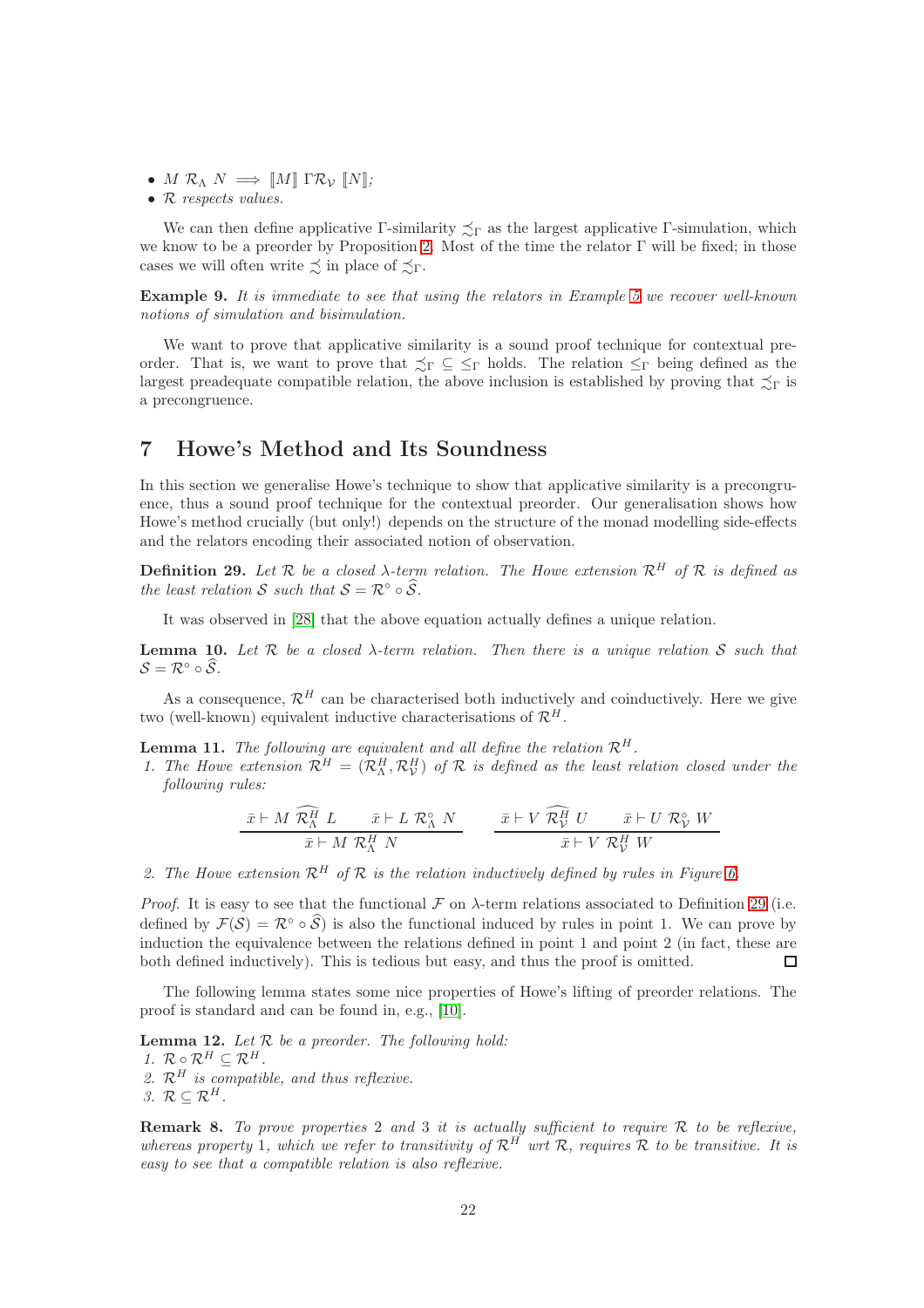$$
\frac{\bar{x} \vdash x \mathcal{R}_{\mathcal{V}}^{\circ} V}{\bar{x} \vdash x \mathcal{R}_{\mathcal{V}}^H V} \text{ (How1)}
$$
\n
$$
\frac{\bar{x} \cup \{x\} \vdash M \mathcal{R}_{\Lambda}^H L \qquad \bar{x} \vdash \lambda x.L \mathcal{R}_{\mathcal{V}}^{\circ} V}{\bar{x} \vdash \lambda x.M \mathcal{R}_{\mathcal{V}}^H V} \text{ (How2)}
$$
\n
$$
\frac{\bar{x} \vdash V \mathcal{R}_{\mathcal{V}}^H W \qquad \bar{x} \vdash \text{return } W \mathcal{R}_{\Lambda}^{\circ} N}{\bar{x} \vdash \text{return } V \mathcal{R}_{\Lambda}^H N} \text{ (How3)}
$$
\n
$$
\frac{\bar{x} \vdash V \mathcal{R}_{\mathcal{V}}^H V' \qquad \bar{x} \vdash W \mathcal{R}_{\Lambda}^H N}{\bar{x} \vdash V W \mathcal{R}_{\Lambda}^H N} \text{ (How4)}
$$
\n
$$
\frac{\bar{x} \vdash M \mathcal{R}_{\Lambda}^H L \qquad \bar{x} \cup \{x\} \vdash M' \mathcal{R}_{\Lambda}^H L' \qquad \bar{x} \vdash L \text{ to } x.L' \mathcal{R}_{\Lambda}^{\circ} N}{\bar{x} \vdash M \text{ to } x.M' \mathcal{R}_{\Lambda}^H N} \text{ (How5)}
$$
\n
$$
\frac{\bar{x} \vdash M_{k} \mathcal{R}_{\Lambda}^H N_{k} \text{ (} \forall k \geq n) \qquad \bar{x} \vdash \sigma(N_{1}, \dots, N_{n}) \mathcal{R}_{\Lambda}^{\circ} N}{\bar{x} \vdash \sigma(M_{1}, \dots, M_{n}) \mathcal{R}_{\Lambda}^H N} \text{ (How6)}
$$

<span id="page-23-0"></span>Figure 6: Howe's Extension Rules.

We now consider the Howe extension  $\precsim^H_\Gamma$  of applicative Γ-similarity. Since  $\precsim_\Gamma$  is a preorder (Proposition [2\)](#page-18-1),  $\precsim_{\Gamma}^H$  is a compatible relation containing  $\precsim_{\Gamma}$ .

Definition 30. A  $\lambda$ -term relation  $\mathcal{R} = (\mathcal{R}_{\Lambda}, \mathcal{R}_{\mathcal{V}})$  is value-substitutive if  $x \vdash M \mathcal{R}_{\Lambda} N$  and  $\emptyset \vdash V \mathcal{R}_{\mathcal{V}} W$  imply  $\emptyset \vdash M[x := V] \mathcal{R}_{\Lambda} N[x := W].$ 

**Lemma 13.** The relation  $\precsim^H_{\Gamma}$  is value-substitutive.

Proof. The proof is standard, see e.g. [\[10\]](#page-29-5).

Summing up, we have defined a compatible relation  $\precsim^H_\Gamma$  which is value-substitutive and contains  $\precsim_{\Gamma}$ . As a consequence, to prove that the latter is compatible it is sufficient to prove  $\precsim_{\Gamma}^H \subseteq \precsim_{\Gamma}$ . We can proceed coinductively, showing that  $\precsim^H_\Gamma$  is an applicative Γ-simulation. This is proved via the so-called Key Lemma. Before proving the Key Lemma it is useful to spell out basic facts on the Howe extension of applicative similarity that we will extensively use. In the following we assume to have fixed a relator Γ, thus omitting subscripts. Let  $\Gamma$  be a relator.

<span id="page-23-1"></span>Lemma 14. The following hold: 1.  $\precsim \circ \precsim^H \subseteq \precsim^H$ . 2.  $(\Gamma \precsim) \circ (\Gamma \precsim^H) \subseteq \Gamma \precsim^H$ .

**Lemma 15** (Key Lemma). Let  $\precsim^H = (\precsim^H_{\Lambda}, \precsim^H_{\mathcal{V}})$  be the Howe extension of applicative similarity. If  $\emptyset \vdash M \preceq^H_{\Lambda} N$  and  $M \Downarrow_n X$ , then  $X \Gamma \preceq^H_V \llbracket N \rrbracket$ .

- *Proof.* We proceed by induction on the derivation of the judgment  $M \Downarrow_n X$ .
- **Case** (bot). Suppose to have  $M \Downarrow_0 \bot$ . We are done since  $\Gamma$  is inductive, and thus  $\bot \Gamma \precsim^H_{\mathcal{V}} \llbracket N \rrbracket$ trivially holds (see property  $(\omega\text{-comp 2})$ ).
- **Case** (ret). Suppose to have return  $V \Downarrow_{n+1} \eta(V)$ . By hypothesis we have  $\emptyset \vdash$  return  $V \precsim^H_{\Lambda} N$ , so that the latter must have been obtained as the conclusion of an instance of rule (How3). As a consequence, we have  $\emptyset \vdash V \precsim^H_V W$  and return  $W \precsim_\Lambda N$ , for some value W. We can now appeal to [\(Lax-Unit\)](#page-16-3), thus inferring  $\eta(V) \Gamma \precsim^H_V \eta(W)$  from  $\emptyset \vdash V \precsim^H_V W$ . By very definition of applicative similarity, return  $W \precsim_{\Lambda} N$  implies [return  $W$ ]  $\Gamma \precsim_{\mathcal{V}} [N]$ , i.e.

 $\Box$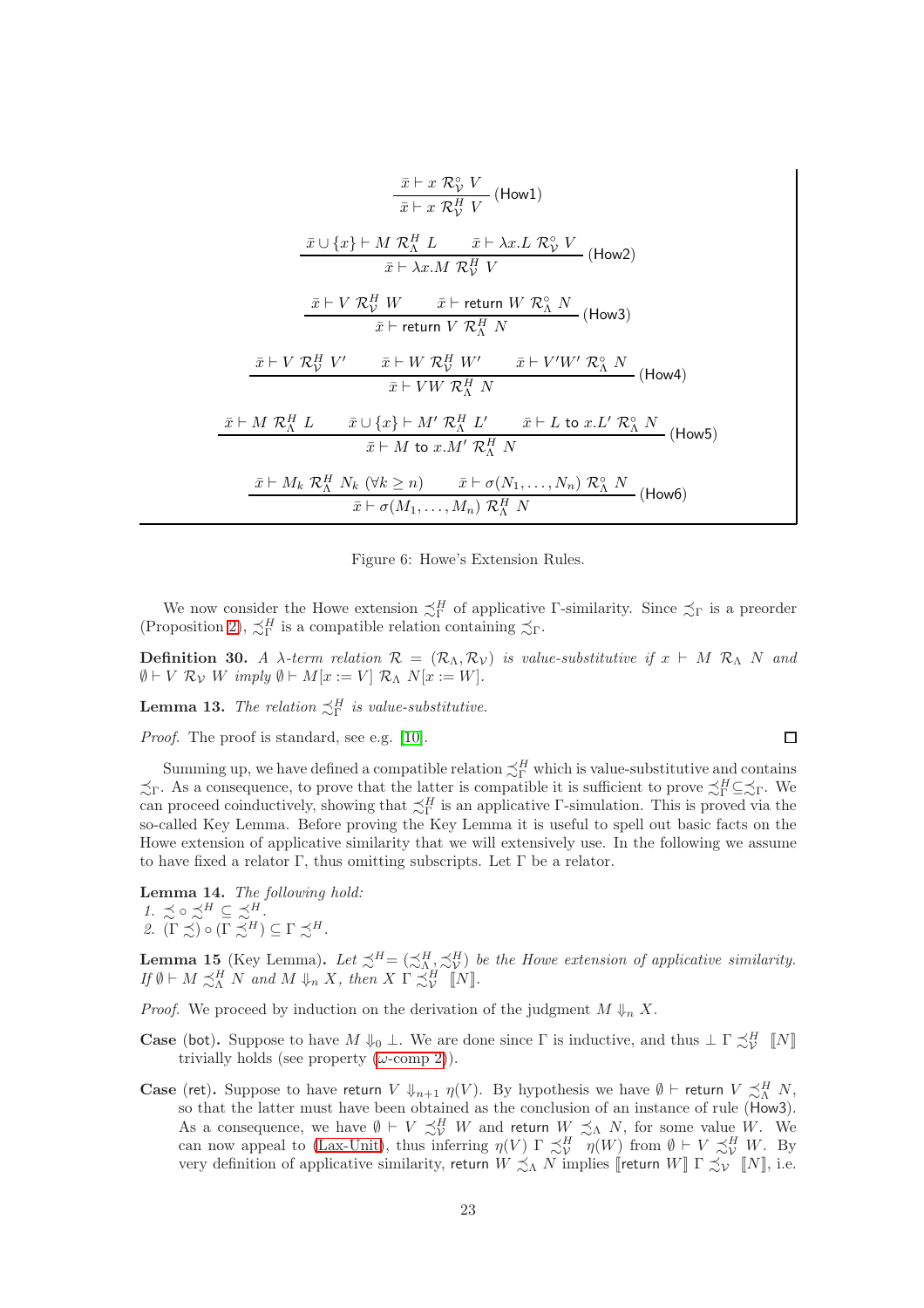$\eta(W) \Gamma \precsim_{\mathcal{V}} \llbracket N \rrbracket$ . Therefore, we have  $\eta(V)$  ( $\Gamma \precsim_{\mathcal{V}} \infty$ )  $\lbrack \Gamma \precsim_{\mathcal{V}}^H \mathcal{V} \rbrack$  [N], from which the thesis follows by Lemma [14.](#page-23-1)

- **Case** (app). Suppose the judgment  $(\lambda x.M)V \Downarrow_{n+1} X$  has been obtained from the judgment  $M[x := V] \downarrow_n X$ . By hypothesis we have  $\emptyset \vdash (\lambda x.M)V \precsim^H_{\Lambda} N$ , meaning that the latter must have been obtained as the conclusion of an instance of (How4). We thus obtain  $\emptyset \vdash$  $\lambda x.M \precsim^H_V W, \emptyset \vdash V \precsim^H_V U \text{ and } WU \precsim^N_N N, \text{ for values } W, U.$  Looking at the first of these three judgments, we see that it must be the conclusion of an instance of rule (How2). Therefore, we have  $\{x\} \vdash M \precsim_M^H L$  and  $\lambda x.L \precsim_V W$ . Since  $\precsim^H$  is value-substitutive, from  ${x}$   $\}$   $\vdash M \preceq^H_\Lambda L$  and  $\emptyset$   $\vdash V \preceq^H_V U$  we conclude  $\emptyset$   $\vdash M[x := V] \preceq^H_\Lambda L[x := U]$ . We can now apply the induction hypothesis on the latter and  $M[x := V] \downarrow_n X$ , obtaining  $X \Gamma(\precsim^H_{\mathcal{V}}) \llbracket L[x := U] \rrbracket.$  Since  $\precsim$  respects values, from  $\lambda x. L \precsim_{\mathcal{V}} W$  we infer  $(\lambda x. L) U \precsim_{\Lambda} W U$ , which gives, by very definition of applicative similarity,  $[(\lambda x.L)U] \Gamma(\precsim_{\mathcal{V}})$   $[WU]$ . By Lemma [6,](#page-12-1)  $[(\lambda x.L)U] = [L[x := U]]$ , and thus,  $X \Gamma(\precsim^H_V) [WU]$ , by Lemma [14.](#page-23-1) Finally, from WU  $\precsim_V N$  we obtain  $\llbracket WU \rrbracket \Gamma(\precsim_V) \llbracket N \rrbracket$ , which allows us to conclude X  $\Gamma(\precsim_V) \llbracket N \rrbracket$  by Lemma [14.](#page-23-1)
- **Case** (seq). Suppose the judgment  $(M$  to  $x.M') \Downarrow_{n+1} X \rightarrow (V \mapsto Y_V)$  has been obtained from  $M \Downarrow_n X$  and  $M'[x := V] \Downarrow_n Y_V$ . By hypothesis we have  $\emptyset \vdash M$  to  $x.M' \precsim^H_{\Lambda} N$ , which must have been obtained via an instance of rule (How5) thus giving  $\emptyset \vdash M \precsim^H_{\Lambda} L$ ,  $\{x\} \vdash M' \precsim^H_{\Lambda} L'$ and  $\emptyset \vdash L$  to  $x.L' \precsim_{\Lambda} N$ . We can apply the induction hypothesis on  $M \Downarrow_n X$  and  $\emptyset \vdash M \precsim^H_{\Lambda} L$  obtaining  $X \Gamma(\precsim^H_{\mathcal{V}})$  [L]. We now claim to have

$$
X\mathord{:=}(V\mapsto Y_V)\,\,\Gamma(\precsim^H_V)\,\,\llbracket L\rrbracket\mathord{:=}(V\mapsto\llbracket L'[x:=V]\rrbracket).
$$

The latter is equal to [L to x.L'], by Lemma [6.](#page-12-1) Besides,  $\emptyset \vdash L$  to  $x.L' \precsim_{\Lambda} N$  entails [L to x.L']  $\Gamma(\precsim_{\mathcal{V}})$  [N]: we conclude  $X \rightarrow (V \mapsto Y_V) \Gamma(\precsim_{\mathcal{V}}^H)$  [N], by Lemma [14.](#page-23-1)

The above claim directly follows from [\(Lax-Bind\)](#page-16-4). In fact, since X  $\Gamma(\preceq^H_{\mathcal{V}})$  [L] holds, by The above claim diffectly follows from  $\left( \frac{\text{Lax-Bind}}{\text{M}} \right)$ . In fact, since  $X \left( \frac{\text{Lay}}{\text{N}} \right)$  [[ $\mathcal{L}'[x := W]$ ]. Assume  $V \precsim^H_V W$ , i.e.  $\emptyset \vdash V \precsim^H_V W$ . The latter, together with  $\{x\} \vdash M' \precsim^H_{\Lambda} L'$ , implies  $\emptyset \vdash M'[x :=$  $V \preceq^H L'[x := W],$  since  $\preceq^H$  is value-substitutive. We can finally apply the inductive hypothesis on the latter and  $M'[x := V] \Downarrow_n Y_V$ , thus concluding the wanted thesis.

**Case** (op). Suppose the judgment  $\sigma(M_1, \ldots, M_k)$   $\downarrow_{n+1}$   $\sigma^T(X_1, \ldots, X_k)$  has been obtained from  $M_1 \Downarrow_n X_1, \ldots, M_k \Downarrow_n X_k$ . By hypothesis we have  $\emptyset \vdash \sigma(M_1, \ldots, M_k) \precsim^H_{\Lambda} N$ , which must be the conclusion of an instance of rule (How6). As a consequence, judgments  $\emptyset \vdash M_1 \precsim^H_{\Lambda}$  $N_1, \ldots, \emptyset \vdash M_k \precsim^H_\Lambda N_k$  and  $\emptyset \vdash \sigma(N_1, \ldots, N_k) \precsim_\Lambda N$  hold, for some terms  $N_1, \ldots, N_k$ . We can repeatedly apply the induction hypothesis on  $M_i \Downarrow_n X_i$  and  $\emptyset \vdash M_i \precsim^H_{\Lambda} N_i$ , inferring  $X_i \Gamma \precsim^H_V \llbracket N_i \rrbracket$ , for all  $i \in \{1, \ldots, k\}$ . (Σ[-comp\)](#page-16-1) allows to conclude  $\sigma^T(X_1, \ldots, X_k) \Gamma \precsim^H_V$  $\sigma^T(\llbracket N_1 \rrbracket, \ldots, \llbracket N_k \rrbracket)$ . By Lemma [6](#page-12-1) the latter is equal to  $\llbracket \sigma(N_1, \ldots, N_k) \rrbracket$ . Finally, from  $\emptyset \vdash \sigma(N_1,\ldots,N_k) \preceq_{\Lambda} N$  we infer  $[\![\sigma(N_1,\ldots,N_k)]\!] \Gamma \preceq_{\mathcal{V}} [\![N]\!]$  from which the thesis follows by Lemma [14.](#page-23-1)

$$
\qquad \qquad \Box
$$

# **Corollary 2.** The relation  $\precsim^H_{\Gamma}$  is an applicative  $\Gamma$ -simulation.

*Proof.* Suppose  $M \precsim^H_{\Lambda} N$ . We have to prove  $\llbracket M \rrbracket \Gamma \precsim^H_{\mathcal{V}} \llbracket N \rrbracket$ , i.e.  $\bigsqcup_{M \Downarrow_n X} X \Gamma(\precsim^H_{\mathcal{V}} \llbracket N \rrbracket$ . The latter follows from ( $\omega$ [-comp 1\)](#page-16-5) by the Key Lemma. Finally, since  $\precsim^H$  is compatible, it clearly respects values. П

#### <span id="page-24-0"></span>**Theorem 1.** Similarity is a precongruence. Moreover, it is sound for contextual preorder  $\leq_\Gamma$ .

*Proof.* We already know  $\precsim_{\Gamma}$  is a preorder. By previous corollary it follows that  $\precsim_{\Gamma}$  coincides with  $\precsim^H_\Gamma$ , so that  $\precsim_\Gamma$  is also compatible, and thus a precongruence. Now for soundness. We have to prove  $\preceq_{\Gamma} \subseteq \leq_{\Gamma}$ . Since  $\leq_{\Gamma}$  is defined as the largest preadequate compatible relation, it is sufficient to prove that  $\preceq_{\Gamma}$  is preadequate (we have already showed it is compatible), which directly follows from [Sim-1,](#page-18-2) since  $\precsim_{\mathcal{V}} \subseteq \mathcal{U}$ .  $\Box$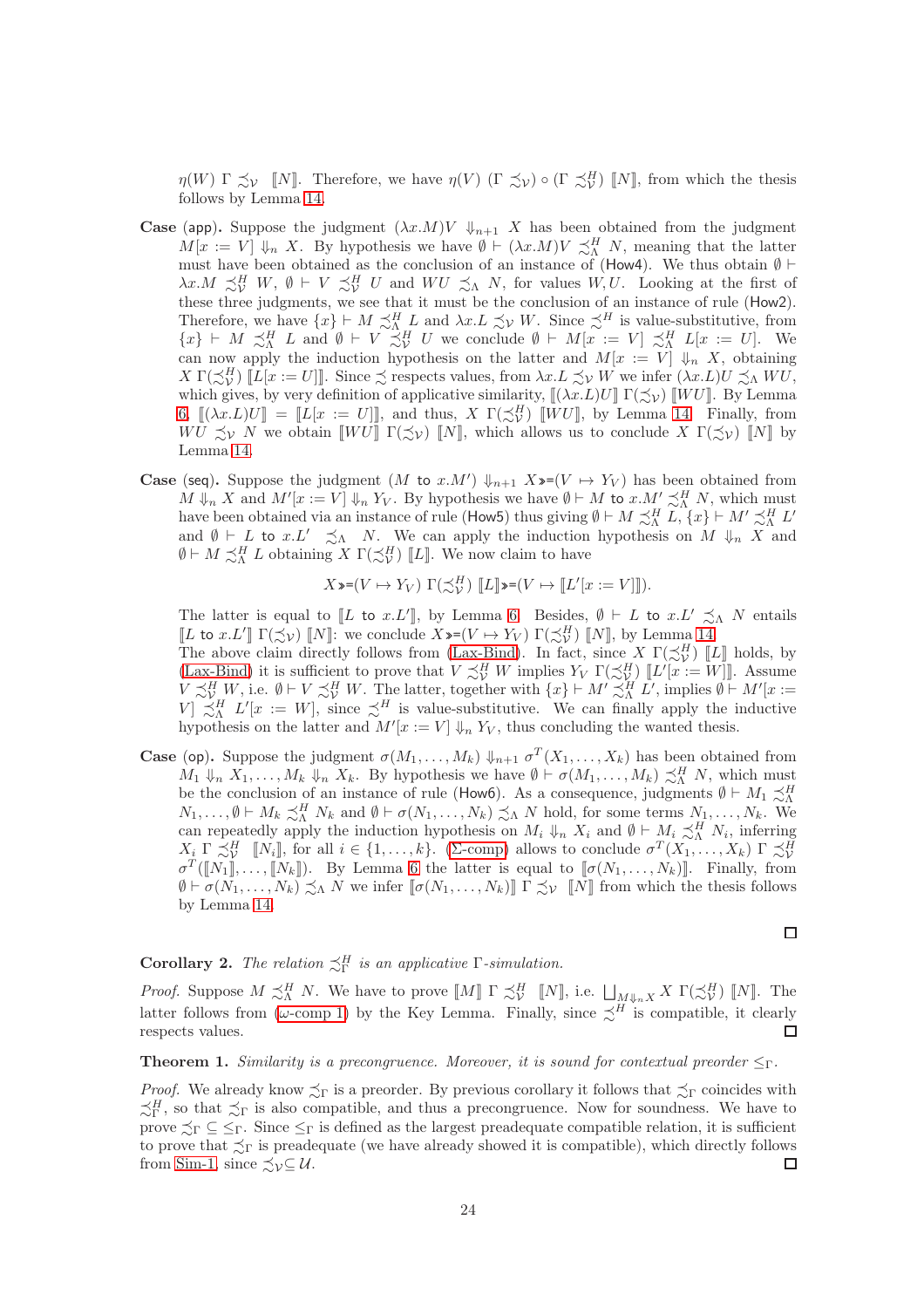# 8 Bisimilarity, Two-similarity and Contextual Equivalence

In this section we extend previous definitions and results to come up with sound proof techniques for contextual equivalence. In particular, by observing that contextual equivalence always coincides with the intersection between the contextual preorder and its converse, Theorem ?? implies that two-way similarity (i.e. the intersection between applicative similarity and its converse) is contained in contextual equivalence. Applicative bisimilarity being finer than two-way similarity, we can also conclude the former to be a sound proof technique for contextual equivalence.

Given a relator Γ, we can extract a canonical notion of Γ-bisimulation from the one of Γsimulation following the idea that a bisimulation is a relation R such that both R and  $\mathcal{R}^c$  are simulations. Recall that given a relator  $\Gamma$  we can define a converse operation  $\Gamma^c$  as  $\Gamma^c(\mathcal{R}) =$  $(\Gamma(\mathcal{R}^c))^c$ . Γ<sup>c</sup> is indeed a relator. Similarly, we have proved that the intersection of relators is again a relator.

<span id="page-25-1"></span>**Definition 31** (Γ-bisimulation). Given a relator Γ, we say that a relation R is a Γ-bisimulation if it is a  $(\Gamma \cap \Gamma^c)$ -simulation.

**Proposition 5.** Let  $\Gamma$  be a relator. A relation  $\mathcal R$  is a  $\Gamma$ -bisimulation if and only if both  $\mathcal R$  and  $\mathcal{R}^c$  are  $\Gamma$ -simulation.

Since, by Lemma [7,](#page-15-0)  $\Gamma \cap \Gamma^c$  is a relator, we can define  $\Gamma$ -bisimilarity  $\sim_{\Gamma}$  as  $(\Gamma \cap \Gamma^c)$ -similarity.

**Lemma 16.** Let Γ be a relator. Γ-bisimilarity is an equivalence relation.

*Proof.* From Lemma [2](#page-18-1) we know that  $\sim_{\Gamma}$  is a preorder, whereas Lemma [7](#page-15-0) shows that  $\Gamma \cap \Gamma^c$  is conversive. We conclude  $\sim_{\Gamma}$  to be an equivalence relation.  $\Box$ 

**Definition 32.** Let  $\Gamma$  be a relator. Define  $\Gamma$ -cosimilarity  $\gtrsim_{\Gamma}$  as  $(\preceq_{\Gamma})^c$ . Define  $\Gamma$  two-way similarity  $\simeq_{\Gamma} a s \precsim_{\Gamma} \cap \succsim_{\Gamma}$ .

As usual, bisimilarity is finer than two-way similarity, meaning that  $\sim_{\Gamma} \subseteq \simeq_{\Gamma}$ . Moreover, taking Γ to be the simulation relator for the powerset monad (see Example [5\)](#page-14-0), we have that  $\sim_{\Gamma}$ and  $\simeq_{\Gamma}$  do not coincide. See e.g. [\[27,](#page-30-2) [35\]](#page-30-15).

**Proposition 6.** Let  $\Gamma$  be a relator. Then,  $\sim_{\Gamma} \subseteq \simeq_{\Gamma}$ , and the inclusion is, in general, strict.

Recall that we have defined the Γ-contextual preorder  $\leq_\Gamma$  as the largest relation that is both compatible and Γ-preadequate. In analogy with what we did for simulation and bisimulation we can give the following:

**Definition 33.** Let Γ be a relator. Define Γ-contextual equivalence  $\equiv_{\Gamma}$  as the largest relation that is both compatible and  $(\Gamma \cap \Gamma^c)$ -preadequate. That is, define  $\equiv_{\Gamma} as \leq_{\Gamma \cap \Gamma^c}$ .

<span id="page-25-0"></span>**Lemma 17.** Let Γ be a relator. The cocontextual preorder  $\geq_\Gamma$  is the largest relation that is both  $\Gamma^c$ -preadequate and compatible.

*Proof.* First of all observe that if a relation  $\mathcal R$  is Γ-preadequate, then  $\mathcal R^c$  is Γ<sup>c</sup>-preadequate. For, suppose N  $\mathcal{R}^c$  M, so that M  $\mathcal{R}$  N. Since  $\mathcal{R}$  is Γ-preadequate, we have  $\llbracket M \rrbracket$   $\llbracket W \rrbracket$ , and thus  $\llbracket N \rrbracket$  (ΓU)<sup>c</sup>  $\llbracket M \rrbracket$ . From  $\mathcal{U}^c = \mathcal{U}$  we can conclude  $\llbracket N \rrbracket$  Γ<sup>c</sup>(U)  $\llbracket M \rrbracket$ .

As a consequence, since  $\leq_{\Gamma}$  is Γ-preadequate, we have that  $\geq_{\Gamma}$  is Γ<sup>-c</sup>-preadequate. Moreover, compatibility of  $\leq_{\Gamma}$  implies compatibility of  $\geq_{\Gamma}$ . It remains to prove that  $\geq_{\Gamma}$  is the largest  $\Gamma^c$ preadequate and compatible relation. Let  $R$  be a  $\Gamma^c$ -preadequate and compatible relation. We show  $\mathcal{R} \subseteq \Sigma_{\Gamma}$  by showing  $\mathcal{R}^c \subseteq (\Sigma_{\Gamma})^c$ , i.e.  $\mathcal{R}^c \subseteq \Sigma_{\Gamma}$ . We proceed by coinduction showing that  $\mathcal{R}^c$  is Γ-preadequate and compatible. Compatibility of  $\mathcal{R}^c$  directly follows from that of  $\mathcal{R}$ . Moreover, since  $\mathcal R$  is  $\Gamma^c$ -preadequate,  $\mathcal R^c$  is  $(\Gamma^c)^c$ -preadequate. A simple calculation shows that  $(\Gamma^c)^c = \Gamma$ , so that we are done.  $\Box$ 

Although bisimilarity is finer than two-way similarity, this is not the case for contextual equivalence and the associated contextual preorders.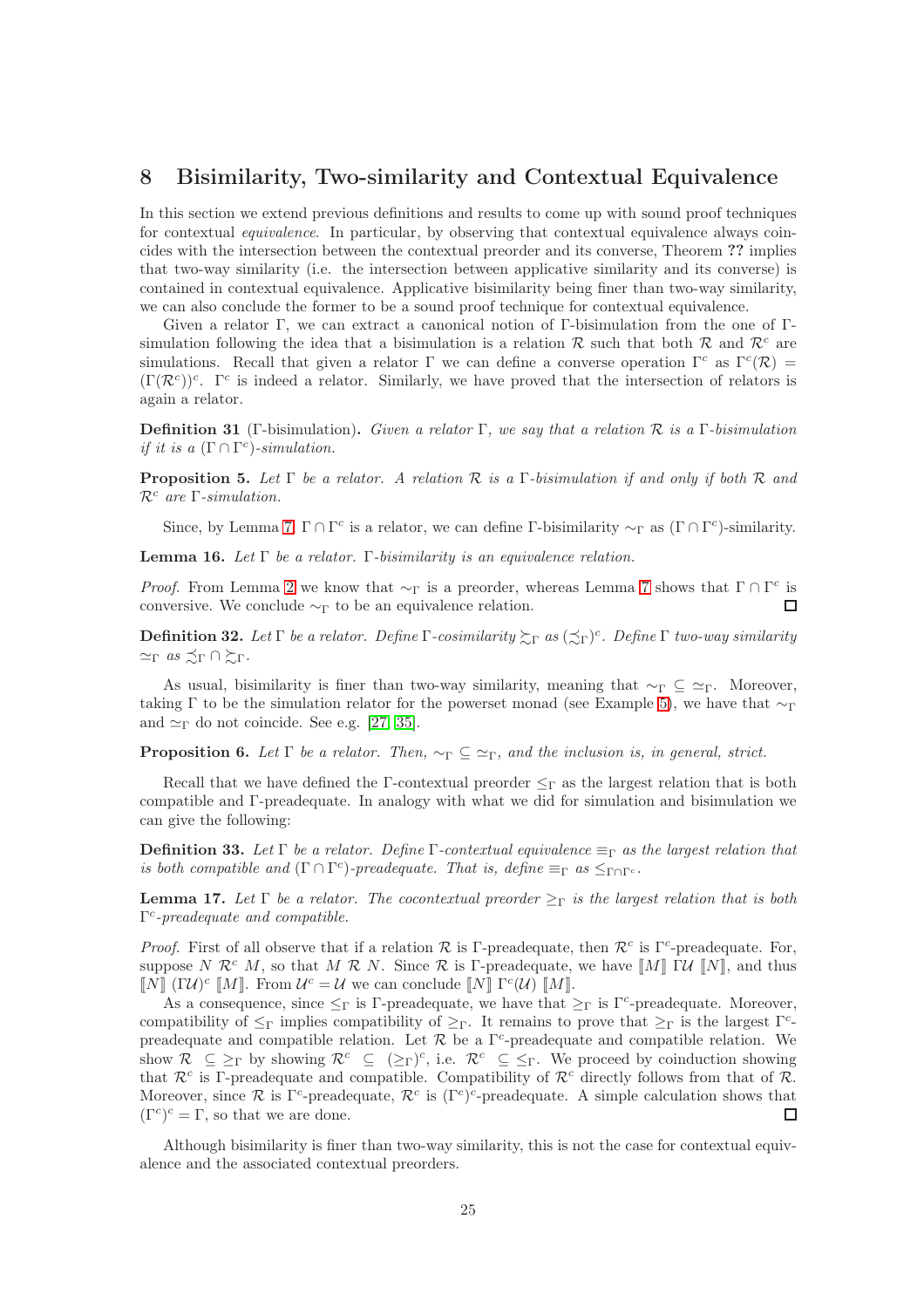#### **Proposition 7.** Let  $\Gamma$  be a relator. Then,  $\equiv_{\Gamma} \equiv \leq_{\Gamma} \cap \geq_{\Gamma}$ .

*Proof.* First of all observe that since  $\mathcal{U} = \mathcal{U}^c$ , a relation  $\mathcal{R}$  is  $(\Gamma \cap \Gamma^c)$ -preadequate if M  $\mathcal{R}_\Lambda$  N implies that both  $\llbracket M \rrbracket \rbrack$   $\llbracket V \rrbracket$  and  $\llbracket N \rrbracket \rbrack$   $\llbracket W \rrbracket$  hold. Since  $\equiv_{\Gamma}$  is defined coinductively, to prove that it contains  $\leq_{\Gamma} \cap \geq_{\Gamma}$  it is sufficient to prove that  $\leq_{\Gamma} \cap \geq_{\Gamma}$  is compatible and  $(\Gamma \cap \Gamma^c)$ preadequate. Standard calculations show that the set of compatible relations is closed under converse and intersection. Since  $\leq_{\Gamma}$  is compatible, then so is  $\geq_{\Gamma}$  and thus  $\leq_{\Gamma} \cap \geq_{\Gamma}$ . We show that  $\leq_{\Gamma} \cap \geq_{\Gamma}$  is  $(\Gamma \cap \Gamma^c)$ -preadequate. Suppose  $M$   $(\leq_{\Gamma} \cap \geq_{\Gamma})$  N, so that both  $M \leq_{\Gamma} N$  and  $M \geq_{\Gamma} N$  hold. From the former it follows  $\llbracket M \rrbracket \Gamma U \llbracket N \rrbracket$ , whereas from the latter we infer  $N \leq_{\Gamma} M$ and thus  $\llbracket N \rrbracket \cdot \mathcal{U} \cdot \llbracket M \rrbracket$ .

We now show that  $\equiv_{\Gamma}$  is contained in  $\leq_{\Gamma} \cap \geq_{\Gamma}$ . Since  $\leq_{\Gamma}$  is defined coinductively, to prove  $\equiv_{\Gamma} \subseteq \leq_{\Gamma}$  it is sufficient to prove that  $\equiv_{\Gamma}$  is compatible and Γ-preadequate, which is indeed the case. Thanks to Lemma [17](#page-25-0) we can proceed coinductively to prove  $\equiv_{\Gamma} \subseteq \geq_{\Gamma}$  as well. In fact, it is sufficient to prove that  $\equiv_{\Gamma}$  is  $\Gamma^c$ -preadequate, which is trivially the case.  $\Box$ 

We can finally prove our soundness result.

<span id="page-26-0"></span>**Theorem 2** (Soundness). Let Γ be a relator. Two-way similarity  $\simeq_{\Gamma}$  is a congruence, and thus sound for contextual equivalence  $\equiv_{\Gamma}$ . Since bisimilarity  $\sim_{\Gamma}$  is finer than  $\approx_{\Gamma}$ , it is sound for  $\equiv_{\Gamma}$ as well.

*Proof.* From Theorem [1](#page-24-0) we know that  $\precsim_{\Gamma}$  is a precongruence and that  $\precsim_{\Gamma} \subseteq \leq_{\Gamma}$ . It follows  $\succsim_{\Gamma}$ is a precongruence as well, and that  $\zeta_{\Gamma} \subseteq \geq_{\Gamma}$  holds. We can conclude  $\simeq_{\Gamma}$  is a congruence and  $\simeq_{\Gamma} \subseteq \equiv_{\Gamma}$ . Since  $\sim_{\Gamma} \subseteq \simeq_{\Gamma}$ , we also have  $\sim_{\Gamma} \subseteq \equiv_{\Gamma}$ . П

Noticeably, Theorem [2](#page-26-0) can be seen as a proof of soundness for applicative bisimilarity in any calculus  $\Lambda_{\Sigma}$  which respects our requirements (see Definition [16,](#page-16-0) [17\)](#page-16-6), and in particular for those described in Example [5.](#page-14-0) The case of probabilistic calculi is illuminating: the apparent complexity of all proofs of congruence from the literature [\[10,](#page-29-5) [9\]](#page-29-6) has been confined to the proof that the relator for subdistributions satisfies our axioms.

We can rely on Theorem [2](#page-26-0) to prove that the terms  $W^{\text{raise}}$  and  $Z^{\text{raise}}$ , our example programs from Section [2,](#page-2-1) being bisimilar, are indeed contextually equivalent. This only requires checking that the map  $\Gamma_{\mathcal{D}} \circ \Gamma_{\mathcal{E}}$  (see Example [5\)](#page-14-0) is an inductive relator for the monad  $TX = \mathcal{D}(X + E)$ (which trivially carries a continuous  $\Sigma$ -algebra structure) respecting operations in  $\Sigma$ . This is an easy exercise, and does not require any probabilistic reasoning.

Let  $(D, \delta, (\cdot)^{\mathcal{D}})$  denote the subdistributions monad, where we write  $f^{\mathcal{D}}$  for the Kleisli lifting of f and  $\delta_X$  for the Dirac distribution on the set X. Similarly, let  $(\mathcal{E}, \epsilon, (\cdot)^\mathcal{E})$  denote the exception monad, where we write  $f^{\mathcal{E}}$  for the Kleisli lifting of f, and  $\epsilon$  for unit of  $\mathcal{E}$  (see Example [2](#page-7-0) for formal definitions). Moreover, recall that we have relators  $\Gamma_{\mathcal{D}}$  and  $\Gamma_{\mathcal{E}}$  for D and E, respectively (see Example [5\)](#page-14-0). A standard calculation shows that we have the following:

**Proposition 8.** The functor  $\mathcal{D} \circ \mathcal{E}$  induces a Kleisli triple  $(\mathcal{D} \circ \mathcal{E}, \eta, (\cdot)^{\dagger})$ , where the unit  $\eta$  is defined, for any set X, by  $\eta_X = \delta_{\mathcal{E}(X)} \circ \epsilon_X$ , whereas for a function  $f: X \to \mathcal{D}\mathcal{E}(Y)$  the Kleisli extension  $f^{\dagger}$  of f is defined as  $(f_*)^{\mathcal{D}}$ , where  $f_* : \mathcal{E}(X) \to \mathcal{D}\mathcal{E}(Y)$  is defined by

$$
f_*(u) = \begin{cases} f(x) & \text{if } u = \text{in}_l(x); \\ \delta_{\mathcal{E}(Y)}(u) & otherwise. \end{cases}
$$

Being defined as composition of relators, the map  $\Gamma_{\mathcal{D}} \circ \Gamma_{\mathcal{E}}$  (also written  $\Gamma_{\mathcal{D}} \Gamma_{\mathcal{E}}$ ) is a relator for the functor  $\mathcal{D} \circ \mathcal{E}$ . We show that it also satisfies conditions [\(Lax-Unit\)](#page-16-3) and [\(Lax-Bind\)](#page-16-4), meaning that it is a relator for  $\mathcal{D} \circ \mathcal{E}$ , regarded as a monad. In order to have a more readable proof we use a couple of simple auxiliary lemmas. In the following, let  $f : X \to \mathcal{D}EZ$  and  $g : Y \to \mathcal{D}EW$  be maps, and  $\mathcal{R} \subseteq X \times Y$ ,  $\mathcal{S} \subseteq Z \times W$  be relations.

<span id="page-26-1"></span>Lemma 18. The following implication holds

$$
\mathcal{R} \subseteq (f \times g)^{-1}(\Gamma_{\mathcal{D}}\Gamma_{\mathcal{E}}\mathcal{S}) \implies \Gamma_{\mathcal{E}}\mathcal{R} \subseteq (f_* \times g_*)^{-1}(\Gamma_{\mathcal{D}}\Gamma_{\mathcal{E}}\mathcal{S})
$$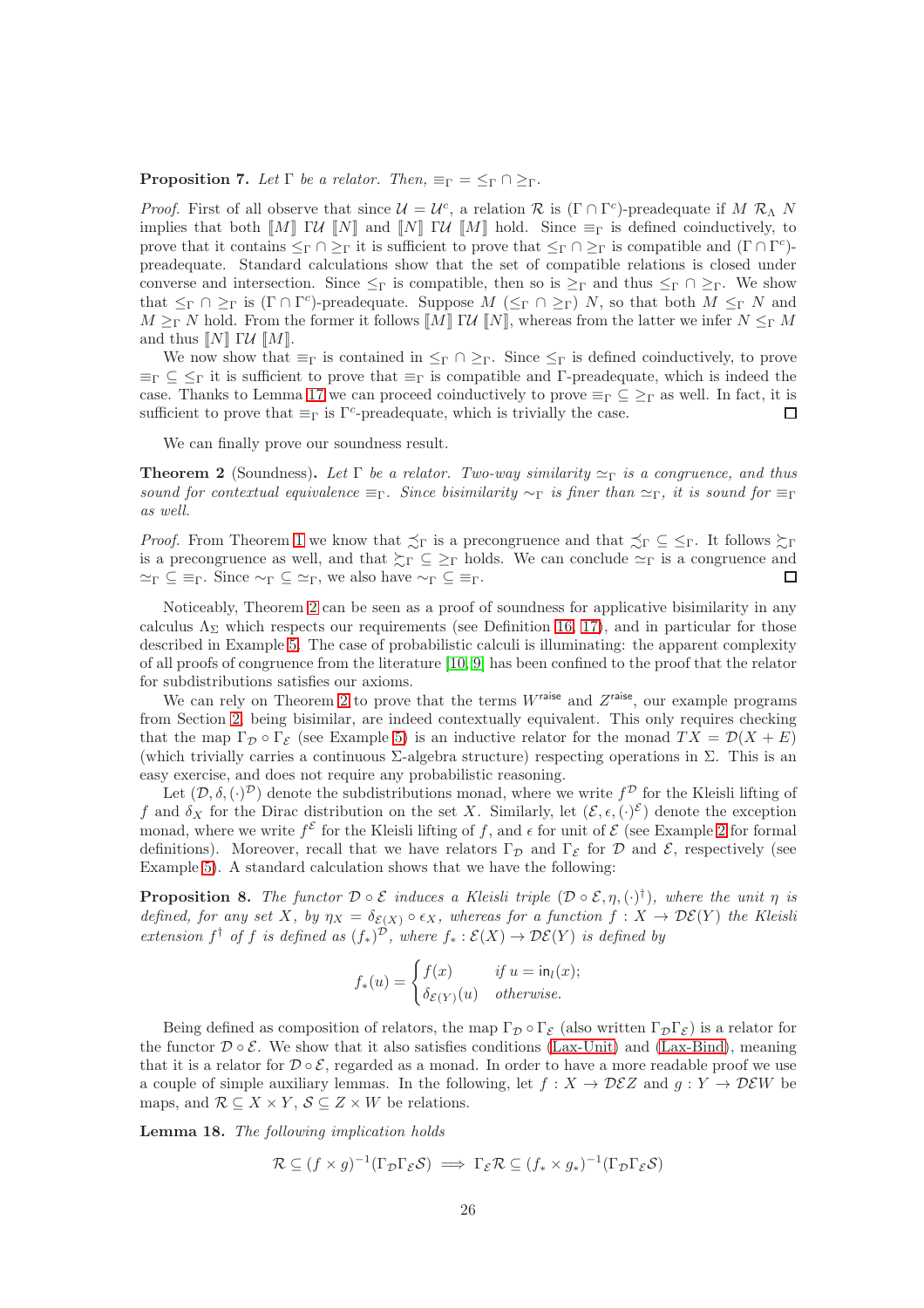*Proof.* Suppose  $\mathcal{R} \subseteq (f \times g)^{-1}(\Gamma_{\mathcal{D}} \Gamma_{\mathcal{E}} \mathcal{S})$  and let  $u \Gamma_{\mathcal{E}} \mathcal{R} v$ . We prove  $f_*(u) \Gamma_{\mathcal{D}} \Gamma_{\mathcal{E}} \mathcal{S} g_*(v)$ . By very definition of  $f_*$  we have two possible cases.

- **Case 1.** Suppose  $f_*(u) = \delta(u)$  and  $u = \text{in}_r(e)$ , for some  $e \in E$  (we will omit subscripts in the Dirac's functions). Since  $u \Gamma_{\mathcal{E}} \mathcal{R} v$  we have  $v = \text{in}_r(e)$  as well, meaning that  $q_*(v) = \delta(v)$ . The thesis can now be rewritten as  $\delta(u) \Gamma_{\mathcal{D}} \Gamma_{\mathcal{E}} \mathcal{R} \delta(v)$ . Since  $\Gamma_{\mathcal{D}}$  satisfies property [\(Lax-Unit\)](#page-16-3), we have  $\Gamma_{\mathcal{E}}S \subseteq (\delta_{\mathcal{E}(X)} \times \delta_{\mathcal{E}(Y)})^{-1}(\Gamma_{\mathcal{D}}\Gamma_{\mathcal{E}}S)$ , meaning that the thesis follows from  $u \Gamma_{\mathcal{E}}S v$ . The latter indeed holds (since both  $u = \text{in}_r(e) = v$ ), by very definition of  $\Gamma_{\mathcal{E}}$ .
- **Case 2.** Suppose now  $f_*(u) = f(x)$  and  $u = \text{in}_l(x)$ , for some  $x \in X$ . The latter, together with  $u \Gamma_{\mathcal{E}} \mathcal{R} v$  implies  $v = \text{in}_{l}(y)$ , for some  $y \in Y$  such  $x \mathcal{R} y$ . In particular,  $v = \text{in}_{l}(y)$  implies  $g_*(v) = q(y)$ . By hypothesis,  $x \mathcal{R} y$  implies  $f(x) \Gamma_{\mathcal{D}} \Gamma_{\mathcal{E}} \mathcal{S} q(y)$ , i.e.  $f_*(v) \Gamma_{\mathcal{D}} \Gamma_{\mathcal{E}} \mathcal{S} q_*(v)$ .

Lemma 19. The following holds

$$
\mathcal{R} \subseteq (\eta_X \times \eta_Y)^{-1}(\Gamma_{\mathcal{D}}\Gamma_{\mathcal{E}}\mathcal{R}).
$$

*Proof.* Suppose  $x \mathcal{R} y$  and recall that  $\eta_Z = \delta_{\mathcal{E}(Z)} \circ \epsilon_Z$ . Since  $\Gamma_{\mathcal{E}}$  satisfies property [\(Lax-Unit\)](#page-16-3) (wrt E), from x R y, we infer  $\epsilon_X(x) \Gamma_{\mathcal{E}} \mathcal{R} \epsilon_Y(y)$ . We conclude that  $\delta_{\mathcal{E}(X)}(\epsilon_X(x)) \Gamma_{\mathcal{D}} \Gamma_{\mathcal{E}} \mathcal{R} \delta_{\mathcal{E}(Y)}(\epsilon_Y(y))$ <br>holds since  $\Gamma_{\mathcal{D}}$  satisfies (Lax-Bind) as well (wrt D) holds, since  $\Gamma_{\mathcal{D}}$  satisfies [\(Lax-Bind\)](#page-16-4) as well (wrt  $\mathcal{D}$ ).

**Corollary 3.** The map  $\Gamma_{\mathcal{D}} \circ \Gamma_{\mathcal{E}}$  is a relator for the monad  $\mathcal{D} \circ \mathcal{E}$ .

*Proof.* By previous lemma it is sufficient to prove that given  $\mathcal{R} \subseteq (f \times g)^{-1}(\Gamma_{\mathcal{D}}\Gamma_{\mathcal{E}}\mathcal{S})$  we have  $\Gamma_{\mathcal{D}}\Gamma_{\mathcal{E}}\mathcal{R} \subseteq (f^{\dagger} \times g^{\dagger})^{-1}(\Gamma_{\mathcal{D}}\Gamma_{\mathcal{E}}\mathcal{S}),$  i.e.  $\Gamma_{\mathcal{D}}\Gamma_{\mathcal{E}}\mathcal{R} \subseteq (f^{\mathcal{D}}_{*} \times g^{\mathcal{D}}_{*})^{-1}(\Gamma_{\mathcal{D}}\Gamma_{\mathcal{E}}\mathcal{S}).$  Since  $\Gamma_{\mathcal{D}}$  is a relator for the monad D, the latter is implied by  $\Gamma_{\mathcal{E}}\mathcal{R} \subseteq (f_* \times g_*)^{-1}(\Gamma_{\mathcal{D}}\Gamma_{\mathcal{E}}\mathcal{S})$ , which itself follows from  $\mathcal{R} \subseteq (f \times g)^{-1}(\Gamma_{\mathcal{D}} \Gamma_{\mathcal{E}} \mathcal{S})$  and Lemma [18.](#page-26-1)  $\Box$ 

To conclude, we have to show that the monad  $\mathcal{D} \circ \mathcal{E}$  and the relator  $\Gamma_{\mathcal{D}} \circ \Gamma_{\mathcal{E}}$  have the required order-theoretic properties. First of all note that the monad  $\mathcal{D} \circ \mathcal{E}$  carries a continuous  $\Sigma$ -algebra structure, with the  $\omega$ **CPPO** order given by the functor  $\mathcal{D}$ . Moreover, trivial calculations show that the monad is  $\omega$ **CPPO**-enriched (this essentially follows from the order-enrichment of  $D$ , together with the validity of the equation  $(\bigsqcup_{n<\omega} f_n)_* = \bigsqcup_{n<\omega} f_{n_*}$ , and thus the associated bind operator is continuous. Finally, it is immediate to observe that  $\Gamma_{\mathcal{D}} \circ \Gamma_{\mathcal{E}}$  is inductive, since  $\Gamma_{\mathcal{D}}$  is.

### 9 Related Work

As mentioned in the Introduction, this is certainly not the first paper about program equivalence for higher-order effectful calculi. Denotational semantics of calculi having this nature, has been studied since Moggi's seminal work [\[32\]](#page-30-1), thus implicitly providing a notion of equivalence. All this has been given a more operational flavour starting with Plotkin and Power account on adequacy for algebraic effects [\[36\]](#page-30-0), from which the operational semantics presented in this paper is greatly inspired. The literature also offers abstract accounts on logical relations for effectful calculi. The first of them is due to Goubault-Larrecq, Lasota and Nowak [\[18\]](#page-29-7), which is noticeably able to deal with nondeterministic and probabilistic effects, but also with dynamic name creation, for which applicative bisimilarity is known to be unsound. Another piece of work which is related to ours is due to Johann, Simpson, and Voigtländer [\[20\]](#page-29-8), who focused on algebraic effects and observational equivalence, and their characterisation via CIU theorems and a form of logical relation based ⊤⊤ lifting. In both cases, the target language is typed. Similar in spirit to our approach (which is based on the notion of relator), the work of Katsumata and Sato [\[22\]](#page-29-18) analyses monadic lifting of relations in the context of ⊤⊤-lifting.

Although no abstract account exists on applicative coinductive techniques for calculi with algebraic effects, some work definitely exists in some specific cases. As a noticeable example, the works by Ong [\[34\]](#page-30-4) and Lassen [\[27\]](#page-30-2) deal with nondeterminism, and establish soundness in all

 $\Box$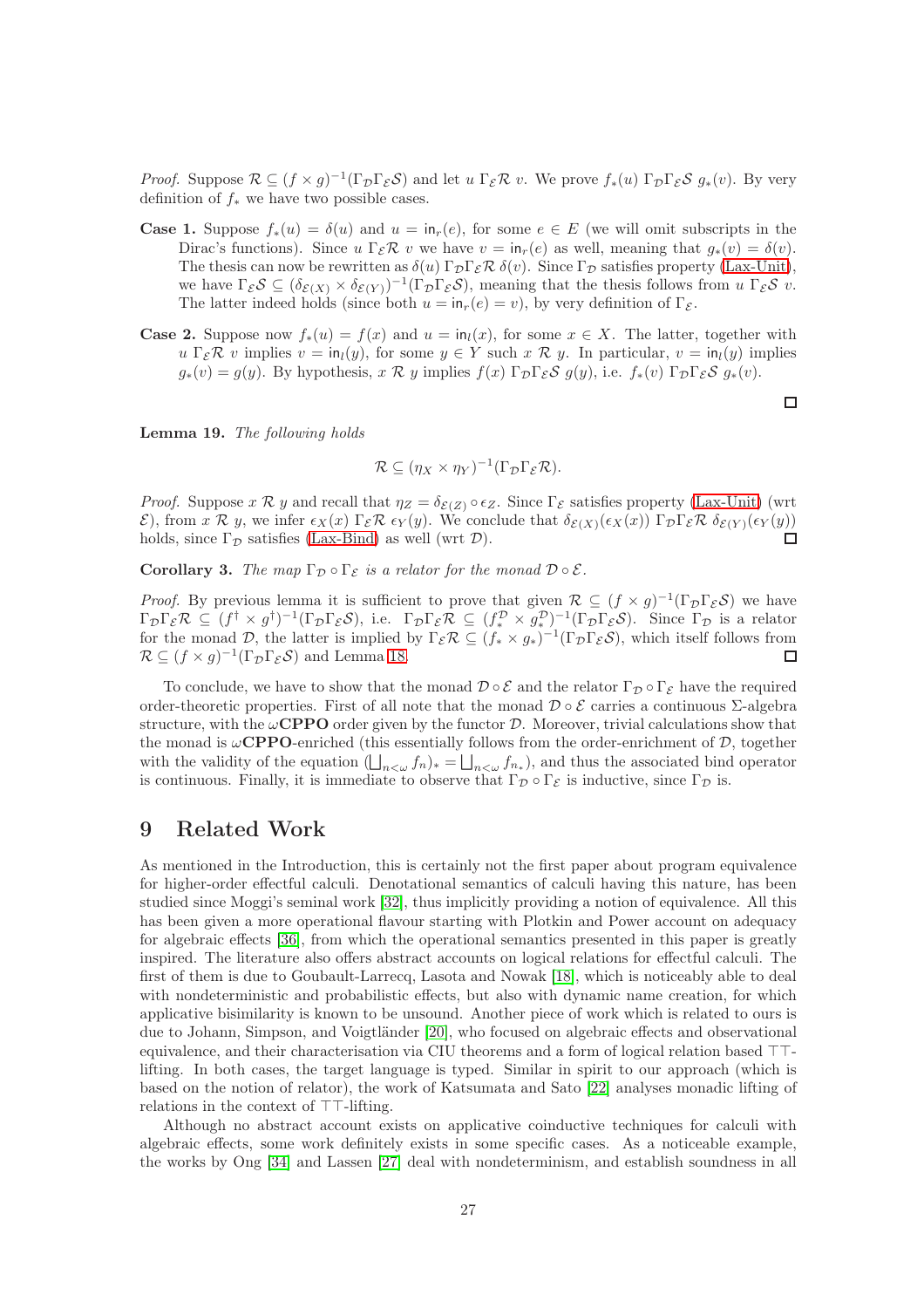relevant cases, although full abstraction fails. The first author, together with Alberti, Crubillé and Sangiorgi [\[10,](#page-29-5) [9\]](#page-29-6) have studied the probabilistic case, where full abstraction can indeed be obtained if call-by-value evaluation is employed.

# 10 Conclusion

This is the first abstract account on applicative bisimilarity for calculi with effects. The main result is an abstract soundness theorem for a notion of applicative similarity which can be naturally defined as soon as a monad and an associated relator are given which on the one hand serve to give an operational semantics to the algebraic operations, and on the other need to satisfy some mild conditions in order for similarity to be a precongruence. Soundness of bisimilarity is then obtained as a corollary. Many concrete examples are shown to fit into the introduced axiomatics. A notable example is the output monad, for which a definition of applicative similarity based on labeled transition systems as in e.g. [\[8\]](#page-29-19) is unsound, a fact that the authors discovered after noticing the anomaly, and not vice versa. Nevertheless, we defined a different notion of applicative similarity that fits into our framework and whose associated notion of bisimilarity (Definition [31\)](#page-25-1) coincide with the usual notion of bisimilarity.

A question that we have not addressed in this work, but which is quite natural, is whether an abstract full-abstraction result could exist, analogously to what, e.g., Johann, Simpson, and Voigtländer obtained for their notion of logical relation. This is a very interesting topic for future work. It is however impossible to get such a theorem without imposing some further, severe, constraints on the class of effects (i.e. monads and relators) of interest, e.g., applicative bisimilarity is well-known not to be fully-abstract in calculi with nondeterministic effects, which perfectly fit in the picture we have drawn in this paper. A promising route towards this challenge would be to understand which class of tests (if any) characterise applicative bisimilarity, depending on the underlying monad and relator, this way generalising results by van Breugel, Mislove, Ouaknine and Worrell [\[42\]](#page-30-16) or Ong [\[9\]](#page-29-6).

Finally, environmental bisimilarity is known [\[24\]](#page-29-10) to overcome the limits of applicative bisimilarity in presence of information hiding. Studying the applicability of the methodology developed in this work to environmental bisimilarity is yet another interesting topic for future researches.

#### Acknowledgment

The authors would like to thank Raphaëlle Crubillé and the anonymous reviewers for the many useful comments, some of which led to a substantial improvement of our work. Special thanks go to Davide Sangiorgi, Ryo Tanaka, and Valeria Vignudelli for many insightful discussions about the topics of this work.

### <span id="page-28-1"></span>References

- [1] Samson Abramsky. The lazy lambda calculus. In D. Turner, editor, Research Topics in Functional Programming, pages 65–117. Addison Wesley, 1990.
- <span id="page-28-3"></span>[2] Samson Abramsky and Achim Jung. Domain theory. In Handbook of Logic in Computer Science, pages 1–168. Clarendon Press, 1994.
- <span id="page-28-0"></span>[3] Andrew W. Appel and David A. McAllester. An indexed model of recursive types for foundational proof-carrying code. ACM Trans. Program. Lang. Syst., 23(5):657–683, 2001.
- <span id="page-28-4"></span>[4] Hendrik P. Barendregt. The lambda calculus: its syntax and semantics. Studies in logic and the foundations of mathematics. North-Holland, 1984.
- <span id="page-28-2"></span>[5] M. Barr. Relational algebras. Lect. Notes Math., 137:39–55, 1970.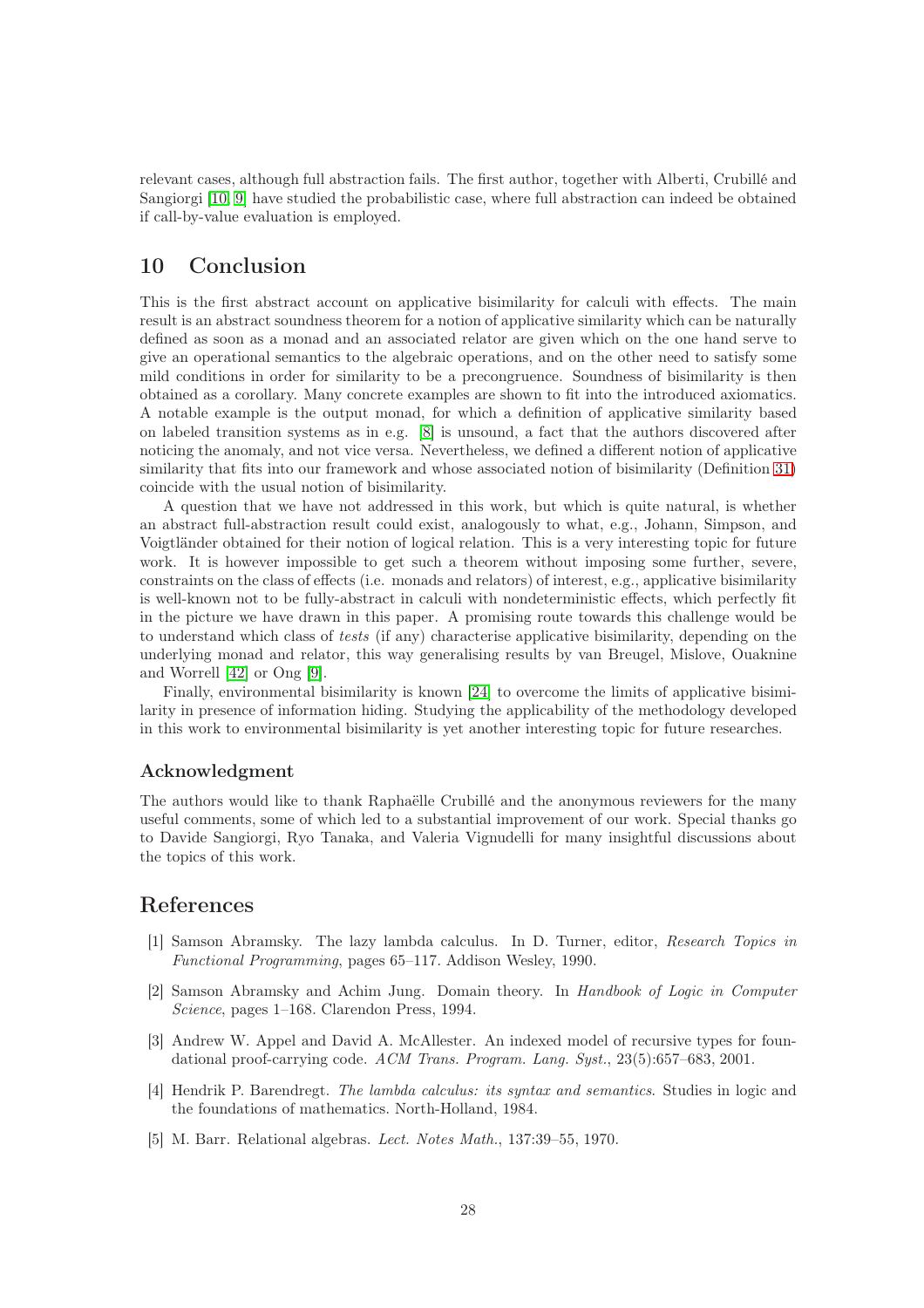- <span id="page-29-0"></span>[6] Nick Benton, Andrew Kennedy, Lennart Beringer, and Martin Hofmann. Relational semantics for effect-based program transformations: higher-order store. In Proc. of PPDP 2009, pages 301–312, 2009.
- <span id="page-29-19"></span><span id="page-29-4"></span>[7] Ales Bizjak and Lars Birkedal. Step-indexed logical relations for probability. In Proc. of FOSSACS 2015, pages 279–294, 2015.
- [8] Roy L. Crole and Andrew D. Gordon. Relating operational and denotational semantics for input/output effects. Mathematical Structures in Computer Science, 9(2):125–158, 1999.
- <span id="page-29-6"></span>[9] Raphaëlle Crubillé and Ugo Dal Lago. On probabilistic applicative bisimulation and callby-value  $\lambda$ -calculi. In *Proc. of ESOP 2014*, volume 8410 of *LNCS*, pages 209–228. Springer, 2014.
- <span id="page-29-15"></span><span id="page-29-5"></span>[10] Ugo Dal Lago, Davide Sangiorgi, and Michele Alberti. On coinductive equivalences for higherorder probabilistic functional programs. In Proc. of POPL 2014, pages 297–308, 2014.
- [11] Ugo Dal Lago and Margherita Zorzi. Probabilistic operational semantics for the lambda calculus. RAIRO - Theor. Inf. and Applic., 46(3):413–450, 2012.
- <span id="page-29-3"></span>[12] Vincent Danos and Russell Harmer. Probabilistic game semantics. ACM Transactions on Computational Logic, 3(3):359–382, 2002.
- <span id="page-29-11"></span>[13] Brian A. Davey and Hilary A. Priestley. Introduction to lattices and order. Cambridge University Press, 1990.
- <span id="page-29-2"></span>[14] Ugo de'Liguoro and Adolfo Piperno. Non deterministic extensions of untyped lambdacalculus. Inf. Comput., 122(2):149–177, 1995.
- <span id="page-29-12"></span>[15] Joseph A. Goguen, James W. Thatcher, Eric G. Wagner, and Jesse B. Wright. Initial algebra semantics and continuous algebras. J. ACM, 24(1):68–95, 1977.
- <span id="page-29-14"></span>[16] Sergey Goncharov and Lutz Schröder. A relatively complete generic hoare logic for orderenriched effects. In *Proc. of LICS 2013*, pages 273–282. IEEE Computer Society, 2013.
- <span id="page-29-16"></span>[17] Andrew D. Gordon. A tutorial on co-induction and functional programming. In Workshops in Computing, pages 78–95. Springer London, September 1994.
- <span id="page-29-7"></span>[18] Jean Goubault-Larrecq, Slawomir Lasota, and David Nowak. Logical relations for monadic types. Mathematical Structures in Computer Science, 18(6):1169–1217, 2008.
- <span id="page-29-9"></span>[19] Douglas J. Howe. Proving congruence of bisimulation in functional programming languages. Inf. Comput., 124(2):103–112, 1996.
- <span id="page-29-8"></span>[20] Patricia Johann, Alex Simpson, and Janis Voigtländer. A generic operational metatheory for algebraic effects. In Proc. of LICS 2010, pages 209–218. IEEE Computer Society, 2010.
- <span id="page-29-1"></span>[21] Claire Jones. Probabilistic Non-determinism. PhD thesis, University of Edinburgh, 1990. Available as Technical Report CST-63–90.
- <span id="page-29-18"></span>[22] Shin-ya Katsumata and Tetsuya Sato. Preorders on Monads and Coalgebraic Simulations, pages 145–160. Springer, 2013.
- <span id="page-29-13"></span>[23] Gregory M. Kelly. Basic concepts of enriched category theory. Reprints in Theory and Applications of Categories, (10):1–136, 2005.
- <span id="page-29-10"></span>[24] Vasileios Koutavas, Paul Blain Levy, and Eijiro Sumii. From applicative to environmental bisimulation. Electr. Notes Theor. Comput. Sci., 276:215–235, 2011.
- <span id="page-29-17"></span>[25] Alexander Kurz and Jiri Velebil. Relation lifting, a survey. J. Log. Algebr. Meth. Program., 85(4):475–499, 2016.